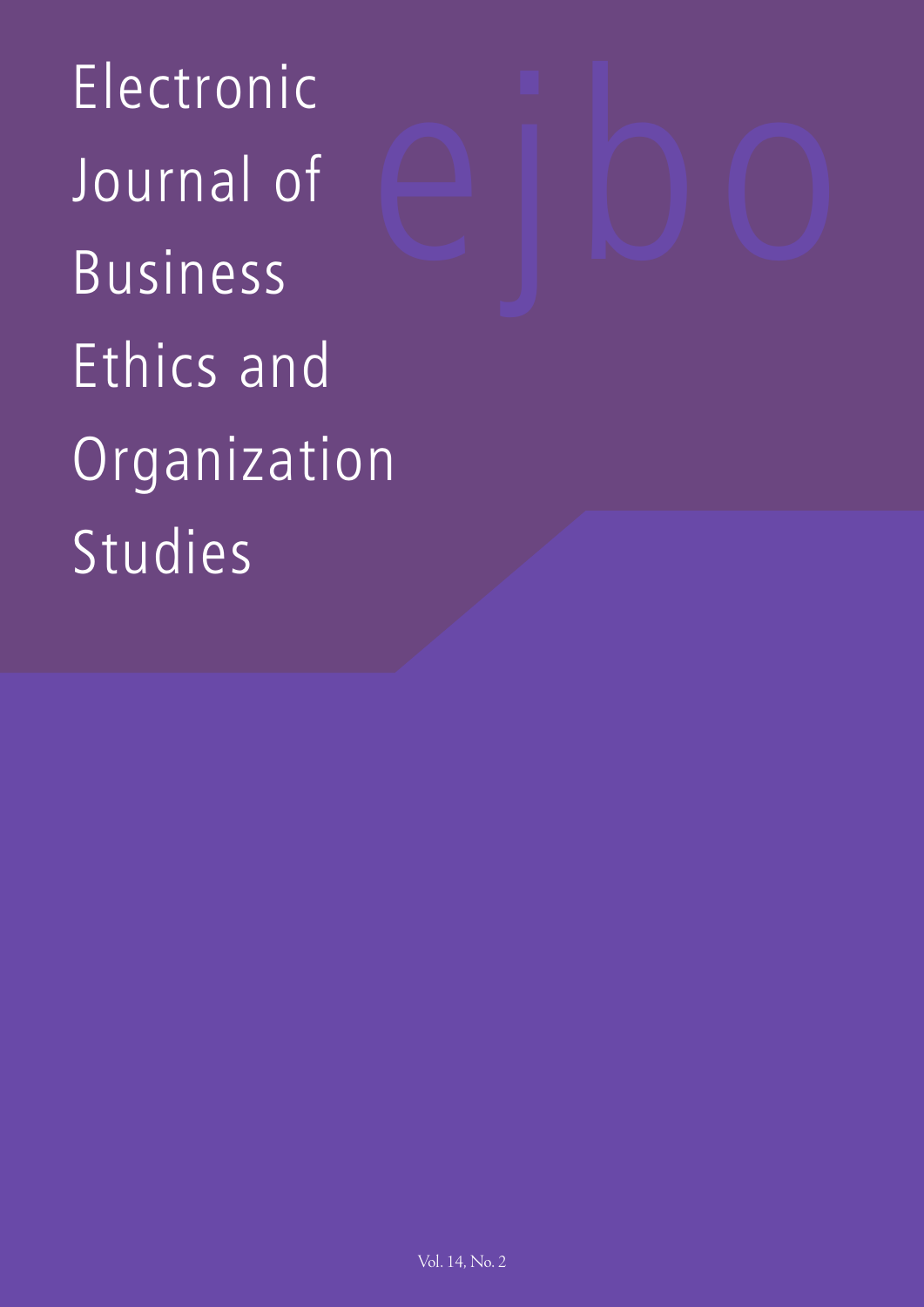**EJBO** Electronic Journal of Business Ethics and Organization Studies

# In this issue:

**Manuscript Submission and Information for Authors** page 3

#### Mario Siltaoja

**Editorial: Why did the rose wither? If it is all about values, let's discuss them** pages 4–5

Olli-Pekka Viinamäki

**Intra-organizational challenges of values-based leadership** pages 6–13

#### Betsy Stevens

**Corporate ethical codes as strategic documents: An analysis of success and failure** pages 14–20

#### Lise-Lotte Hellöre & Björn Vikström

**Newspapers on sustainable development – a postmodern business perspective** pages 21–30

#### **EJBO - Electronic Journal of Business Ethics and Organization Studies**

Vol. 14, No. 2 (2009) ISSN 1239-2685

Publisher: Business and Organization Ethics Network (BON)

Publishing date:

http://ejbo.jyu.fi/

#### **Editorial board**

Iiris Aaltio Professor School of Business University of Jyväskylä Jyväskylä, Finland

Johannes Brinkmann Professor BI Norwegian School of Management Oslo, Norway

Zoe S. Dimitriades Associate Professor Business Administration **Department** University of Macedonia Thessaloniki, Greece

John Dobson Professor College of Business California Polytechnic State University San Luis Opisbo, U.S.A.

Claes Gustafsson Professor Dept. of Industrial Economics and Management Royal Institute of Technology Stockholm, Sweden

Postal address: University of Jyväskylä, School of Business and Economics, Business and Organization Ethics Network (BON), P.O. Box 35, FIN-40351 Jyväskylä, FINLAND

Kari Heimonen Professor School of Business and Economics University of Jyväskylä Jyväskylä, Finland Pertti Kettunen Professor School of Business

University of Jyväskylä Jyväskylä, Finland

Venkat R. Krishnan

Xavier Labour Relations

Professor

Institute Jamshedpur, India Janina Kubka

Editor in Chief: Professor Tuomo Takala University of Jyväskylä tatakala@econ.jyu.fi

Assistant Editor: Lic.Sc Marjo Siltaoja University of Jyväskylä marjo.siltaoja@econ.jyu.fi

Technical Editor: Mrs Hilkka Grahn University of Jyväskylä hilkka.grahn@jyu.fi

Anna Putnova Dr., PhD., MBA School of Management Brno University of Technology Brno, Czech Republic

Outi Uusitalo Professor School of Business and Economics University of Jyväskylä Jyväskylä, Finland

Bert van de Ven Ph.D. (Phil), MBA Faculty of Philosophy Tilburg University Tilburg, The Netherlands

Dr.Sc. Management and Economics Faculty/Department of Philosophy Gdansk University of Technology Gdansk, Poland

Ari Paloviita PhD., Senior Assistant Corporate Environmental Management University of Jyväskylä Jyväskylä, Finland

EJBO is indexed in Cabells Directory of Publishing Opportunities in Management and Global Digital Library on Ethics (GDLE).

EJBO is currently also listed in "The International Directory of Philosophy and Philosophers".<br>First published in 1965 with support of UNESCO, the listing provides information about<br>ongoing philosophic activity in more tha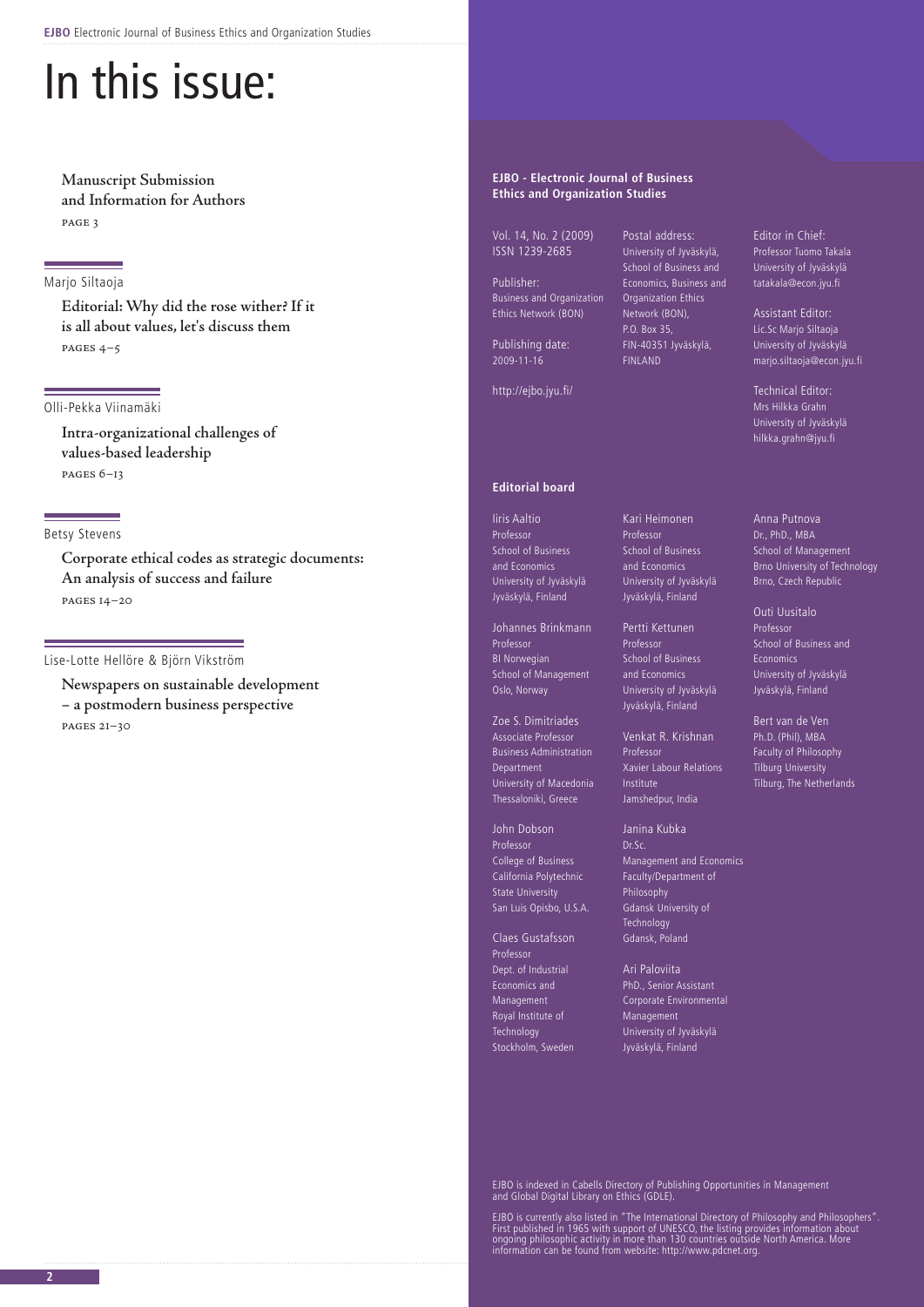# Manuscript Submission and Information for Authors

# **Copyright**

Authors submitting articles for publication warrant that the work is not an infringement of any existing copyright and will indemnify the publisher against any breach of such warranty. For ease of dissemination and to ensure proper policing of use, papers become the legal copyright of the publisher unless otherwise agreed.

# **Submissions**

Submissions should be sent as an email attachment and as RTF format to:

Editor in Chief Professor Tuomo Takala University of Jyväskylä School of Business and Economics Finland email: tatakala@econ.jyu.fi

### **Editorial objectives**

Electronic Journal of Business Ethics and Organization Studies EJBO aims to provide an avenue for the presentation and discussion of topics related to ethical issues in business and organizations worldwide. The journal publishes articles of empirical research as well as theoretical and philosophical discussion. Innovative papers and practical applications to enhance the field of business ethics are welcome. The journal aims to provide an international web-based communication medium for all those working in the field of business ethics whether from academic institutions, industry or consulting.

The important aim of the journal is to provide an international medium which is available free of charge for readers. The journal is supported by Business and Ethics Network BON, which is an officially registered non-profit organization in Finland. EJBO is published by the School of Business and Economics at the University of Jyväskylä in Finland.

### **Reviewing process**

Each paper is reviewed by the Editor in Chief and, if it is judged suitable for publication, it is then sent to at least one referee for blind review. Based on the recommendations, the Editor in Chief decides whether the paper should be accepted as is, revised or rejected.

The process described above is a general one. The editor may, in some circumstances, vary this process.

# **Special issues**

The special issue contains papers selected from

• the spesific suitable conferences or

• based on a certain relevant theme

The final selection is made by the Editor in Chief, with assistance from the EJBO's Editorial team or from Conference Editorial team. In the case of conference papers, articles have already been reviewed for the conference and are not subjected to additional review, unless substantial changes are requested by the Editor.

### **Manuscript requirements**

The manuscript should be submitted in double line spacing with wide margins as an email attachment to the editor. The text should not involve any particular formulations. All authors should be shown and author's details must be printed on a first sheet and the author should not be identified anywhere else in the article. The manuscript will be considered to be a definitive version of the article. The author must ensure that it is grammatically correct, complete and without spelling or typographical errors.

As a guide, articles should be between 3000 and 8000 words in length. A title of not more than eight words should be provided. A brief autobiographical note should be supplied including full name, affiliation, e-mail address and full international contact details as well as a short description of previous achievements. Authors must supply an abstract which should be limited to 200 words in total. In addition, maximum six keywords which encapsulate the principal topics of the paper should be included.

Notes or Endnotes should be not be

used. Figures, charts and diagrams should be kept to a minimum. They must be black and white with minimum shading and numbered consecutively using arabic numerals. They must be refereed explicitly in the text using numbers.

References to other publications should be complete and in Harvard style. They should contain full bibliographical details and journal titles should not be abbreviated.

References should be shown within the text by giving the author's last name followed by a comma and year of publication all in round brackets, e.g. ( Jones, 2004). At the end of the article should be a reference list in alphabetical order as follows

#### (a) for books

surname, initials and year of publication, title, publisher, place of publication: Lozano, J. (2000), Ethics and Organizations. Understanding Business Ethics as a Learning Process, Kluwer, Dordrecht.

#### (b) for chapter in edited book

surname, initials and year, "title", editor's surname, initials, title, publisher, place, pages: Burt, R.S. and Knez, M. (1996), "Trust and Third-Party Gossip", in Kramer, R.M. and Tyler, T.R. (Eds.), Trust in Organizations. Frontiers of Theory and Research, Sage, Thousand Oaks, pp. 68-89.

#### (c) for articles

surname, initials, year "title", journal, volume, number, pages: Nielsen, R.P. (1993) "Varieties of postmodernism as moments in ethics action-learning", Business Ethics Quarterly, Vol. 3 No. 3, pp. 725-33.

Electronic sources should include the URL of the electronic site at which they may be found, as follows:

Pace, L.A. (1999), "The Ethical Implications of Quality", Electronic Journal of Business Ethics and Organization Studies EJBO, Vol. 4 No. 1. Available http://ejbo. jyu.fi/index.cgi?page=articles/0401\_2.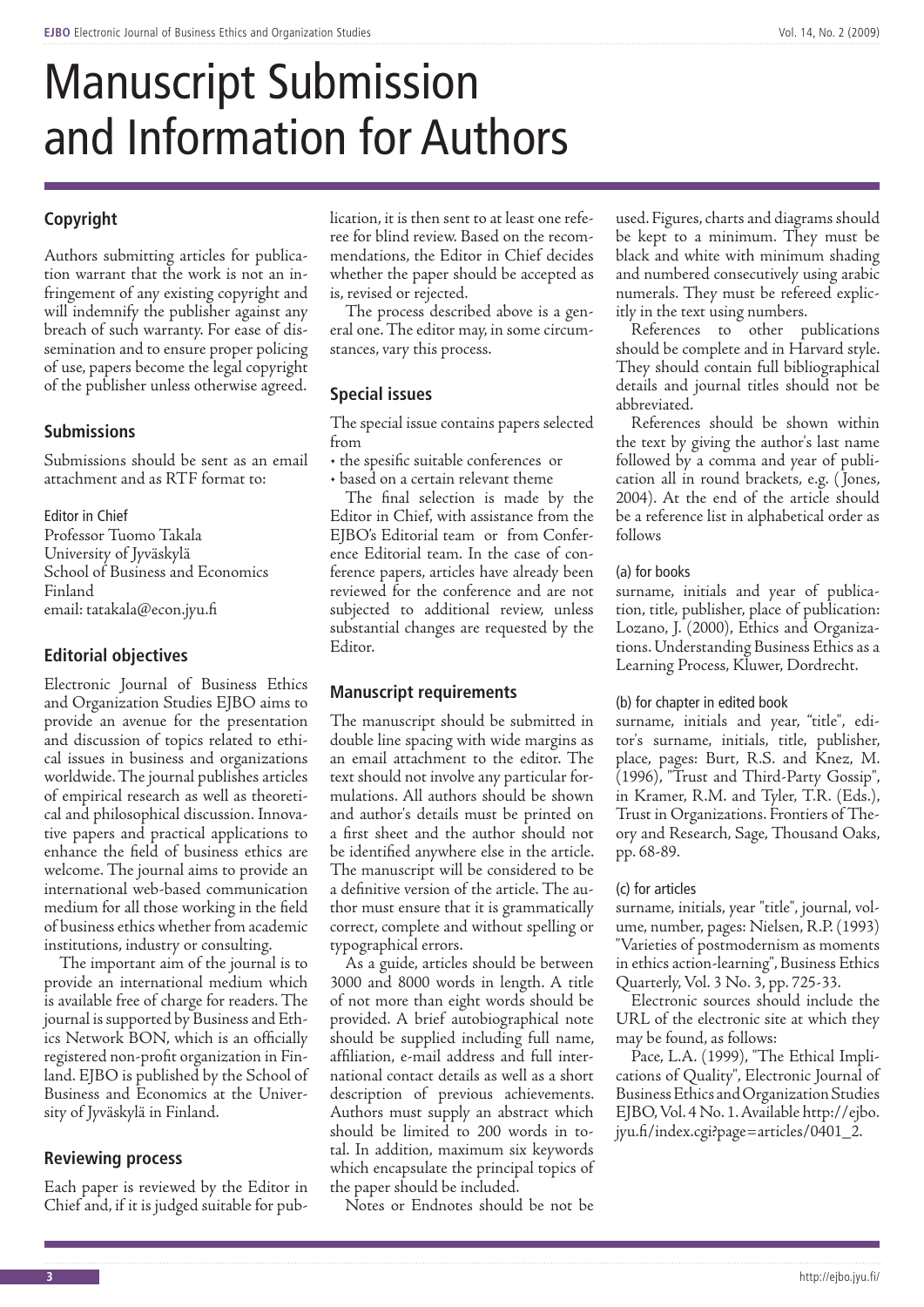# Why did the rose wither? If it is all about values, let's discuss them

# **EDITORIAL**

**Marjo Siltaoja**, Assistant Editor

*That which we call a rose by any other name would smell as sweet* Romeo and Juliet (II, ii, 1-2)

During the past couple of years we have witnessed one of the most severe global economic recessions. The question has frequently been asked, who should we blame for this catastrophe? Was it the housing markets, financial institutions and bankers, governments or academics? All of the aforementioned actors have received their share of attention in the search for the culprits. In this editorial, instead of pointing a finger at a particular group or institution, let us have a look at what it eventually is all about, namely people and their values. Thus, the question remains how to continue to promote ethical values in business life and societies overall?

In business as well as in other areas of life people have certain values, beliefs, ideologies and attitudes when they perform actions, and these are often simply referred to as *values*<sup>1</sup> (Sharfman et al., 2000). According to the definition by Schwartz2 (1999, 24) *Values are conceptions of the desirable that guide the way social actors (e.g. organizational leaders, policy-makers, individual persons) select actions, evaluate people and events, and explain their evaluations and actions.* Yet people do not act or choose their values in a vacuum; perceptions and behaviour are not only influenced by their own personal value priorities, but the social value priorities of a group often connect people who are behaving in similar ways (Rohan, 2000).

Values often have a strong connotation with ethics. What we consider desirable is also our conception of what is good or bad. Values are further considered as rather enduring while it is attitudes that can change quickly. Yet our own values are rarely static or the same throughout our lives. Socialization processes and education have an important role in how we come to understand and define

our own values. The multidimensional importance of values is clearly stated by Rokeach (1973, 5).

*Values are determinants of virtually all kinds of behaviour that could be called social behaviour or social action, attitudes and ideology, evaluations, moral judgements and justifications of self and others, comparison of self with others, presentations of self to others, and attempts to influence others.*

Values in business are not a new field of study; they seem to be linked to nearly everything from interconnectedness between national values and organizational behavior to organizational performance, strategic competence, management ethics and organizational identity. A rather recent phenomenon has been the explicit definitions of corporate values on websites and annual reports. This phenomenon was originally more common in US companies but has steadily spread to Europe and across the world. Since the 1990's, this enthusiasm in defining organizational values has been followed by an interest in codes of ethics. However, as studies (and common sense) have shown, explicit values are not the same as the implicit values that actually guide our actions. If it were so, Enron's values (1998) of *respect, integrity, communication and excellence* should have prevented their catastrophic misbehaviour. And this applies to many other companies before and after Enron.

Indeed, business is an intriguing field for an exploration of value; do we mean issues than can be considered value-adding and beneficial, for example in monetary terms? Or do we mean human values, the principles guiding human actions (e.g. Allport, 1961). These two sides of the coin can be understood as complementary: if an organization has values that help people to achieve and understand common goals and the way things should be done for the desired goal, it can increase organizational commitment, efficiency, the ethical climate and good monetary

1 Concepts such as values and beliefs seem to imply something desirable and esteemed, whereas attitudes and ideologies refer to characteristic ways in which individuals or even organisations respond based, perhaps partially, on those values and beliefs (Sharfman et al., 2000, 145).

2 Schwartz has presented several definitions, all of which are quite similar. Other definitions in the field of social psychology can be found from e.g. Rokeach, 1973.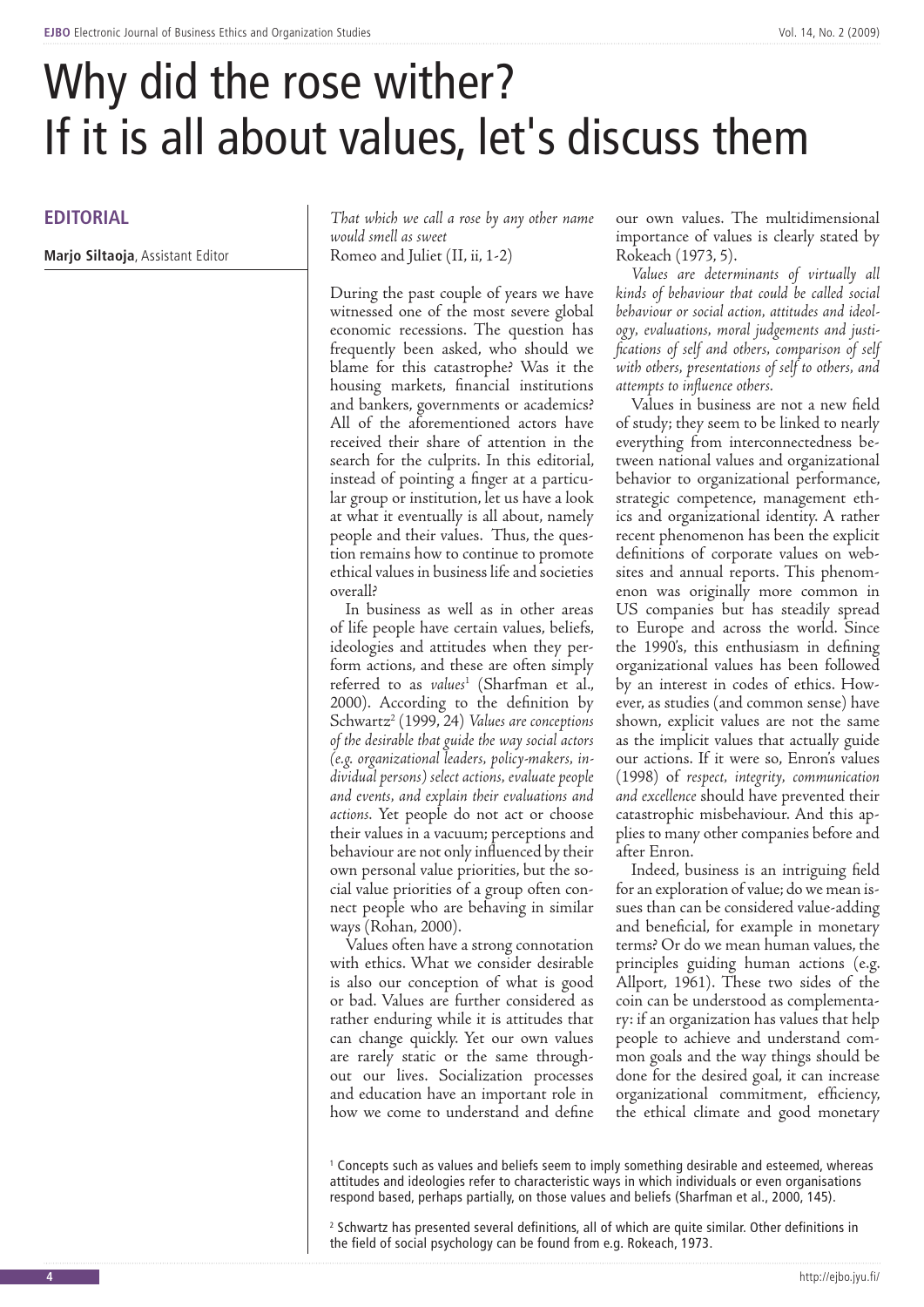value (Kidron, 1978; Mathieu and Zajac, 1990). Yet the question remains: who determines organizational values and does everyone understand them in the same way?

This issue of EJBO includes three articles that tackle important questions related to values. Viinamäki (2009) points out the difficulty of leadership in putting ethical values into practice He shows how values-based leadership can be complementary to other leadership approaches. This is a challenge we do need to focus on more, as the current era has shown. What is the point of having values or codes of ethics if we do not consider them worth pursuing? In the spirit of codes of ethics, Stevens (2009) examines a major investment bank. She emphasizes that the very act of creating a code is not only a strategic process but also reflects the values of the organization. Thus, codes of ethics also communicate to employees what kinds of values the company is striving for, and insufficient understanding of this has adverse effects. Hellöre and Vikström (2009) study how certain values are embedded in media articles on sustainable development. They point out how messages of sustainable development often imply a self-interested focus on the part of the businesses. The paper also has practical relevance that could be examined in other contexts.

Though previous research has suggested excellent recommendations for further research on values in business (see e.g. Agle and Caldwell, 1999), I would like to take this opportunity to propose some future directions. Clearly, one of the challenges in studying values is that studies of values often use questionnaires that focus on people's responses about how *they would act* in a particular situation, but the response does not necessarily apply in any given situation. The responses can rather highlight the institutionalized norms of a culture or things that people appreciate and consider preferable but do not necessarily act upon. Fortunately, there are also other ways in scientific research of approaching this dilemma, some of which can be mentioned here. First, one can study language use as *an action in itself* and examine how certain values are, for example, discursively produced, resisted or institutionalized. Second, instead of conforming to the idea of studying what we should do in the sense of a normative approach, we could learn far more by focusing on what people actually do. One can take a more longitudinal and behavioural approach to examine what people have actually done and what kind of values these acts and decisions represent and manifest. Third, more critically oriented approaches could examine the explicit value statements as a form of managerial control or how people within organizations can (il)legitimize their orientation towards organizational values.

We hope you find these articles thought-provoking and that they stimulate discussion about values and ethics in 21st century business. Above all we should not forget that values are not fixed or static through our lives but can be taught and encouraged to develop in more ethically sustainable directions. This is an interesting and important field in which much remains to be done.

#### **References**

- Agle, B. R., & Caldwell, C. B. 1999. Understanding Research on Values in Business. Business & Society,38(3), 326-387.
- Allport, G.W. 1961. Pattern and Growth in Personality. New York: Holt, Rinehart, & Winston.
- Enron's Annual report 1998.
- Hellöre, L-L. and Vikström, B. 2009. Newspapers on sustainable development – a Postmodern Business Perspective. Electronic Journal of Business Ethics and Organization Studies 14(2), 21-30.
- Kidron, A. 1978. Work Values and Organizational Commitment. Academy
- of Management Journal , 21, 239–246
- Mathieu, J. and Zajac, D. 1990. A Review and Meta-analysis of the Antecedents, Correlates and Consequences of Organizational Commitment. Psychological Bulletin, 108, 171-194.
- Rohan, M. 2000. A Rose by Any Name? The Value Construct. Personality and Social Psychology Review 4(3), 255- 277.
- Rokeach, M. 1973. The Nature of Human Values. New York: Free press.
- Schwartz, S. 1999. A Theory of Cultural Values and Some Implications for Work. Applied Psychology: An International Review 48, 23-47.
- Sharfman, M. P., Pinkston, T.S. and Sigerstad, T. 2000. The Effects of Managerial Values on Social Issues Evaluation: An Empirical Examination. Business and Society 39 (2) 144-182.
- Stevens, B. 2009.Corporate Ethical Codes as Strategic Documents: An Analysis of Success and Failure. Electronic Journal of Business Ethics and Organization Studies 14(2), 14–20.
- Viinamäki, O-P. 2009. Intra-Organizational Challenges of Values-Based Leadership. Electronic Journal of Business Ethics and Organization Studies 14(2), 6-13.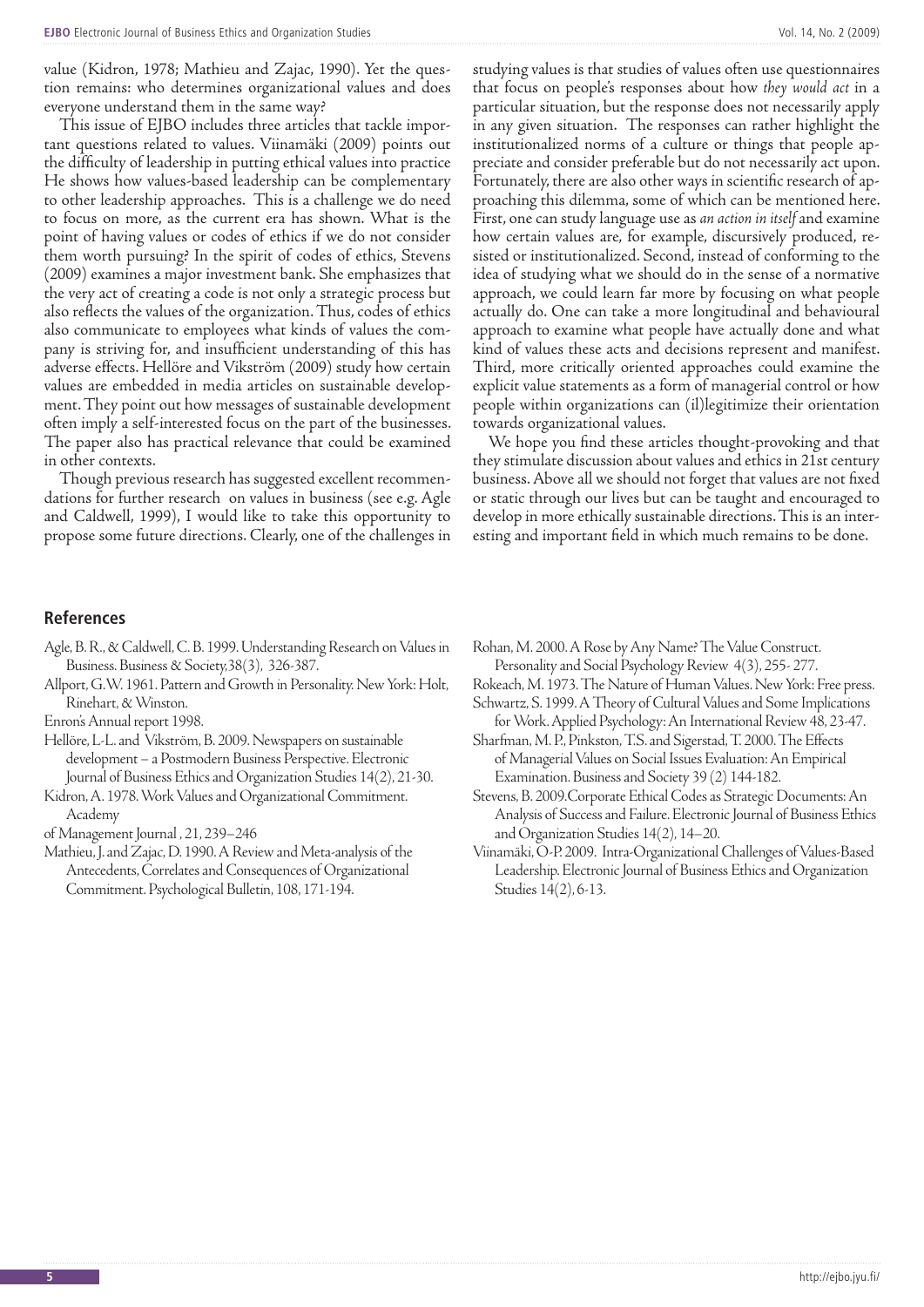# Intra-organizational challenges of values-based leadership

# **Olli-Pekka Viinamäki**

# **Abstract**

Recent discourse on modernizing leadership has often placed strong emphasis on values and ethics. This article elaborates challenges in leadership of large organizations, most notably in regards to appraisals of values-based leadership (VBL). It is proposed that if challenges are not identified, it would lead to unintended consequences, such as insignificant value-statements, inappropriate use of values and illegitimate leadership practices. The discussion deals with intra-organizational leadership challenges, namely changes in organizational structures and authority, participation, communication, image and perceptions, and integration of values.

#### **1. Introduction**

Values and ethics are at the heart of organizational behavior and leadership. It is becoming increasingly apparent that the full integration of ethical standards into business practice is not only preferable, but also necessary for long-term organizational survival (Parry and Proctor-Thomson, 2002). Especially, in terms of leadership and management, Values-Based Leadership (VBL) discussion has evoked the role and importance of ethics and values in leadership (Graber and Osborne Kilpatrick, 2008; Buchko, 2007; Mussig, 2003; Pruzan, 1998). Scandals throughout corporate America and Europe have encouraged many organizations to seek leaders who can sustain profitability and embody ethics and positive values within the organization (Reilly and Ehlinger, 2007). At the bottom level, the scandals in which CEOs and other top leaders demonstrated a severe lack of ethical conduct in businesses have also demonstrated enormous impact on leaders of their organizations, through their direct actions as well as creating a climate that sanctioned ethically questionable practices (Grojean et al., 2004, p. 224).

As such, introducing values into business and leadership is not a new thought. The concept of values as central to organizations and organized societies has a long history in the sociology of organizations, as well as, to understanding guiding principles of institutions, organizations, and individuals (Schwartz, 1992; Cummings and Worley, 2001). Yet, the overall consensus seems to be that values are an important factor in the successful management of large organizations (e.g. Mintzberg et al., 2005; Hofstede, 2005) and in creating a competitive edge (Blanchard and O'Connor, 1997).

This article addresses the question, why values-based leadership tends to be difficult to put in practice, especially in large organizations? Indeed, the challenge to operationalize values and ethics is not the problem only for large organizations, but also for professional, as well as, production and service-oriented organizations. There are several studies representing the introduction of the values-based leadership as well as suggestions to improve

leadership (Buchko, 2007; Grojean et al., 2004; Treviño et al., 2003). However, a systematic analysis of thresholds which we face in executing the VBL is missing. This article attempts to elaborate intraorganizational factors that help clarify potential challenges of the values-based leadership. By identifying the challenges of the VBL, we could contribute to more precise content domain for the VBL itself and to develop its ways to overcome difficulties that leaders face in practice.

Of course, moves towards values-based leadership are cultivated by instrumental thinking and the desire to obtain more efficient performance (Pruzan, 1998, p. 1380). It is said that it is important for businesses to display ethical behavior in order to attract and retain staff, increase profits, attract investors and government funding and to enhance their reputation within the corporate world. Additionally, as McDonald (1999, pp. 143–144) notes, organizations are looking for material of a more pragmatic nature that will assist them in making values operational and mechanisms by which values can be integrated into their organizations. However, values-based environment would offer an alternative, especially in terms of better stakeholder value and legitimacy of the organization activities as well as managerial actions (Brytting & Trollestad, 2000).

# **2.Introducing the Values-Based Leadership**

Before entering to elaborate and analyze the potential challenges, it is necessary to explicate the content and thought of the VBL. Peter Pruzan (1998, pp. 1379–1381) argues that leaders actively introduce the notion of organizational and stakeholders' values into the managerial culture and develop a values-based perspective on management. Accordingly, Van Wart (1998, pp. 319) notes that the art of values management for practitioners has already become the leading skill necessary for private and public managers.

Within the field of organization management, early writers such as Chester Barnard (1938) suggested that shared values were useful in addressing the problem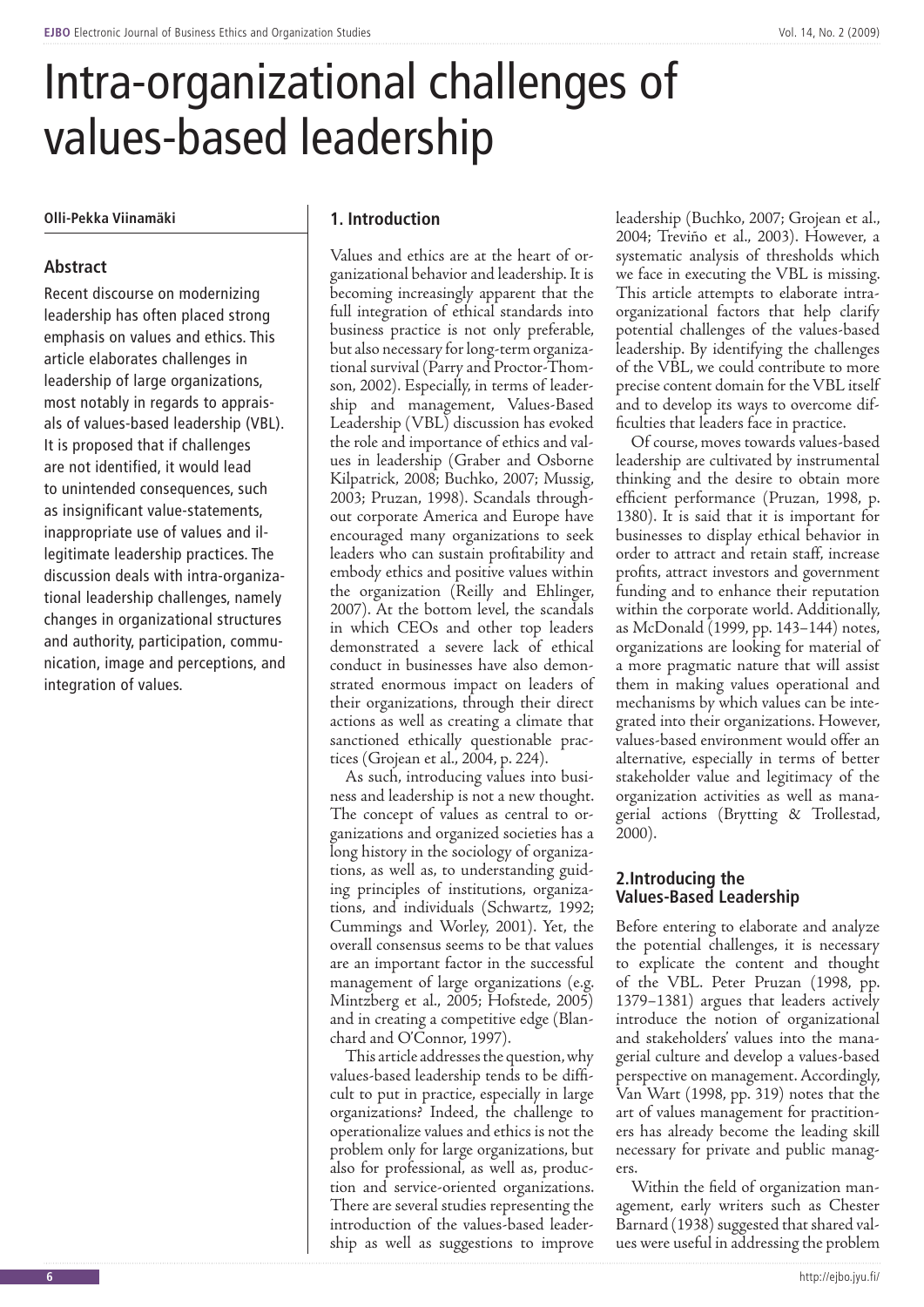of managing and coordinating complex organizations. Selznick (1957) wrote that organizations become mature and 'institutionalized' only when leaders infuse them with values. Others have noted the importance of shared values in creating a strong organization culture (Minztberg et al., 2005; Schein, 1985), motivating behavior by providing direction and emotional intensity to action (Schwartz, 1992), representing standards to judge and justify actions (Mills and Spencer, 2005), and socialization activities and individuals to organization and leadership (Grojean et al., 2004).

From a management perspective, values are seen as the underlying attitudes and beliefs that help determine individual behavior, both personnel and leaders (Barnard, 1938, p. 279; Treviño and Brown, 2004, p. 75). This view largely explains the fascination many leaders have with the concept of shared values. In such way, values are a means of influencing behaviors without the need to resort to formal structures, systems, strategies, or control mechanisms. Values would also provide leaders with a means of directing the organization in a desired way without having to resort to authoritarianism (Buchko, 2007, p. 38) and using tight or confusing rules (Mills and Spencer 2005, p. 26). Moreover, to explicate challenges in the introducing VBL, we would need quite a broad definition on values. Thus, values are relatively enduring beliefs and conceptions about what kinds of behaviors (instrumental values) or end-states (terminal values) are preferable to others (Rokeach, 1973), and furthermore, the values are a common set of shared beliefs on goals, means, and ends which all together create the organization and leadership (Buchko, 2007; Meglino and Ravlin, 1998) and values can provide coherence and a sense of purpose to an individual's behavior (Lord and Brown, 2001).

VBL refers broadly to leadership based on foundational moral principles or values such as integrity, empowerment, and social responsibility (Reilly and Ehlinger, 2007, p. 246). VBL operates in several directions in intra-organizational relations. Mussig (2003, pp. 73) argues that "values-driven leadership sets the function of the relationship as putting values into practice" and "the function of the leader may be to bring values to the relationship." O'Toole (2008, pp. 84) suggests that value-based leaders "task, role, and responsibility is to help followers realize the most important ends that they hold dear but cannot obtain by themselves".

The VBL in a certain way applies thoughts of ethical leadership. Ethical leadership as such lies at the intersection of two literatures – business ethics and leadership (Treviño et al., 2003, p. 6). Pruzan (1998, pp. 1381) remarks are more instrumental and present more cynical thinking in addition which has to be considered in regards to the VBL: some tools are simply being updated to provide legitimacy and a license to operate to leaders who in reality continue to promote their own personal ambitions as to wealth, prestige and power by maximizing shareholder value.

Despite diversity in the definitions, organization values hold the key position in the VBL. Also the questions, how values are introduced, used and evaluated in leadership form most of the discussions. According to Sims (1991, pp. 495), the institutionalization of values takes place in: 1) managing the psychological contract between its employees and the organization (reciprocal expectations), 2) reinforcing employees' organizational commitment, and 3) encouraging and nurturing and value-oriented organizational culture. Additionally, to mention some examples, values can be used to establish and communicate a unifying vision; making strategic decisions; establish structures, processes and control systems; develop and educate new leaders; create

and manage the organization's culture and climate; and establish the organization's ethical code and value system (Gorjean et al., 2004, p. 233).

Arguments towards increased value-consciousness can be described by using Kenneth Goodpaster's (1994) reference to a 'common managerial disease with three symptoms'. First, leadership contains an intensive goal-fixation. Leaders are engaged with short-term goals which are dealt with recklessly. In turn, values and ethics often stand for longer perspectives and responsibility. Secondly, leadership emphasizes rationalization i.e. tendency to fit emerging problems into socially approved statements, for instance, competitive necessity. In turn, values represent more profound and morally detached development. Thirdly, detachment which is a tendency to separate head from heart with the support of expressions like 'it is a jungle out there' or 'in the real world'. Values, instead, try to capture the essence of corporate life, strategy and vision, as well as, culture nurtured issues and organizational and personal self-awareness and identity.

Moreover, Goodpaster (1994) critically conveys that spirituality and ethics are everywhere. The buzzwords and phrases on servant leadership, stewardship, empowerment, values-based management, and sensitivity are widely used. He uses a quotation from the Training Magazine to describe situation: "in an environment racked with stress, insecurity, tough decisions and 60-hour weeks, you might expect a resurgence of a management model based on Machiavelli's Prince… or Theory-X icon. Instead, there's a stirring in the opposite direction: A flood of management books, articles and musings tries to make sense of the current chaos by proposing a management model filled with heart – and soul."

The anecdotal perspective tends to tell stories about or provide case studies of various leadership practices on introducing values, then infer that values are essential components of the organizations' success. Such discussions conveniently ignore the fact that some very unsuccessful companies – such as Enron and Arthur Andersen – had a well-defined and well-articulated set of core values. (Buchko, 2007, p. 37; Graber and Osborne Kilpatrick, 2008, p. 179.)

### **3. Potential Causes of Challenges**

On the basis of positive yields as well as critical notions, it is important to analyze challenges that we often face in regards to the VBL. In this article, the suggestions for better values-based leadership are critically discussed in terms of elaborating the potential challenges Values-Based Leadership in large organizations face. The key arguments that the article discusses can be listed as follows:

- Traditional power is becoming powerless in flat and professional organizations

- Participation of stakeholders is suggested to be intensive and extensive

- New forms of control and feedback are needed

- Communication of values should be clear and straightforward

- Leadership stands for fostering good image and perceptions

- Integration of values and actions are vital for organizations and development

Additionally, it should be recognized that the approach in this article is leader-centered. This approach is encouraged by the hypothesis and research findings that the ethical orientation of the leader is a critical issue to consider in understanding ethical and values-based practices in organizations (Hood, 2003). Thereby, organizational structures and managerial functions are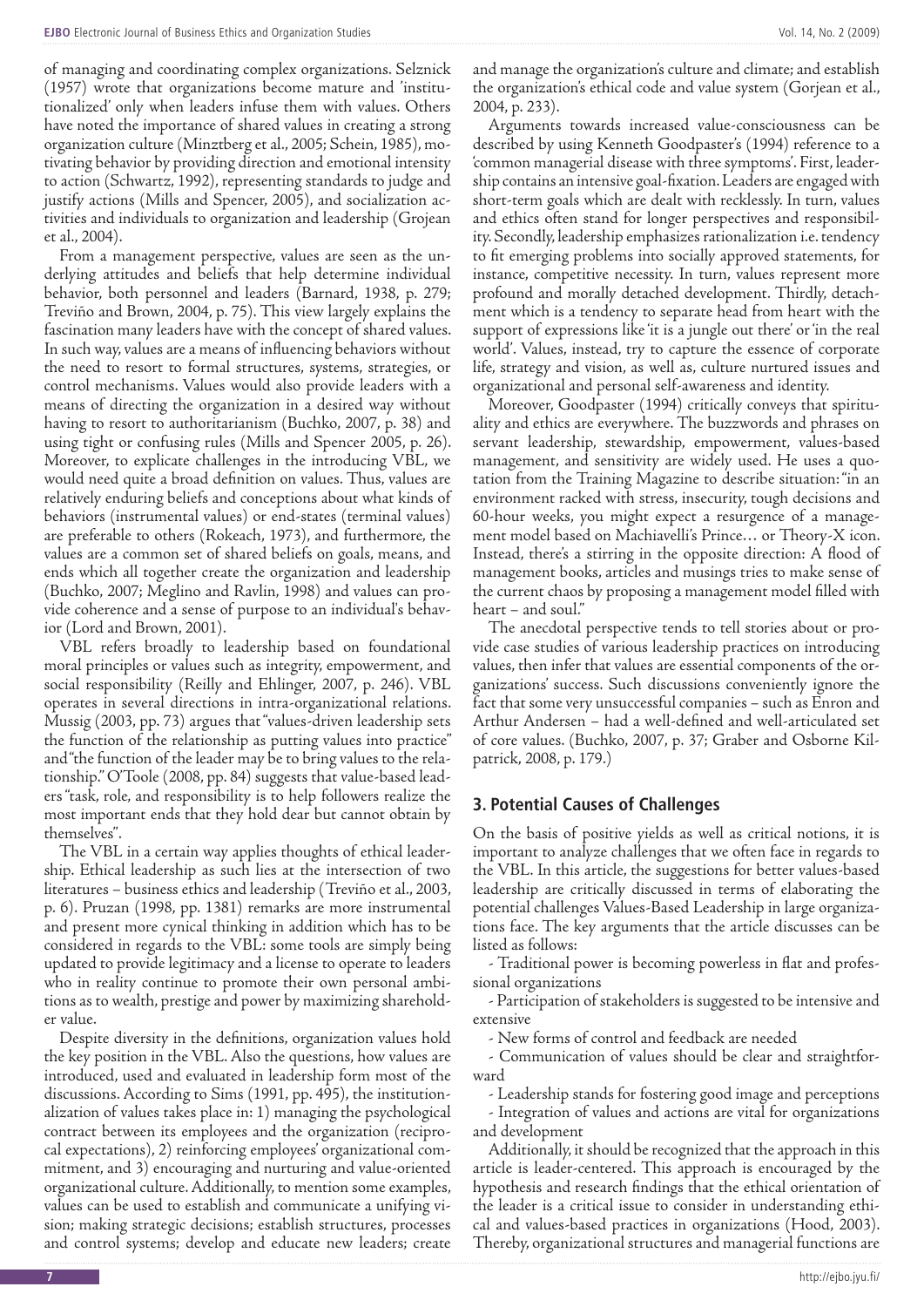seen as issues that could be affected by leadership, and thereby, the challenges revealed in the article can be solved by leadership activities. The alternative approach would be for example to represent that leadership is a complex interaction between the leader and the organizational environment, when leadership is partially determined by the changes in both, the environment and leadership itself.

#### 3.1. Alternating Hierarchical Structures and Authority

The first set of challenges is expected to be related to authority, structures, and changes in leaders' positions. Often reforms are labeled with terms such as greater flexibility, performance, accountability, and simplification (Rouillard and Giroux, 2005, p. 334). To answer these demands, more flat and flexible organizational structures are introduced. But, what kinds of challenges these changes put for the VBL particularly?

The formal definitions of who has the power and right over whom and how to distinguish leaders from those who are led, has become increasingly more complex, to say the least. It is argued that primary symbol of organizational power (i.e. hierarchy) is somehow replaced. Moreover, a formal position does not entirely allow authority to make decisions, set and enforce control mechanisms, or influence people to achieve managerial goals. Thus, leaders face demands on supplementing hierarchical power with legitimate power, which is not coercion and fear, but more shared values, visions, and goals, as well as, trust and mutual confidence (Pruzan, 1998, p. 1381.)

One of the challenges is that within new organizational structures and new leadership positions, values and ethics are often introduced as an alternative way to maintain classical power and hierarchies. Since the point of rules is to control behaviors and actions, allowing rules to be suspended implies that the organization trusts as well as empowers its stakeholders (Mills and Spencer, 2005, p. 27). Additionally, when values start to dominate, organizational leadership also begins to be understood as a shared responsibility among all individuals in organization, as well as all hierarchical levels. Another is to let employees, at least the key persons, be informed and trained in the right valuepolicy. (Brytting and Trollestad, 2000, p. 65; Treviño et al., 2003, p. 20.)

The importance of goals tends to increase when we are moving from hierarchical structures towards flexible and non-coercive authority. Then, the values and goals of most organizations may be so closely intertwined that their separation is, in practice, impossible. However, decisions in organizations are not always straightforward; achieving one goal or value may mean sacrificing or impinging on the other. (Mills and Spencer, 2005, p. 19- 20.)

Moves toward specialized and autonomous organizational functions can, however, turn problematic. In fact, in highly specialized or loosely-structured organizations, leaders have limited authority over professional and licensed personnel, as well as, capacity to influence professional values and gain value-concurrence with organization's values. Sometimes professionals may have strong professional identities and values, which are difficult to overcome if professional values clash or represent too much heterogeneity with organization's values.

#### 3.2. Importance of Extensive Participation

In most organizations, a code of values or an ethical code is developed by top management with the help of outside consultants. There are a lot of critics in the leadership literature against this straightforward top-down procedure (Graber and Osborne Kilpatrick, 2008; Mussig, 2003; Brytting and Trollestad, 2000;

Pruzan, 1998). Most of the critics argue that stakeholders (i.e. personnel, customers) should participate in formulation of values and institutionalizing the organization's values. Otherwise they would consider values as simply a new set of rules. Also, if they have not been involved in interpreting the value code, their capacity for motivating, advising, and coordinating will be severely limited. Furthermore, trust, respect, and reactivity of and in the organization can be displaced and misused. (Blanchard and O'Connor, 1997; Pruzan, 1998, p. 1382; Mills and Spencer, 2005, p. 26.) Thereby, an evident challenge is how to engage people with values and the VBL itself? Furthermore, how organizations can develop shared values by using a participative process (Covey, 1991)?

In establishing a participative process, a challenge in leadership is to establish credibility and trust between the leader and the constituents who choose to follow (Kouzes and Posner, 1993). This is part of the shift away from the concept of the leader as the primary or sole creator of an organization's values. This means that personnel should have the possibility to reflect and formulate values on their own. Some propose value-process to be that the employees discuss the management's vision and break it down in subparts adjusted for each area of operation. Others prefer a communicative strategy where employees processing the values themselves, and through an open dialogue with the management. (Blanchard and O'Connor, 1997; Pruzan, 1998.)

To overcome this challenge, Mills and Spencer (2005, pp. 26) argue that values-based leadership would establish a basis or a platform on which stakeholders can communicate and collaborate. The most beneficial in stakeholder involvement is that when stakeholders accept the goals and values of the organization as legitimate, and if they for instance agree that both quality and cost control are primary goals, then responsible leadership can no longer occur as totally 'managerial' decisions.

In large organizations, the fact that staff and leaders may have to act through several layers of bureaucracy, rules, roles, and professional groups to implement actions, strategies, and values should be turned as an advantage. They all represent stakeholders who could be used in formulating values and groups who implement values.

Yet, even extensive participation does not offer a simple solution for the success of the VBL. As Graber and Osborne Kilpatrick (2008, pp. 186, 191) remind us, implementing value systems is almost always much more difficult than processing them.

#### 3.3. New Forms of Control and Feedback Are Needed

Brytting and Trollestad (2000, pp. 62) argue that the marketoriented way of thinking in business and the introduction of more loosely knitted and flexible organizational structures with delegated decision-powers, demand new forms of control.

Traditionally control has been exerted via systems of rules and regulations, especially through a variety of accounting and reporting systems. The more complex the organizations and the more uncertain their environments, the greater the demands that have been placed upon developing and implementing control systems to monitor and steer the experienced complexity (Pruzan, 1998, p. 1379-1380). Over the past decades leadership discourse has emphasized the partial rejection of regulatory constraints in favor of increased autonomy for managers, in order to increase organizational performance and efficiency.

Most reforms are firmly rooted in the post-bureaucracy paradigm where rules and regulations need to be circumscribed and counterbalanced by values and ethics to foster greater flexibility,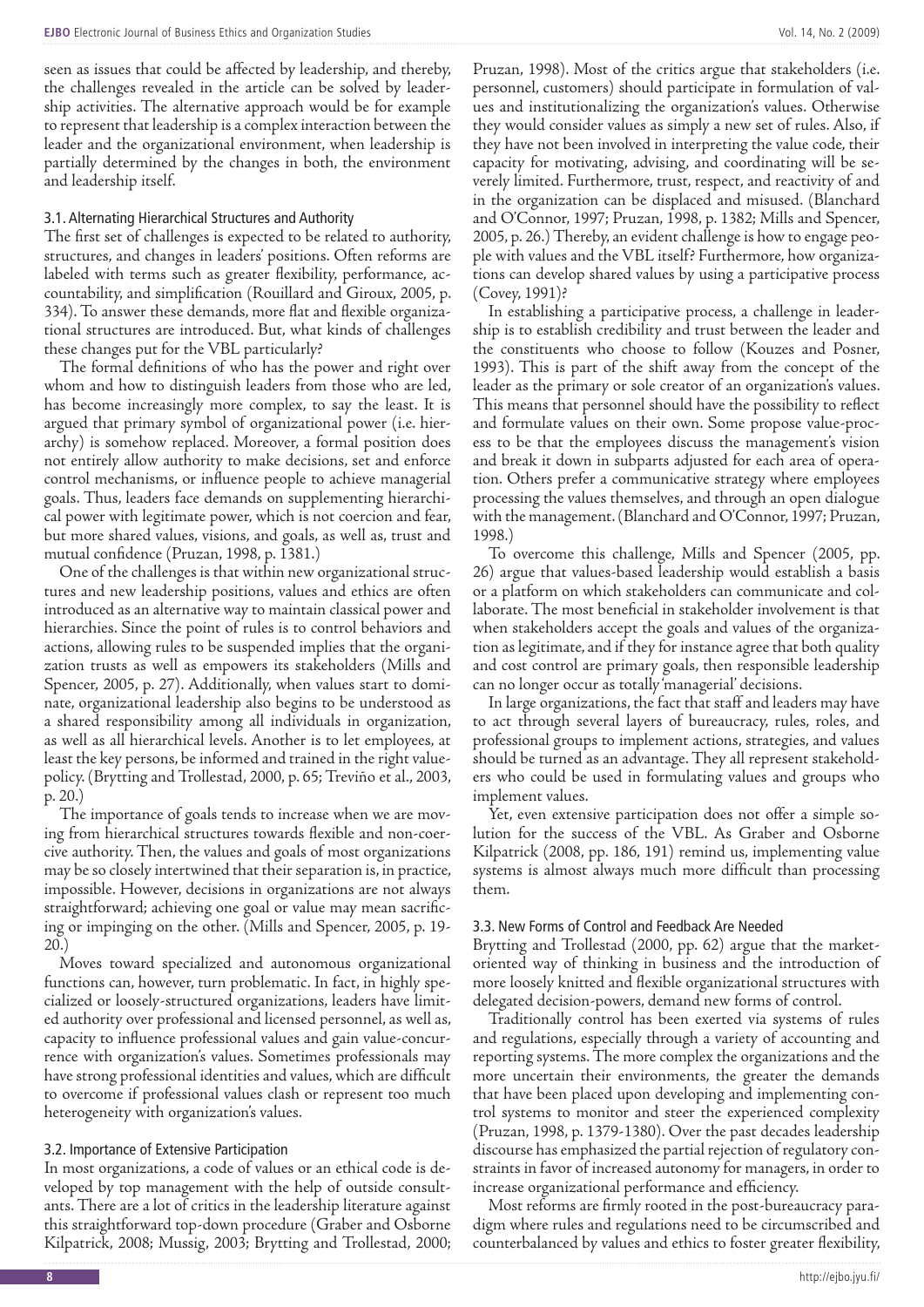additional empowerment, and further down the line, better performance in terms of efficiency, efficacy and economy. Values and ethics, according to this perspective, provide a better framework for decision-making and leadership, since 'imposed rules' are being replaced by leaders' and employees' judgment and accountability. (Rouillard and Giroux, 2005, p. 345.) Then, an evident challenge for the VBL is, how increased judgment and accountability demands are turned into criteria of preferred outcomes?

In Brytting and Trollestad's (2000, pp. 64) study, most leaders stressed that a modern flexible organization has to find new ways of keeping both co-workers and the business as such together, and that this calls for a new kind of 'glue'. Striving towards common values is one way of working in that direction, and as Collins and Porras (2000, pp. 73) note, "values form the glue that holds an organization together as it grows, decentralizes, diversifies and expands".

In loosely knitted organizations, much depends on the leader's capabilities to create interactive and cooperative platforms. This is not an easy task to do, and thus, control and feedback tend to be based on easily measured and expressed factors that values often do not represent. Furthermore, as Rouillard and Giroux (2005, pp. 331) put it "under the yoke of managerialism", values and ethics are presented as a means of circumscribing and supporting the decisions and actions rather than referring to the codified rules on which they are traditionally based. In other words, would this instrumentalization of ethics and values cause unintended tensions between the democratic processes (social responsibility) and the pursuit of organizational efficiency and operational results? Or, does instrumentalization lead to a significant perverse effect, namely, the construction of an organizational culture of illusion (ibid., p. 333).

In flexible and flat organizations, coercive and uniform feedback mechanisms are not the most appropriate ones. They may cause difficulties, if there is lack of consistency between expressed values and actual values. Kerr's (1995) survey of executives describes conflicts between expressed values and the reward system. Innovative thinking and risk-taking are emphasized, but proven methods and not making mistakes are rewarded; leaders encourage employee involvement and empowerment, but reward tight control of activities and resources. Yet, there is an evident link between leader's capability to use reward systems and the organizational values that are supposed to be followed. Conflicts between values and feedback will contribute to uncertainty about what the organization really appreciates from employees and customers, and lead to a lack of personnel motivation. (Graber and Osborne Kilpatrick, 2008, p. 190.)

Relinquishing a degree of control and rules may be both frightening and uncomfortable to leadership, personnel, and other stakeholders. Then, leadership will have a 'teaching' role, and effective leaders remove fear by ensuring that their 'students' are aware of appropriate values and goals, by motivating, and by providing guidance to them (Mills and Spencer, 2005, p. 27). Another point of view is that to create common values can be a pedagogical tool which may increase loyalty with the top level of the organization. Also, leadership would be built on communication and collaboration rather than formal relationships (ibid., p. 27).

It is argued that leadership is based on creating inspiration, motivating people, and renewing the reward systems. People need feedback on accomplishment and performance. Building shared values into processes for rewards, recognition, advancement, and excommunication will send a clear message to members regarding the importance of ethical conduct. Criteria regarding organizational values can be incorporated into performance evaluation

and management programs, sending also a clear message of the importance of shared values. (Grojean et al., 2004, p. 230.)

People pay close attention to behavior that is rewarded, and that what is punished. Employees understand that the reward system carries powerful meaning about what leaders truly care about (Treviño et al., 2003, p. 28). Especially, the disciplinary events are salient because they are relatively rare, they symbolize the value of conformity to organizational norms, and they make an example of rule violators. In the implementation of values, many practices underline the importance of recruiting staff, and staff that embraced and followed the 'right' values, as well as, dismiss the people if a code is not followed.

Organizations often tend to fail to reward members who uphold or enact the organizations' values. This can lead to lack of motivation and commitment to the organization and leadership. Grojean et al. (2004, pp. 231) argue that a key point for the VBL regarding rewards and feedback is that leaders will communicate important values, standards and assumptions. Leaders should also pay attention both, to formal (financial incentives, pay raises, and higher positions) and informal rewards (recognition, opportunities to work more autonomously and interact, or increased feelings of trust, respect, and peer-interest) that are consistent with the organization's value system.

#### 3.4. Shortages in Communication

Leaders should communicate values and visions to the organization. The more complex an organization is, the more hierarchical it will tend to be. This affects the classical principle that the line of communication must be as direct and short as possible (Barnard 1938, p. 176); increasing the hierarchy tends to extend the line of communicating values, and might cause the separation of a decision from an operation. Under these challenges, much depends on 'communicative capacity' (Brytting and Trollestad 2000, p. 66).

To overcome problems in communication and communicative capacity, basically, two strategies exist. The first is a more authoritarian and hierarchical leadership ideal. Here, the leader is for instance, a 'teacher' who gives information, persuades people and has sanctions over those who do not follow the values. A tight commitment to position and hierarchy may prevent the use of communication as an error-correcting mechanism because the lower level does not have the possibility or willingness to criticize the decision of a higher level. Despite this criticism, centralized design, stability, and continuity can all be used to promote the creation of common meanings in communicating values.

The second stresses the leader's ability to release the creative powers and willingness to take on responsibility that exist in employees. Communication on the values grows from within and from below. It is marked also with notions of clarity, sensitivity, and credibility because patterns are not determined in advance. However, communication may become fragmented and occasional. There might be a lack of common meanings and symbols, as well as, lack of acceptance of diverse values and deliberate misrepresentations. Then, communicative functions are related to removing obstacles, to stimulating and to creating dialogue on values, and to allocating resources for value-processes.

Values-based leaders can fail in demonstrating that they care about people. Perhaps, the most common are complaints about leaders not listening to people or visibly demonstrating concern for the long-term best interest of the organization. To overcome this, executives should communicate with employees regularly about ethical issues and values, and use socially salient action, such as rewards and punishments, to signal support for the com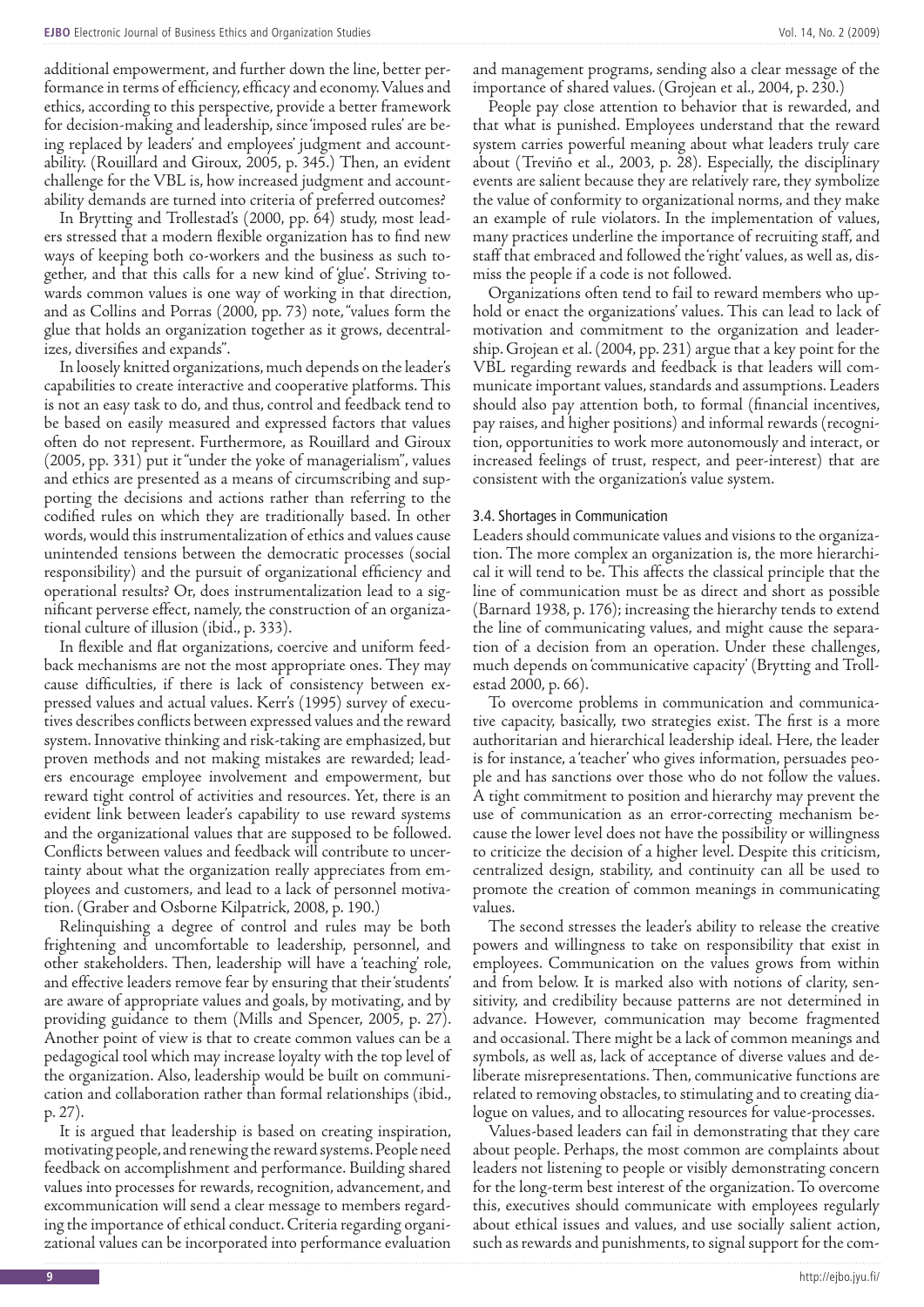mon and shared values. (Treviño et al., 2003, p. 30.) Meglino and Ravlin (1998) suggest that people who hold similar values view the world in similar ways, enabling them to communicate more clearly, predict each other's behavior and more efficiently coordinate activities resulting in reduced role conflict and ambiguity and increased satisfaction with the interpersonal relationship.

With new communication technologies (email, www, intranet) the issue is not so much failure in transmission; it lies in the interpretation and the use of communication and of processing, and in developing the communicative value of communication. Communication is never a transmission of purely neutral or value-free information. Scott (1967, pp. 304) uses the term 'filtering' in which information is interpreted at all levels of the organization. Subordinates constantly observe, hear and analyze the qualifications, personality and information needs of leaders. And, often the subordinates tend to tell their superiors what they are interested in, not what he/she does not want to hear, and to cover up problems and mistakes which may reflect adversely on the subordinate, all of which reflect the mentality of 'let the boss hear only the good news'.

#### 3.5. How to Create a Good Image and Adequate Perceptions?

Multiple factors, both internal and external to the organization and leadership, are likely to influence members' perceptions of an organization's norms and expectations of ethical conduct. But, why is the creation of a good image and adequate perceptions difficult? In what ways can the VBL be enhanced in large organizations?

Lord and Brown (2001) suggest that perceptions play a significant role in understanding leadership. They differentiate perceptions of executive leaders and lower-level supervisory leaders. Most employees in large organizations rarely have face-to-face interactions with senior executives, but rather from more distant images of the leader (Treviño et al., 2003, p. 24). Therefore, their perceptions of executive VBL probably come indirectly from images, symbolic behavior, policies and communications. However, as Treviño et al. (ibid., pp. 20) remind us "ethical people can be bad leaders or unethical leaders".

Values-based leaders are supposed to be first and foremost people-focused. As Treviño et al. (2003, pp. 14) concretize "they care about people, respect people, develop their people, and treat people right: An ethical leader needs to downsize, they do it, but they do it with as much concern and interest for their people as possible.". The creditability depends upon leading by example and "walk the ethical talk". To lead people, often qualifications or traits such as integrity, honesty, respect, and trustworthiness are mentioned. Part of these values is consistency, credibility, and predictability. (Ibid., p. 18.)

The value-based and ethics based conduct is thought to be essential to charismatic, as well as, transformational and transactional leadership (Grojean et al., 2004, p. 227-228; Treviño et al., 2003, p. 7). The 'charisma/inspirational' dimension has been defined as providing 'followers with a clear sense of purpose that is energizing', being 'a role model for ethical conduct' and building 'identification with the leader and his/her articulated vision' (Treviño et al., 2003, p. 7). Charismatic leaders often invoke values as part of their compelling vision for an organization (Cha and Edmondson, 2006, p. 58).

In other words, the challenge is to use charisma to convince people that the leader is simply 'doing the right thing'. Charismatic value-based leaders are often characterized with terms influential, inspirational, courageous, and strong. However, Parry and Proctor-Thomson (2002, pp. 75) suggest that especially transformational leaders have sometimes been labeled 'narcissistic, manipulative, and self-centered'. Furthermore, trusting, admiring, and respecting a leader does not necessarily mean that followers will behave with integrity, or that followers are automatically elevated in their motivation or ethical behavior. In this way, charismatic (or transformational) leadership may in fact be undesirable or sometimes, representing the 'dark' side of charisma (ibid., p. 92).

A solid, strong and inspiring base for values need time to evolve. Studies on organizational culture argue that most organizational values are stable, and therefore, organizations face difficulties changing them (Agle and Caldwell, 1999; Campbell, 2004; Schein, 1985). All the difficulties are not intra-organizational. Customers and other stakeholders also find themselves in difficulties to change their attitudes and to adopt the new values. Often values evolve as results of interaction of people, and then, leadership can focus on creating value-platforms for the interaction, and creating spaces for deliberation and reflection.

#### 3.6. To Integrate Values

Leaders must somehow cope with changing and increasingly heterogeneous values, both in their organizations and society at large. Why is the establishment of shared values difficult? Why is there a need to integrate values in organizations?

As Brytting and Trollestad's (2000, pp. 62-63) interviewees argued, most leaders had instrumental motives behind the widespread talk about values in working life. Their interviews indicated that efficiency and economic growth is often looked for when leaders say that they want to manage values, to create a common value-base, or to build a strong company culture. This was regarded as an important tool for the leaders in their efforts to unite and control the organization.

One way of understanding the increased occurrence of values in leadership is to start with the changes taking place in society. They seem to shift from having relatively homogenous cultural patterns to something less stable and heterogeneous or even fragmented. Many researchers have reported a clear shift in values. This is often described as a slow but steady shift from high estimation of material safety values to post-material freedom values (Inglehart, 1990; Hofstede, 2005). This implies that an increased value is granted to the individual's autonomy, wellbeing, and personal development. For instance, involvement, responsibility, meaningfulness, and self-fulfillment are put forward to characterize good working conditions. (Brytting and Trollestad, 2000, p. 56.)

The roles of various departments or subsystems and the stakeholders to whom they are accountable provide different frames of reference for values, which may cause different subclimates regarding values to evolve throughout an organization (Weber and Seger, 2001). Furthermore, they have to adjust to, or re-interpret, the organizational developments taking place. (Brytting and Trollestad, 2000, p. 57.)

In short, organizational culture may be understood as the ultimate source of ethical and unethical behavior and values, or values are an extension of an organization's culture. (Schein, 1985; Schwartz, 1992.) In both cases, culture holds some integrating values, goals, and intentions, but often some contradicting issues tend to arise. It is important to note, that organization values and organization culture are not one and the same thing. To simplify, while values are the beliefs, the culture is the outward representation of certain key underlying beliefs. Culture consists of the myths, legends, rituals, symbols, and language that define a social group (Meglino and Ravlin, 1998; Schein, 1985).

A complex organization has multiple goals and a plurality of values, which must be held in balance in order for the organiza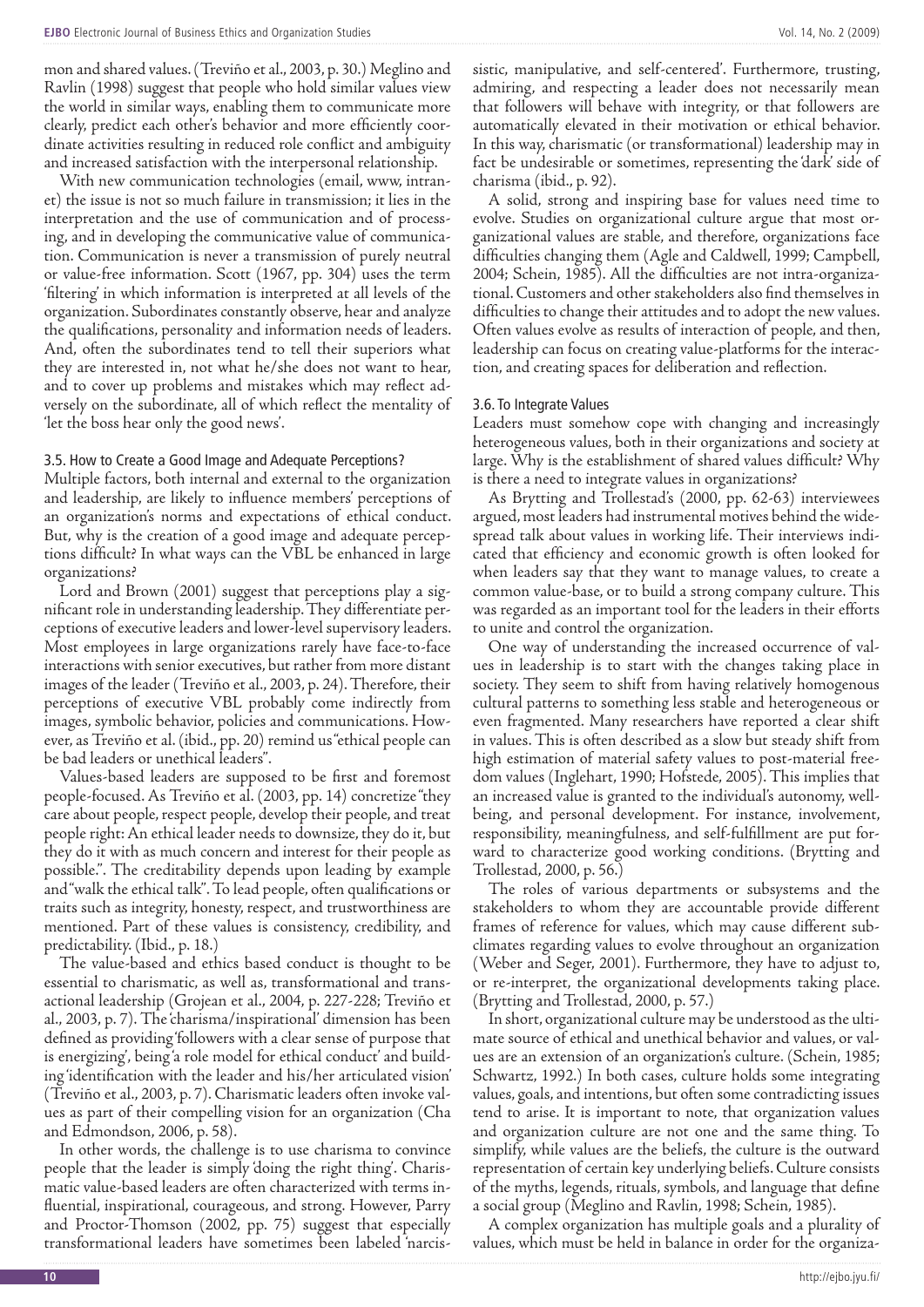tion to be successful. However, a leader may lose contact with the subcultures that exist in the organization, the goals, as well as with processes. Large organizations tend to rely on hierarchies and the bureaucracy, which sustain the feeling of security, routine, and habits. Values are part of the organizational culture and habits, and therefore, to change values might turn into a difficult task because change may break security and customs. (Brytting and Trollestad, 2000, p. 67.)

One of the most important questions to the VBL is how well managers have begun to realize that there is a need for managerial structures, processes and attitudes that reflect corporate values what the employees experience as being in harmony with their own personal values (Pruzan, 1998, p. 1387)?

Within the complex organizational settings, Graber and Osborne Kilpatrick (2008, pp. 190) propose that leaders should consider advocating a parsimonious set of values and also determine if these key values are within the scope of the typical organizational member to achieve or internalize. Such reflection will make it far more likely that the final set of organizational values are embraced and actualized. Secondly, they argue that we should apply Senge's (1990) thought on differentiating expressed values from the values we really act upon. Thus, leaders should explicate beliefs (e.g. empowerment) from practices (e.g. tight control) and how well they fit together. If leadership is capable of providing a shared value-basis for intra-organizational relationships, it may also alleviate the potential of 'shadow relationships' to hamper the achievement of organizational goals. Blurring the boundaries between groups and individuals would result in shared goals and better performance. (Mills and Spencer, 2005, p. 26.)

Ethical and values-based leadership involves an integration of personal values and the needs of the social system in the development of an ethical framework. Thus, it is important for leaders to have awareness of personal values, ethics and morals as they influence the choices they make and the behaviors in which they engage. If individuals' personal values totally conflict with the organization's values or values of their supervisor, organizational values are likely be ignored or be slowly followed (Grojean et al., 2004, p. 226, 231.) If values are more or less congruent, this is related to increasing in job satisfaction, organizational commitment, and credibility of leadership (Meglino and Ravlin, 1998).

Much depends on how leaders themselves perceive values in both its rhetorical and factual aspects. On the other hand, to an individual employee within an organization, the organization's values represent a touchstone to personal values. It is argued that a positive relationship can bring about greater personal loyalty, identification, and commitment to the organization (Chatman, 1991). Therefore, as Pruzan (1998, pp. 1388) summarizes, the key question is how well in the VBL are we able to create productive organizational structures, systems of communication, and measurement- evaluation – and reward systems which can attract, hold and develop intelligent, responsible, creative, independent and loyal employees?

Do leaders of complex organizations shape the values of their followers, or are organizational values transcendent, surpassing even individual leadership behaviors (Buchko, 2007, p. 41)? Do leaders impact the values of their subordinates and organization's stakeholders, or does the impact occur the other ways around? For instance, some OD practitioners suggest that leaders are the key in developing and implementing organizational values and value-based behaviors (Driscoll and Hoffman, 2000; Coleman, 2000). Additionally, Fernandez and Hogan (2002) propose that the most effective leaders are those whose values are most like those of the organization.

(Yukl, G., 1992. Theory and research on leadership in organizations. In: Dunnette, M.D. and Hough, L.M., Editors, 1992. Handbook of industrial and organizational psychology vol. 3, Consulting Psychologists Press, Palo Alto, pp. 147–198.Yukl, 1992). Yet some have questioned the ethics of attempting to change the values of others. There are some arguments that it is inappropriate for leaders to attempt to instill their values in subordinates. Some of these arguments contain negative flavored tones of 'clever ones' who oversee and manipulate subordinates' fundamental values with impunity. Furthermore, not every person who attempts to influence another does so with the best of motives. On the contrary, Grojean et al. (2004, pp. 228) disagree with these arguments, arguing that in most cases, leaders do not instill totally new values and identities in the followers'; rather, they raise their salience and connect them with goals, and required behaviors.

Most definitions of leadership share the common assumption that leaders influence the subordinates' task and social behaviors

If we agree that leaders are role models of appropriate behavior and their actions are supposed to have a strong influence over the ethical conduct of followers, then the Social Learning Theory provides some additional clues. One way that people learn is by observing the behavior of others and the consequences of it. Thus, a leader's action might be viewed as the standard of acceptable conduct and are modeled by individuals as appropriate and necessary for achieving goals, efficient performance, and even for career advancement. Basically learning influences via at least two routes: increasing trust in leaders, and facilitating value congruence. (Grojean et al., 2004, pp. 228.) Leaders tend to be trusted because they act consistently upon values and organization's mission; they lead with practical example. If leaders also manage to create a climate that organization's values, as well as, the stakeholders' values are congruent, personnel may feel that they should integrate their values with organizational values. In other words, inducing attraction and retention of members who have similar values, 'fit' the organization.

Organizational size is often related to a number of organizational subcultures. So despite the leaders' ambition to create a homogenous and strong values-based culture, often subcultures still survive and new ones develop. As such the subcultures are not the challenge, but, the diverse and sometimes competing sub-cultural values may clash among groups in the organization. (Graber and Osborne Kilpatrick, 2008, p. 189.) Yet, as Hartman (1996, chapter 8) and Solomon (2004, pp. 1032) argue, cultures and values can be shaped by the creation of new value platforms, as long as there is established a consensus around them among the members of the organization.

### **4. Conclusions**

This article has discussed Values-Based Leadership (VBL) in broad and simple terms, but concentration on challenges in putting VBL into practice facilitates better, a more focused understanding. Introducing VBL evidently has positive effects, despite the fact that this article has discussed the challenges i.e. in most cases the difficulties of putting VBL into practice.

Values-based leadership is not purely an alternative approach; it is complementary to other leadership efforts (Parry and Proctor-Thomson's (2002, pp. 92 conclusions). As Treviño et al. (2003, pp. 21) conclude, ethical leaders do many of the things 'leaders' do, but within the context of an ethics agenda.

The focus was limited to intra-organizational challenges, namely changes in organizational structures and authority, participation, communication, image and perceptions, and integra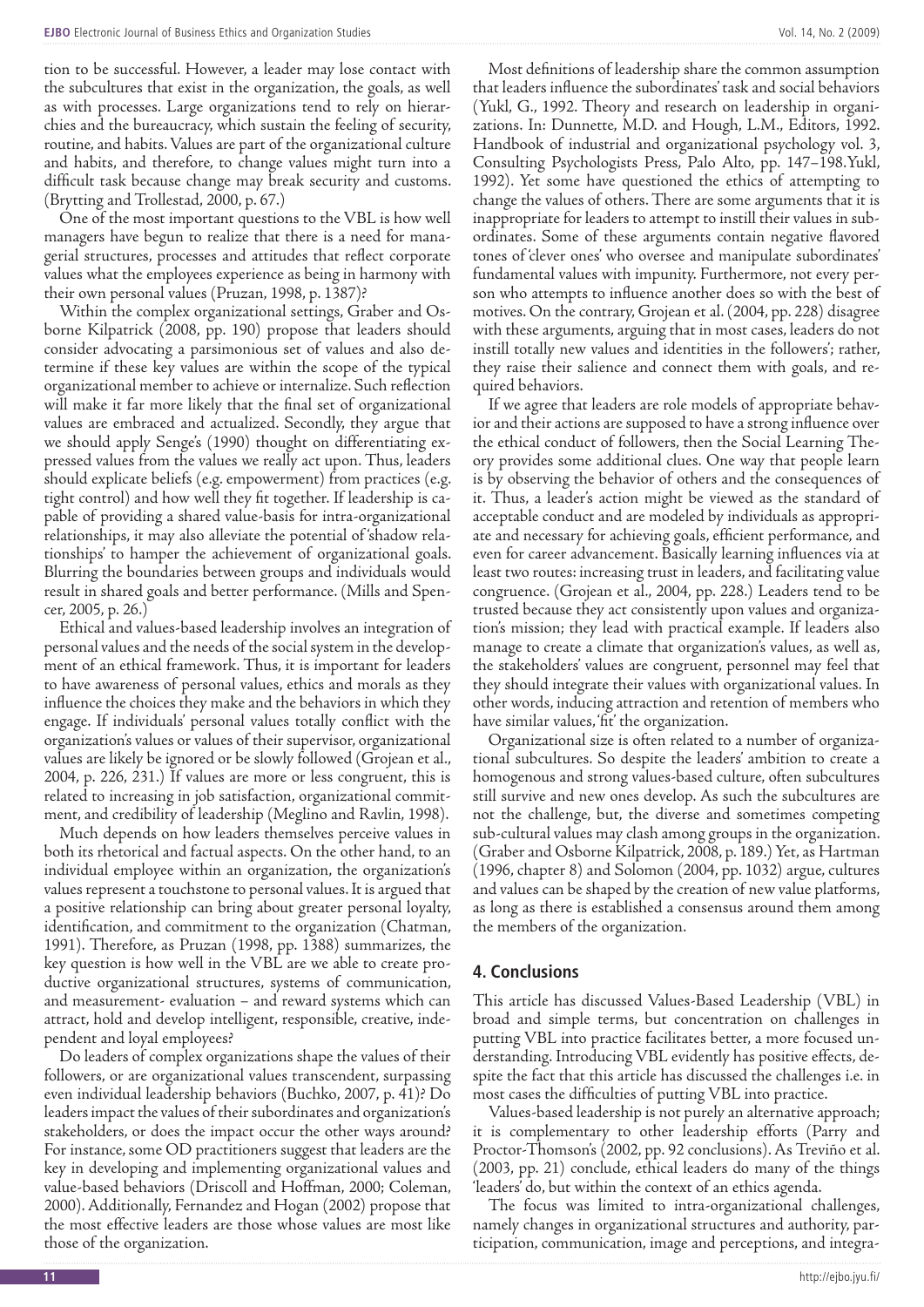tion of values. In table 1, the key arguments of this article are repeated (left column), then particular challenges that each argument gave are expressed in the middle column. Furthermore, to depart the limitations and the challenges of the VBL, some alternative strategies to overcome the explicated VBL challenges are presented in the right column.

One should note that tackling challenges is not simply a matter of 'ethical policing'. Rather, it opens up the possibility to rethink organization, strategy, and operative goals, and motivating and rewarding people. Also, recognizing challenges would contribute to the personal and professional development of leader-

ship via promoting increased harmony and awareness between individual and organizational values.

To an organization, values are a set of shared beliefs and basis for mutual recognition. At best, the VBL can create a feeling of 'organizational fit' at the personal and group levels. For the leaders, values are to set criteria for rewarding, to enact beliefs, and are tools to create continuity and to set guidelines. Values benchmark a bottom-line for decision-making, and explain the ground for selections, as well as, a choice between strategies and policies.

| Table 1. Identified potential challenges and proposed solutions |
|-----------------------------------------------------------------|
|                                                                 |

| <b>Arguments</b>                                                                  | <b>Particular challenges</b>                                                                                                                                                                                                                             | Alternative strategies to overcome                                                                                                                                                             |
|-----------------------------------------------------------------------------------|----------------------------------------------------------------------------------------------------------------------------------------------------------------------------------------------------------------------------------------------------------|------------------------------------------------------------------------------------------------------------------------------------------------------------------------------------------------|
| Traditional power is becoming powerless in flat<br>and professional organizations | - Leader's position do not meet the actual<br>needs and requirements<br>- The ineffective combinations of formal and<br>informal value-processes<br>- Independency and lack of cooperative<br>actions and trust leads to several, parallel key<br>values | - To create consensual decision-making and<br>cohesive authority<br>- To decentralize responsibility for value-<br>congruence<br>- To operationalize common goal precisely                     |
| Participation of stakeholders is suggested to<br>be intensive and extensive       | - Too restricted participation<br>- Problems of finding key stakeholders within<br>organization                                                                                                                                                          | - Empower and motivate stakeholders<br>- To ensure that stakeholders are aware of the<br>goals, and that goals and actions are precise                                                         |
| New forms of control and feedback are needed                                      | - Formal values do not constitute a solid base<br>to assess actions or performance accordance<br>with values<br>- Moving from controller to enabler is partial                                                                                           | - Receive and provide feedback actively<br>- Specify leader's role                                                                                                                             |
| Communication of values should be clear and<br>straightforward                    | - Low acceptance of formal values<br>- The length of communication lines increases<br>the possibility of breaks and misinterpretations<br>- Information is 'filtered'                                                                                    | - Provide guidance when situations are<br>ambiguous<br>- To increase familiarity with participants<br>- To ensure a common base of know-how                                                    |
| Leadership stands for fostering image and<br>perceptions                          | - There is no example to be followed<br>- Lack of time and continuity                                                                                                                                                                                    | - Determine what is expected and illustrate<br>what leader's can implement and influence<br>- To commit in the VBL                                                                             |
| Integration of values and actions is vital for<br>organizations and development   | - Too plural value-basis<br>- Bargaining hinders the achievement of<br>mutual and shared values<br>- Leadership does not contain role-modeling                                                                                                           | - Put efforts to lead value-congruence<br>- Create neutral platforms for negotiations<br>and invoke the organization's strategy<br>- Try to increase trust and lead with practical<br>examples |

# **References**

- Agle, B.R. and Caldwell, C.B. (1999), "Understanding Research on Values in Business", Business and Society, Vol. 38 No 3, pp. 326-388.
- Barnard, C. (1938), Functions of the Executives, Harvard University Press, Cambridge.
- Blanchard, K. and O'Connor, M. (1997), Managing by Values, Berrett-Koehler Publishers, San Francisco.
- Brytting, T. and Trollestad, C. (2000), "Managerial Thinking on Value-Based Management", International Journal of Value-Based Management Vol. 13 No. 1, pp. 55-77.
- Buchko, A.A. (2007), "The Effect of Leadership on Values-Based Management", Leadership & Organization Development Journal, Vol. 28 No. 1, pp. 36-50.
- Campbell, C.R. (2004), "A Longitudinal Study of One Organization's Culture: Do Values Endure?", American Journal of Business, Vol. 19 No. 2, pp. 41-51.
- Cha, S.E. and Edmondson, A.C. (2006), "When Values Backfire: Leadership, Attribution, and Disenchantment in a Values-Driven Organization", The Leadership Quarterly, Vol. 17 No.1, pp. 57-78.
- Chatman, J.A. (1991), "Matching People and Organizations: Selection and Socialization in Public Accounting Firms", Administrative Science Quarterly, Vol. 36 No. 3, pp. 459-484.
- Coleman, G. (2000), The Six Levels of a Totally Aligned Ethics Culture. Paper presented at the Managing Ethics in Organizations conference, Bentley College, Centre for Business Ethics, Waltham.
- Collins, J.C. and Porras J.I. (2000), Built to Last. Successful Habits of Visionary Companies, Random House, London.
- Covey, S.R. (1991), Principle-Centered Leadership, Free Press, New York.
- Cummings, T.G., and Worley, C.G. (2001), Essentials of Organization Development and Change, South-Western College Publishing, Cincinnati.
- Driscoll, D-M. and Hoffman, M.W. (2000), Ethics Matters. How to Implement Values-Driven Management, Bentley College, Centre for Business Ethics, Waltham.
- Goodpaster, K.E. (1994), "Work, Spirituality, and the Moral Point of View", International Journal of Value-Based Management, Vol. 7 No.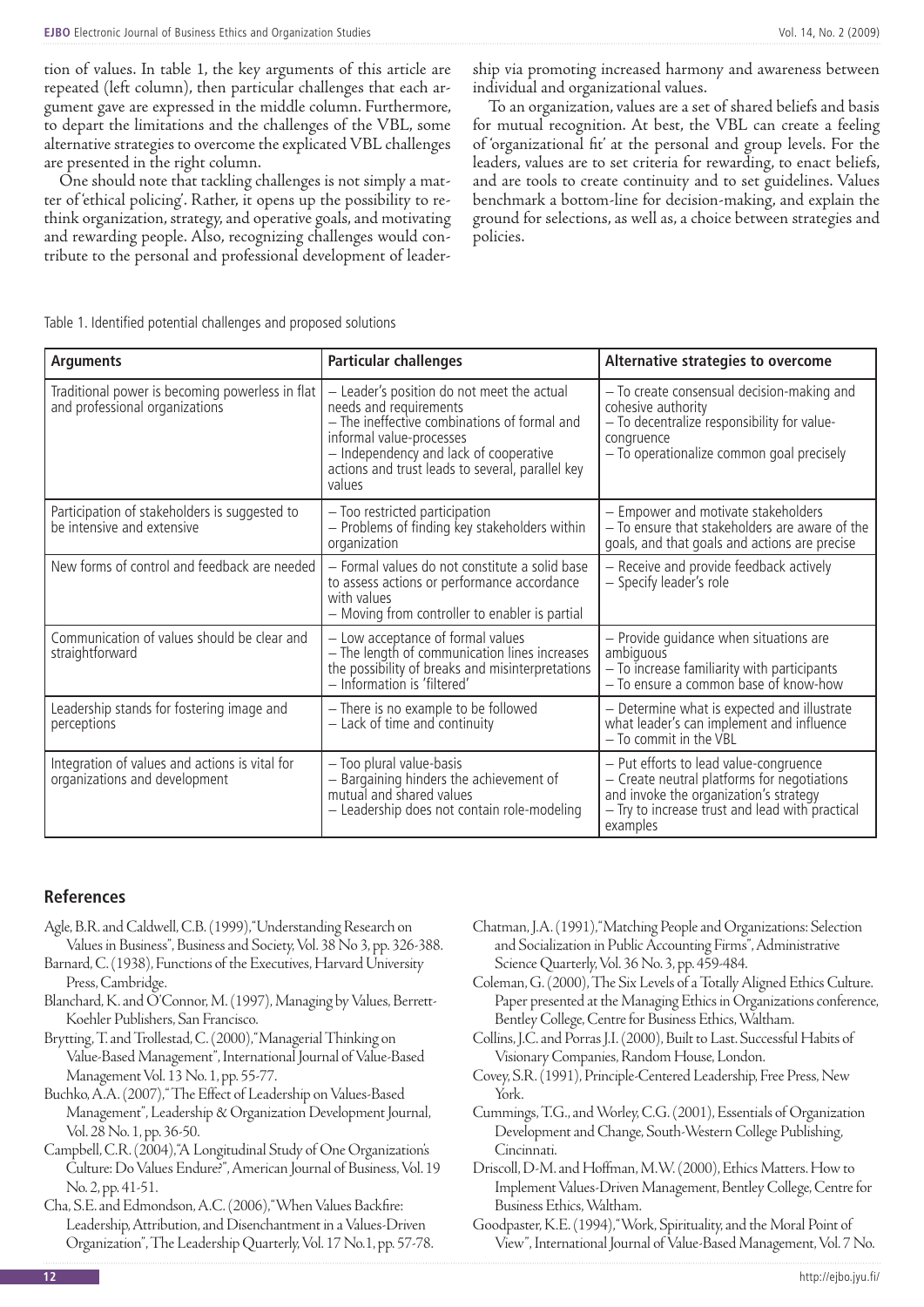1, pp. 49-64.

- Graber, D.R. and Osborne Kilpatrick, A. (2008), "Establishing Values-Based Leadership and Value Systems in Healthcare Organizations", Journal of Health and Human Services Administration, Vol. 31 No. 2, pp. 179-197.
- Grojean, M.W., Resick, C.J., Dickson, M.W. and Smith, B.D. (2004), "Leaders, Values, and Organizational Climate. Examining Leadership Strategies for Establishing an Organizational Climate Regarding Ethics", Journal of Business Ethics, Vol. 55 No. 3, pp. 223-241.
- Fernandez, J. E. and Hogan, R. T. (2002), "Values-Based Leadership", Journal of Quality and Participation, Vol. 25 No. 4, pp. 25-27.
- Hartman, E.M. (1996), Organizational Ethics and the Good Life, Oxford University Press, New York.
- Hofstede, G. (2005), Cultures and Organizations, Software of the Mind. Intercultural Cooperation and Its Importance for Survival, McGraw-Hill, New York.
- Hood, J.N. (2003), "The Relationship of Leadership Style and CEO Values to Ethical Practices in Organizations", Journal of Business Ethics, Vol. 43 No. 4, pp. 263-273.
- Inglehart, R. (1990), Culture Shift in Advanced Industrial Society, Princeton University Press, New Jersey.
- Kerr, S. (1995), "On the Folly of Rewarding A, While Hoping for B", Academy of Management Executive, Vol. 9 No. 1, pp. 7-14.
- Kouzes, J.M. and Posner, B.Z. (1993), Credibility. How Leaders Gain and Lose It, and Why People Demand It, Jossey-Bass, San Francisco.
- Lord, R.G. and Brown, D.J. (2001), "Leadership, Values, and Subordinate Self-Concepts", The Leadership Quarterly, Vol. 12 No. 2, pp. 133- 152.
- McDonald, G. (1999), "Business Ethics. Practical Proposals for Organizations'", Journal of Business Ethics, Vol. 19 No.2, pp. 143- 158.
- Meglino, B.M and Ravlin, E.C. (1998), "Individual Values in Organizations. Concepts, Controversies, and Research", Journal of Management Vol. 24 No. 3, pp. 351-389.
- Mills, A.E. and Spencer E.M. (2005), "Values Based Decision-Making. A Tool for Achieving the Goals of Healthcare", HEC Forum, Vol. 17 No.1, pp. 18-32.
- Mintzberg, H., Ahlstrand, B. and Lampel, J. (2005), Strategy Safari. A Guided Tour Through the Wilds of Strategic Management, Free Press, New York.
- Mussig, D.J. (2003), "A Research and Skills Training Framework for Values-Driven Leadership", Journal of European Industrial Training, Vol. 27 No. 2-4, pp. 73-79.
- O'Toole, J. (2008), "Notes Towards a Definition of Values-Based Leadership", The Journal of Values-Based Leadership Vol. 1 No. 1, pp. 84-92.
- Parry, K.W. and Proctor-Thomson, S.B. (2002), "Perceived Integrity of Transformational Leaders in Organizational Settings", Journal of Business Ethics Vol. 35 No. 2, pp. 75-96.
- Pruzan, P. (1998), "From Control to Values-Based Management and Accountability", Journal of Business Ethics, Vol. 17 No. 13, pp. 1379- 1394.
- Reilly, A.H. and Ehlinger, S. (2007), "Choosing a Values-Based Leader. An Experiential Exercise", Journal of Management Education, Vol. 31 No. 2, pp. 245-262.
- Rokeach, M. (1973), The Nature of Human Values, The Free Press, New York.
- Rouillard, C. and Giroux, D. (2005), "Public Administration and the Managerialist Fervour for Values and Ethics. Of Collective Confusion in Control Societies", Administrative Theory & Praxis, Vol. 27 No. 2, pp. 330-357.
- Schein, E.H. (1985), Organizational Culture and Leadership, Jossey-Bass, San Francisco.
- Schwartz, S.H. (1992), "Universals in the Content and Structures of Values. Theoretical Advances and Empirical Tests in 20 Countries", in Zanna, M.P. (Eds), Advances in Experimental Social Psychology 25, Academic Press, San Diego, pp. 1-65.
- Scott, W.G. (1967), Organization Theory. A Behavioral Analysis for Management, Richard D. Irwin, Homewood.
- Selznick, P. (1957), Leadership in Administration, Harper and Row, New York.
- Sims, R.R. (1991), "The Institutionalization of Organizational Ethics", Journal of Business Ethics, Vol. 13 No. 7, pp. 939-947.
- Senge, P.M. (1990), The Fifth Discipline, Doubleday, New York.
- Solomon, R.C. (2004), "Aristotle, Ethics and Business Organizations", Organizational Studies, Vol. 25 No. 6, pp. 1021-1043.
- Treviño, L.K., Brown, M. and Hartman, L.P. (2003), "A Qualitative Investigation of Perceived Executive Ethical Leadership. Perceptions from Inside and Outside the Executive Suite", Human Relations, Vol. 56 No. 1, pp. 5-37.
- Treviño, L.K. and Brown, M.E. (2004), "Managing to be Ethical. Debunking Five Business Ethics Myths", Academy of Management Executive, Vol. 18 No. 2, pp. 69-81.
- Van Wart, Montgomenry (1998). Changing Public Sector Values. New York: Garland.
- Weber, J. and Seger, J.E. (2001), "Influences upon Organizational Ethical Subclimates. A Replication Study of a Single Firm at Two Point in Time", Journal of Business Ethics, Vol. 41 No. 1-2, pp. 69-84.
- Yukl, G. (1992), "Theory and research on leadership in organizations", in Dunnette, M.D. and Hough, L.M. (Eds.), Handbook of industrial and organizational psychology vol. 3, Consulting Psychologists Press, Palo Alto, pp. 147-198.

# **Author**

Olli-Pekka Viinamäki. University of Vaasa, Faculty of Public Administration, Department of Public Management. PO Box 700, FI-65101 Vaasa, Finland. Email olli-pekka.viinamaki@uwasa.fi.

Dr. Viinamäki's research interests include ethical leadership, administrative ethics, and public management. He is currently working on a research project "Citizens First? Ethical Governance in Terms of Citizens", funded by the Academy of Finland in 2008-2010.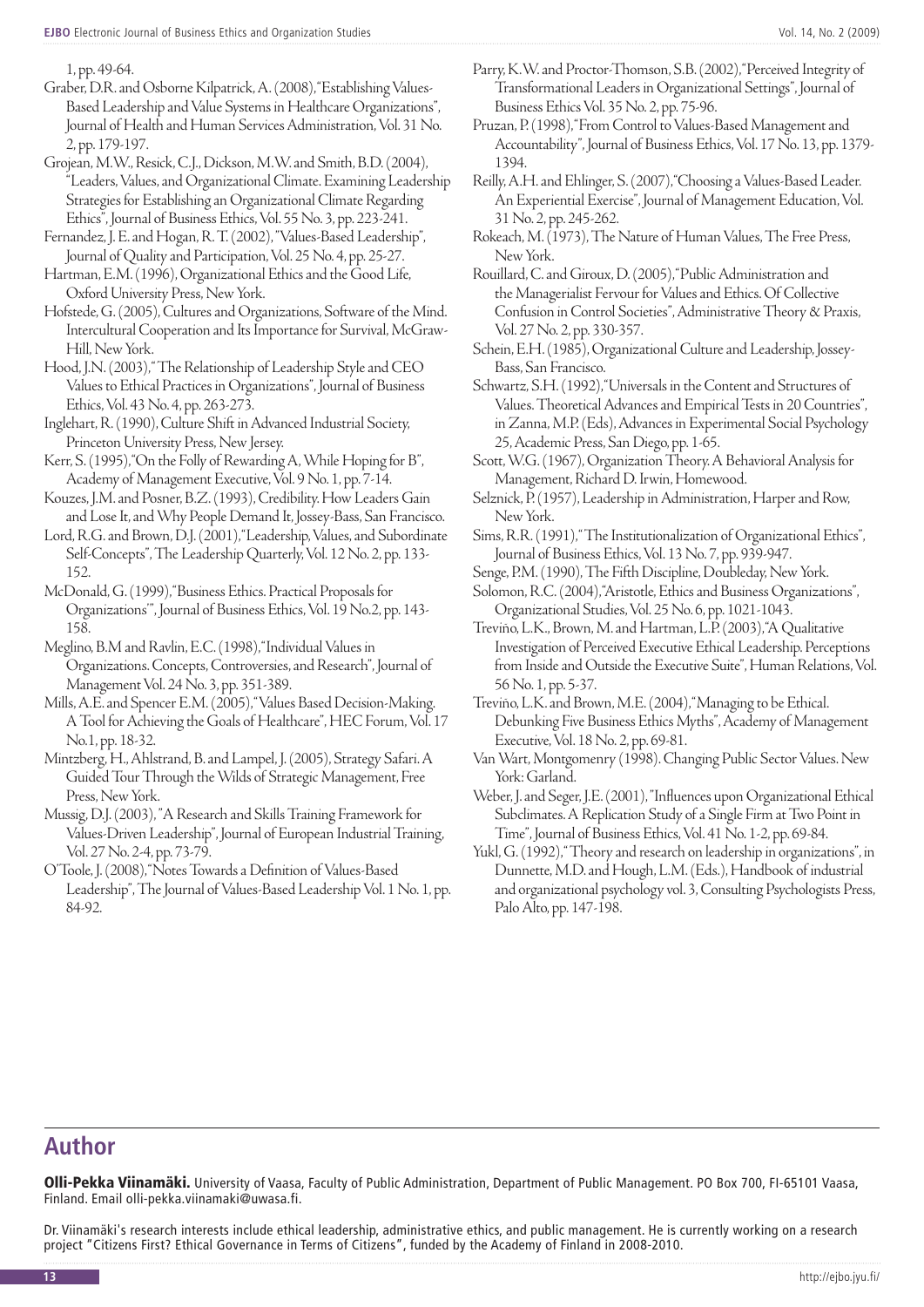# Corporate ethical codes as strategic documents: An analysis of success and failure

#### **Betsy Stevens**

# **Abstract**

Ethical codes state the major philosophical principles and values in organizations and function as policy documents which define the responsibilities of organizations to stakeholders. They spell out the conduct expected of employees and articulate the acceptable ethical parameters of behavior in the organization. Most large US and multinational firms today have a code. If utilized effectively and embraced, codes can be key strategic documents in organizations for moderating employee behavior and reducing unethical actions. To be effective they must be communicated well and become a part of the culture of the organization. An ethical code from a major investment bank is analyzed in terms of code effectiveness, transformational communication, and its role as a key corporate strategic document.

### **Keywords**

Ccorporate ethical codes, strategy, ethics, Lehman Brothers

#### **Introduction**

Ethical codes are documents which state the major philosophical principles and articulate the values embraced by an organization. Effective codes are policy documents which define the responsibilities of organizations to stakeholders, the conduct expected of employees (Kaptein & Wempe, 2002) and articulate the ethical parameters of the organization—what is acceptable and what is not (Stevens, 1996). A code can be used as a key strategic document in an organization or it can simply be window dressing—an artifact to make the organization appear more ethical to its stakeholders. Some firms draft codes to create a positive public image or receive a break under Federal Sentencing Guidelines; others attempt to guide and focus employees on ethical behavior appropriate to the organization. This paper analyzes corporate codes as strategic documents and examines why some are successful while others fail. When codes do not function as key documents, they usually have not been communicated effectively or culturally embedded in the organization. As a case study, the ethical code from a major failed investment bank is analyzed in terms of code effectiveness, transformational communication, and its effectiveness as a key corporate strategic document. Some ways a different code might have helped the company are examined in light of the company's demise.

# **Definition and scope of ethical codes**

Codes range in length from one paragraph to more than fifty pages and are intended to impact employee behavior (Stevens, 1994). Also called codes of conduct, business principles, codes of ethics and corporate ethics statements, they typically contain open guidelines describing desirable behavior and restrictive language prohibiting other behaviors such as bribery and conflict of interest (Nijhof, Cludts, Fisscher, & Laan, 2003). Codes enhance social responsibility and clarify the norms and values the organization

seeks to uphold. Most importantly, they are messages through which the corporations attempt to shape employee behavior and effect change through explicit statements of acceptable behavior (Stevens, 1994). Codes differ from mission statements by articulating the value system and answering the question—with what ethical standards and values should the mission be pursued? In contrast mission statements spell out the objectives of a company and articulate organizational goals. Firms frequently attempt to manage and articulate ethics through their codes which are designed for internal and external audiences.

An effective code enhances social responsibility and clarifies the norms and values the organization seeks to uphold. It is visionary and transformational, providing guidance in difficult circumstances (Stevens, 2008). It sets the tone for the organization and can be the key corporate strategic document upon which all decisions are based. Adherence to the code in ethical organizations is a commitment an organization can undertake to ensure a strong ethical climate. When codes are embedded in an organization's climate and both leaders and employees embrace the codes with words and actions, they can help create and maintain successful ethical organizations. Embedding the code means prioritizing strategies and policies so the code occupies a central position in the organization.

# **The use and content of codes**

Most large U.S. corporations today have an ethical code, after increasingly adopting them in the 1980's and 1990's (Chonko et al, 2003; Trevino et al, 1999) and they can found in about fifty three percent of the largest companies worldwide (Kaptein, 2004). Code content in the 1980's showed that most reflected concern over unethical behaviors that could hurt profits, and showed a weak commitment to social responsibility (Cressey & Moore, 1983). Complying with federal laws and avoiding conflicts of interest were common themes at that time (White &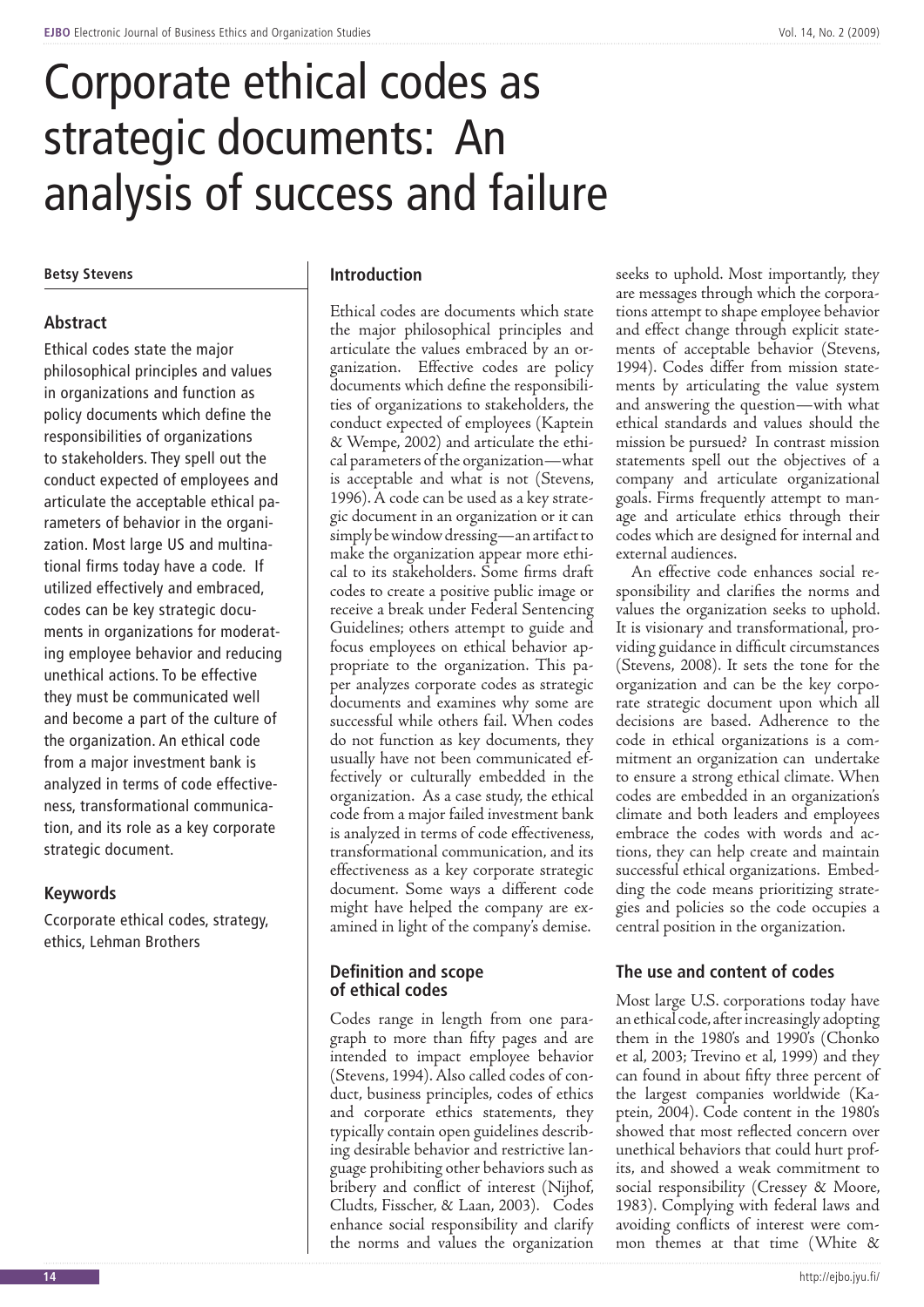the environment, product quality, or safety. Another study confirmed that the most frequently mentioned topics in codes were conflict of interest, gifts, and misuse of confidential information (Pitt & Groskaufmanis, 1990). Steven's study several years later showed that codes were primarily designed to defend organizational against egregious behavior by employees and were lacking in ethical guidance and vision (1996). Snell and Herndon agreed, concluding that codes were focused largely on corporate self-defense (2000).

Code content also differs across countries and continents. Langlois and Schelgelmilch's study of codes from England, France, Germany and the U.S. revealed that British and European codes discussed government and customer relations less frequently than American codes (1990). Kaptein's study (2004) identified content differences among European, Asian and North American codes. European codes focused far more on the environment than American codes and honesty was a more significant issue with Americans. Sixty four percent of American codes mentioned honestly as compared with forty five percent of European codes and thirty eight percent of Asian codes, but fairness was mentioned more frequently in European and Asian codes. These content differences reflect varying cultural beliefs and values held by managers and employees in these countries.

# **The value of codes in organizations**

Codes can help improve a company's reputation and discourage government intervention, allowing companies manage themselves with less regulation. European companies have increasingly used codes to regulate labor relations and discourage government intervention (Sobczak, 2003). They can improve work climate and leave employees feeling positive about the company (Manley, 1991), shape employee behavior, and positively influence ethical decision-making (Trevino and Weaver, 2003, p.258). Trevino and Weaver's research showed that open discussions about ethics in the organizations contributed to increased ethical behavior. Additionally they found that strong leaders who share their values with others positively affected the organization and its code (2003, p. 8).

Laufer and Robinson's study surrendered information showing that when employees' and managers' behavior was consistent with codes, their behavior positively influenced others in the organization (1997). Ford and Richardson noted fewer instances of unethical behavior in companies with codes than without (1994). Findings from another study showed management accountants perceived less wrongdoing in organizations with corporate codes and respondents in organizations without formal codes were more aware of wrongdoing (Somers, 2001). His study also revealed that accountants in firms with ethical codes were influenced positively by codes in the areas of profitability, moral behavior and charitable donations. Valentine and Barnett (2002) found a positive effect with sales professionals' perceptions of their organization. Additionally codes of ethics can help develop patterns of trust among employees (Scalet, 2006). All of these studies indicate that codes can encourage employees and managers to act with integrity and can serve as valuable managerial tools. Kaptein and Schwartz reviewed sixty seven code studies and found codes positively affected behavior in many organizations (2008). This study added to the growing body of knowledge supporting the use of codes and provided additional evidence that codes work.

# **What makes codes work effectively?**

### Good communication

Codes can serve as core foundational documents that give organizational members a sense of shared values and commitment to ethical purposes (Stevens, 2008). A number of studies have yielded evidence that they work in deterring unscrupulous behavior, but codes must be communicated effectively and supported by the management team. Good communication is the first requirement for effectiveness.

Communication plays a central role in code effectiveness; members must be aware of the code and know why it exists. Weeks and Nantel (1992) and Adams and Rachman-Moore (2004) noted the relationship between codes and organizational communication. They saw that codes were effective if they were communicated well through the right channels. The manner in which ethical codes are communicated contributes directly to their success or failure. Schwartz's study of codes found that they are most effective when they are readable, relevant and written positively rather than negatively (2004). When communication is discouraged or absent, silence can kill a company. Perlow and Williams cited the Enron corporation as an example of silenced organization where individuals felt they could not speak freely about wrongdoing (2003).

Conversely, the lack of communication has been attributed to code failure. While strong evidence exists showing that codes are effective under the right conditions, they sometimes fail to prevent unethical behavior. The Enron corporation had a code, but it also had three sets of books and the board of directors twice suspended the code (Sims & Brinkman, 2003). Many other examples of companies with ethical codes acting unethically can be found. Codes fail when communication is ineffective.

Communicating a code from the top often leads to the code being ignored. Mandated codes in a highly centralized structure have been rendered ineffective because employees rejected attempt at control (Trevino & Weaver, 2003). Creating a code will not insure that ethical behavior will occur; ethics, the code, and ethical decision-making must be infused into the organization and not ordered from the top down (Neube & Wasburn, 2008). One U.S. study examined whether an ethical compliance program of ethical codes, training, and communication would result in fewer OSHA violations. Researchers found no positive correlation and concluded that the ethics programs might simply be artifacts to deflect any criticism of the corporations' ethics (McKendall, DeMarr & Jones-Rikkers, 2002). Attempts at regulation and control through codes are problematic, so it is not surprising that codes in these compliance programs did not achieve their goals. Forced code compliance does not work because codes communicated downward to employees by senior management are seen as edicts.

Codes are typically communicated in orientation literature or posted on the company website. Hence many employees do not read the code until an event or crisis occurs. Several decades before the exponential growth of electronic messages such as e-mail, instant messages, memos, faxes, and voice mail, Davis noted the "overpublication" occurring in organizations (1972). Many employees are overwhelmed by a plethora of messages to which they must respond. McKibben recently observed that employees faced with many messages absorb and respond to bursts of information automatically, rather than thinking carefully about them (2003). Reflection time is absent from many organizational cultures; A code can become simply become another compliance document that is easy to ignore.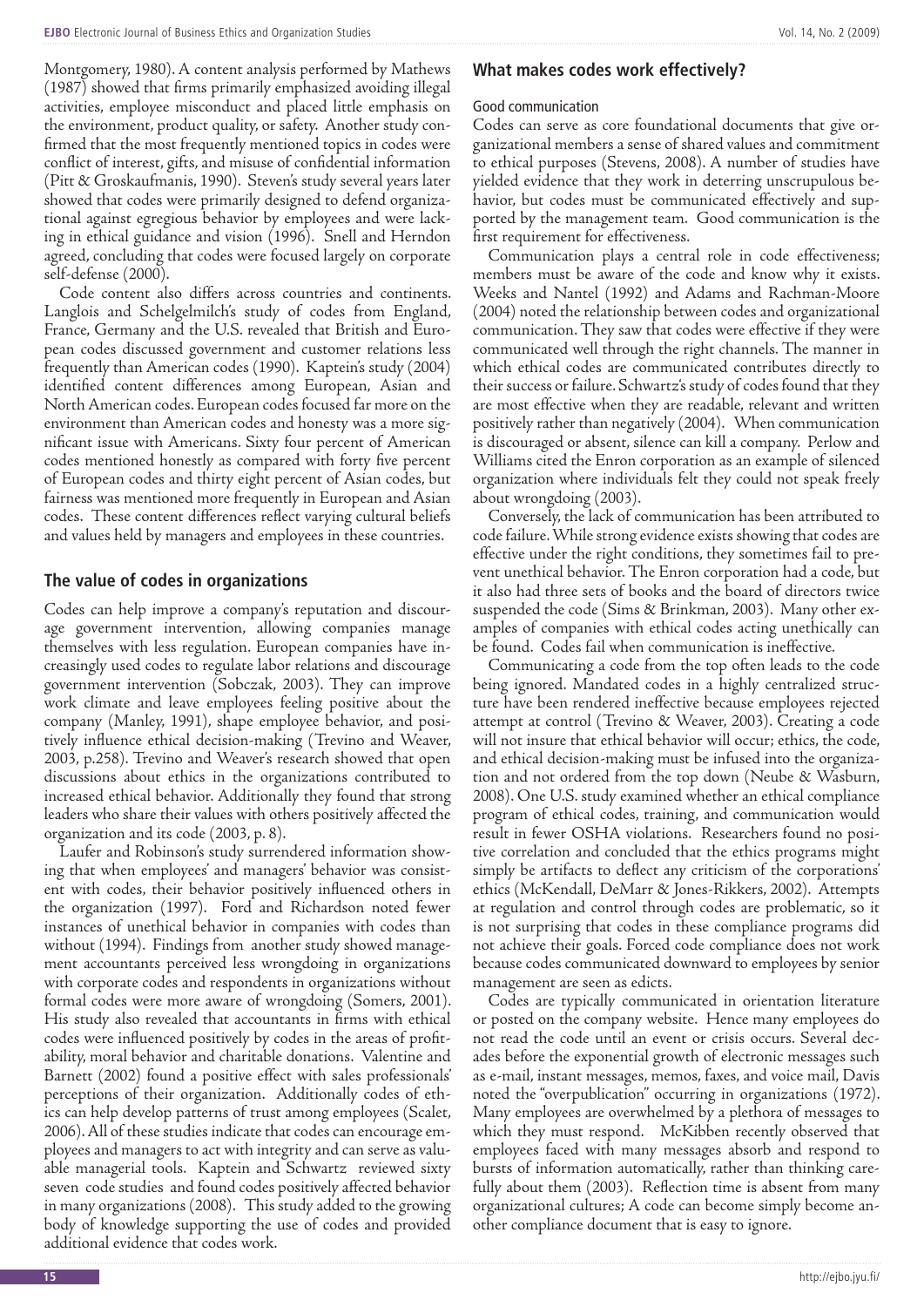#### Embedded in the culture

The second key factor for code success requires they become embedded in the organization and integrated into the culture. When coupled with the right ethical behavior from managers, they are more effective than formal ethical training (Adam & Rachman-Moore, 2004). Code effectiveness is identified with corporate boards setting the tone in organizations at the top (Schwartz, Dunfee & Kline, 2005). Codes which become organizationally embedded have effective leaders who can create and manage ethical cultures. Codes work when employees see organizational actions which are in line with the code. Discussions about values, and debates in companies with codes help organizational members realize that taking the right action often requires dialogue with others (Adams & Rachman-Moore, 2004).

Members respond to visible justice so if managers' or employees' behaviors do not match the code and nothing happens, it will fail. Nitsch et al observed that frustration, anger and cynicism develop when code violations are unchecked (2005). Employees are sensitive to fairness issues and perceived unfairness or unequal treatment can cause low trust in the organization (Kickup, 2005). As distributive justice is important in organizations (Greenberg, 1990), organizational leaders who build trust by ensuring justice prevails strengthen members' commitment to the code.

Codes can fail if rejected by the organization's culture. Marnburg studied a group of Norwegian businesses with codes, measuring the ethical attitudes of engineers and economists and found that the mere existence of a code did not influence the attitudes of respondents. He observed that it was not enough simply to have a code. Organizational members need to acknowledge and accept the code for it to be effective, and in this case, they did not. In another example, Chinese organizations failed to adopt best practices of a code because of the collectivist features in the culture. Pseudo-support was given, but companies did not adhere to the code even when it was in their best interests to do so (Snell & Herndon, 2000). The authors hypothesized that power distance and culture caused the behavior since subordinates are under pressure to publically support their superiors even if they do not agree with a decision. Snell and Herndon's study illustrates the interplay between culture and codes; codes imposed on workers by external agents are ineffective. Simply put, managers cannot order employees to act ethically; codes attempting to impose legal controls and regulate ethics do not work.

Healy and Iles found that codes issued by London IT firms attempting govern information and technology did not work and behavior of IT end users in organizations was not changed (2002). Again using codes to achieve governance and compliance falied. Top down attempts to control used in this fashion fail, which explains why Marnburg, McKendall et al, Healey and Iles and Snell and Herndon reported unsuccessful results. In all of these studies, codes failed to regulate behavior. Schwartz (2000) also observed that codes cannot be compliance control systems and Trevino and Weaver agreed saying forced legal compliance places codes outside the climate and culture boundaries where employees feel ownership (2003, p. 194). Culture and cooperation—not mandatory compliance—create the climate where codes become effective.

#### Transformational leadership and codes

Transformational leadership was first discussed in depth by Burns (1978) and furthered developed by Bass (1985) as embodying the characteristics of influence, intellectual stimulation and inspirational motivation. More recent empirical studies have explained relationships between transformational leadership and motivation, attitudes and organizational performance. Followers have higher trust levels in their leaders (Podsakoff, MacKenzie, Morman & Fetter, 1990) and consider their leaders more effective at communicating organizational goals (Berson and Avolio, 2004).

If one of the goals of transformational leadership is to "make better citizens of both leaders and followers" ( Burns, p. 461), then the ways leaders communicate is extremely important. But transformational communication has not been widely studied and little information exists on the subject. Fairhurst (2007) argues that more attention be paid to the communicative process of transformational leaders which might undermine some of the simplistic notions about all-powerful leaders. He stresses a more dialogic approach focusing on communication and leadership, upward communication and effective communication with followers. More research about how transformational leaders communicate and ways they engage followers in stimulating, motivating, and influential ways is needed. However, one useful framework exists which is appropriate for analyzing codes.

 A model which captures discourse interaction is the Competing Values Framework (Quinn, Hildebrandt, Rogers, & Thompson, 1991) which is used to assess communication. The transformational, instructional, informational, and relational elements represent different rhetorical dimensions of managerial communication which are opposite values.



Figure 1 Competing Values Framework

Central to the model is the concept of competing values or the understanding that a document may have strengths or weaknesses in more than one area. The model reflects a multidimensional approach where strength in one area may directly cause weakness in another. This is particularly important in examining ethical codes as they involve complex, multifaceted, and often conflicting ideologies. Hence architects of a code may design it to be both transformational and instructive. Using this model helps identify more than content; it reveals some of the philosophical underpinnings of the code itself. If a code shows strength or weakness in a quadrant, it helps identify some of the key characteristics of that code.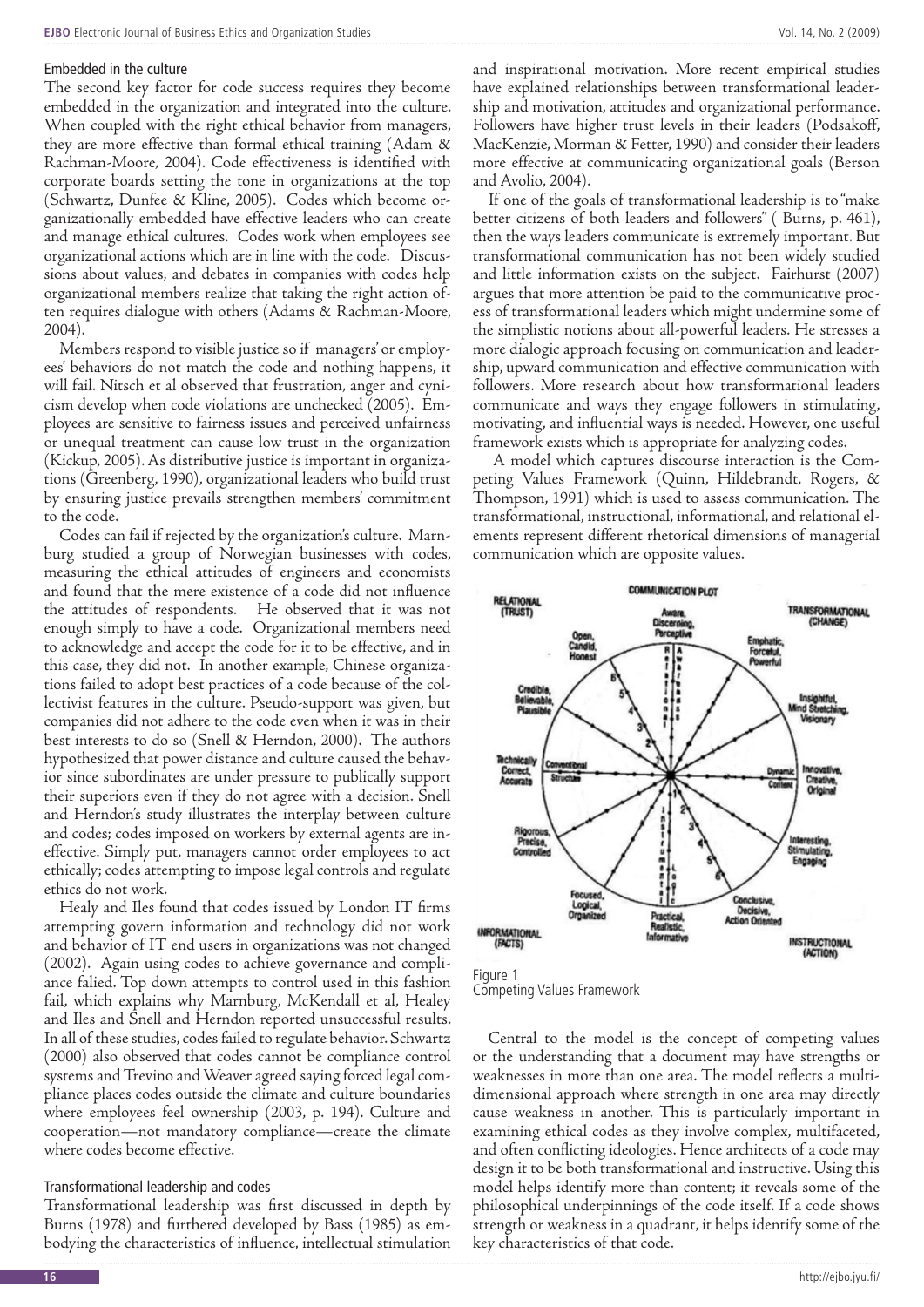Code studies provide rich information about which subjects are present or absent, yet some fundamental questions remain. Would perspicacity be increased by looking at code dimensions which extend beyond topical analysis? For example, are they visionary? Do they instruct? Do they motivate? Are they written in ways which encourage or discourage compliance? Content analysis usually does not discern subtexts and more subtle messages buried in text. A rhetorical analysis using the Competing Values Model can accomplish this more efficiently and this was used to analyze the Lehman Brothers code.

Documents with transformational aspects reflect language which is change-oriented and values-driven. Central descriptors of transformational communication include words such as "emphatic, powerful , forceful" and " insightful, mindstretching, visionary" (Quinn, Hildebrandt, Rogers & Thompson, 1991). Transformational communication typically talks about change, the value of change and encourages commitments to change. It is likely to be organized in a persuasive fashion and incorporate reason-giving messages and the tone may be inspirational and visionary (Stevens, 1996).

#### **Lehman and the investment bank crisis**

Lehman Brothers, Inc., a 158 year old investment bank, closed its doors in September, 2008. Its shares plummeted shortly after announcing a \$2.8 billion loss in the third quarter of 2008. Lehman was widely exposed to toxic subprime mortgages and the Federal Government declined to rescue the bank, citing its size and lesser impact on the economy. Like those at several other investment banks, managers at Lehman did not consider the risks of defaulted subprime loans or a downturn in the economy, yet both occurred simultaneously. They were audited by Ernst and Young who also failed to weigh in the risks (Richard, 2008). The company filed for bankruptcy of September 15, 2008 and its New York operation was purchased by Barclay's Bank. Other investment banks also needed emergency assistance. Bank of America bought Merrill Lynch for \$50 billion. Bears Stearns was subsumed by JP Morgan Chase which also bought the bankrupt Washington Mutual Bank, whose collapse represented the largest bank failure in U.S. history.

### **The financial crisis**

The US is suffering from a financial crisis caused by banks selling numerous subprime mortgages to people who could not afford them. Banks reduced their risks by moving mortgages off their books and selling them in bundles. Evidence of wrongdoing by those who issued mortgages is visible (Efrati & Perez, 2008; Miller & Fallati, 2007). The ultimate losers were the large insurers, stockholders, taxpayers and the investment banks. Although its assets exceeded \$600 billion, Lehman Brothers was one of the casualties.

Lehman's demise was caused largely by their deep involvement with derivitives, a way of allowing investment banks to shift money from firm to firm. They are contracts or bets that put a value on a security during a specific time and their attraction to banks is that they smooth over fluctuations of interest changes, bond defaults, and financially rough periods. The owner then uses collateral from the "new" money to finance other deals. Lehman transmogrified large amounts of money in this way. It does not take an economist or financial analyst to understand that if the same investment is used as collateral for multiple transactions and moved around to different locations, something is not right. While the investment banking industry has been hard

hit and shares of Bear Stearns and Lehman became worthless, one has to ask if Lehman's ethics were based on values, building wealth without exploitation, and honesty? Were diligence, care, reason, fiduciary caution and the desire to take care of employees and shareholders reflected in the code and the culture?

The meltdowns in the financial sectors occurred because companies acted recklessly and assumed too much risk. The U.S. government has not been sufficiently strict with financial institutions or tried to belay aberrant behaviors. Also there is considerable evidence that crime pays —at least in the U.S. Courts there have ordered restitution to victims of corporate fraud, but most are not repaid. A study by the US General Accounting Office (GAO) examined five white-collar financial fraud criminal debt cases and found that victims collected only about seven percent of what was owed to them (Engel, 2005). Nine investment banks were fined in 2003 by the Securities and Exchange Commission, but the fines were minimal compared to the profits companies gained using corrupt practices.

#### **An analysis of Lehman's code**

In using the Competing Values Framework to analyze the code, two questions are considered. First, did the Lehman code focus primarily on the relational or trust, transformational, instructional or the informational aspects reflected in the model? Second, were the core parts of the Lehman code sufficiently transformational to provide guidance in the time of crisis?

The Lehman Brothers Code of Ethics is a five page document outlining the behaviors that were expected from its employees. Its first page is an introduction stating that all employees must comply with the code. Four pages of the body then follow. Page one states that the code is meant to be read along with Lehman's internal Code of Conduct, which is also discussed in this paper. These two documents comprise Lehman's position on its corporate values.

Paragraphs three and four contain strong statements about trust (p. 1, Lehman Brothers Code of Ethics). The code emphasizes that strong client relations have been built over the years with the statement, "The lynchpins of that trust are our ethical standards and behavior. We must always do business in a manner that protects and promotes the interest of our clients" (p. 1). Paragraph four takes a stronger position stating that "Ethical business practices are the product of more than a fear of legal ramifications." Then follows "Ethical business practices entail a clear understanding of right and wrong, and a motivation on the part of our directors and employees to act at all times in a manner of which they can be proud" (p. 1, para 4). These sentences have transformational aspects to them as they can be described as insightful, mind stretching and visionary. They outline the philosophy of ethics and the language used is not a reflection of the opposite concept on the model—rigorous, precise and controlled. So in this passage, one finds transformational elements.

But the remaining four pages of the body communicate in a different way with a legalistic tone and language that is not conversational or insightful. For example, a passage on page 2 states, "The Firm has established procedures for submitting concerns regarding accounting, internal auditing controls or auditing matters to the Audit Committee of the Board and for submitting other concerns to the non-management members of the Board (p. 2, paragraph 3). Here language becomes more dense and it continues as the code progresses. A paragraph on p. 5 about full and fair disclosure is comprised of only three sentences, but the first uses 32 words , the second, 69 words and the third, 56 words. These are extremely complex sentences, considering the average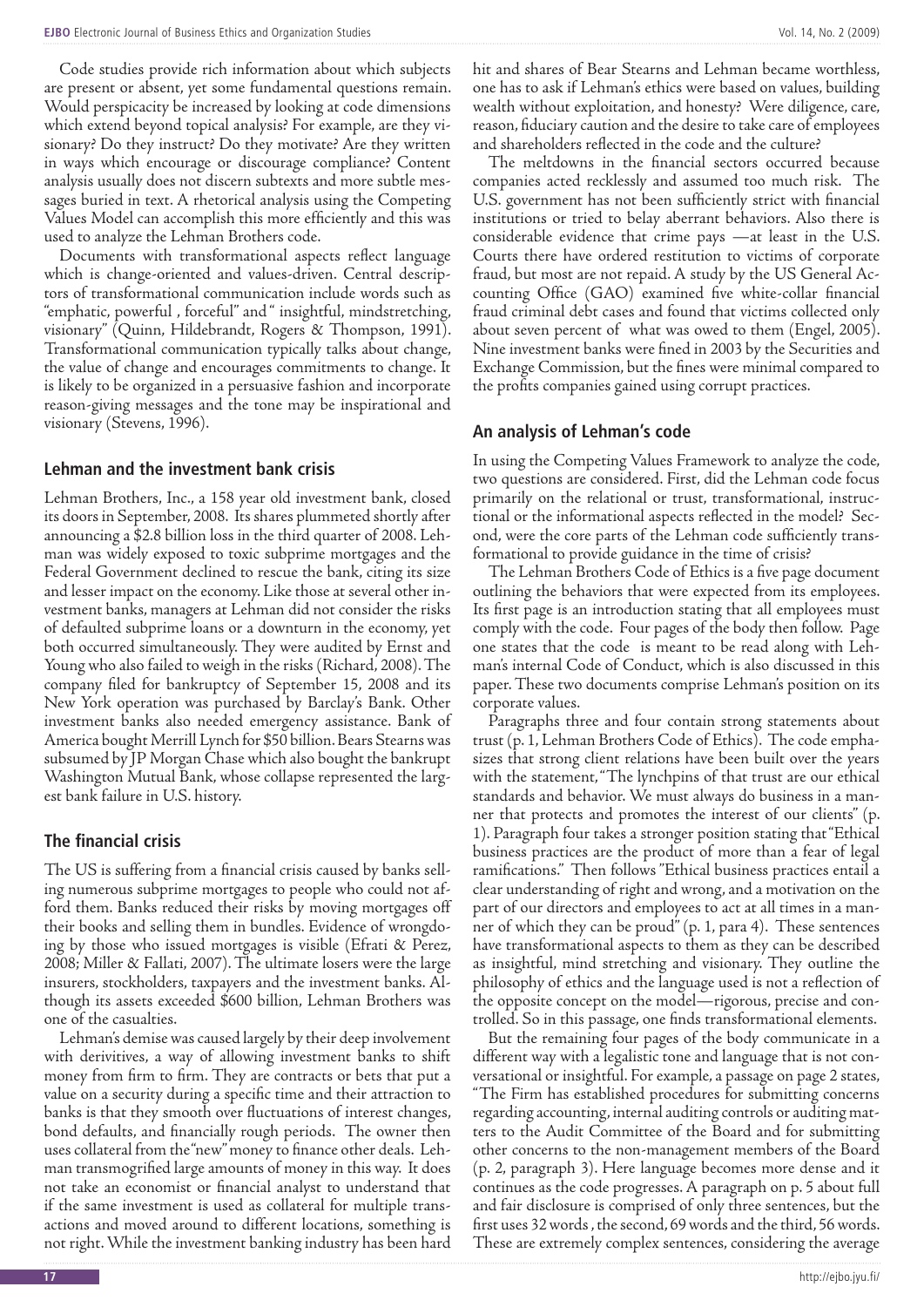business document uses sentences ranging in length from 16 to 24 words (Guffey, 2008; Ober, 2006). Many other sentences in the document exceed 50 words.

The code addresses the basic topics found in most corporate codes such as conflict of interest, retaliation, stealing, use of proprietary information, non-retaliation, and compliance with laws, EEO issues and fairness. Not particularly unique as a code, it appears to be written by legal staff to protect the firm against egregious behavior, a typical approach used in corporate codes in the US (Stevens, 1996). The code relies most heavily on phrases reflected in informational quadrant whose central descriptors on the model are "rigorous, precise controlled" and "focused, logical, organized." The vast majority of language and information fits these descriptors as many of the sentences are commands phrased in passive voice, as in "Employees and directors are not permitted to remove, sell, loan, convey, or dispose of any record, voucher, money, or things of value belonging to the Firm without the Firm's consent" (p. 3, para. 4). In stressing informational, fact-based material, the writers sacrificed the transformational aspects which are in opposite positions on the model.

While culture is discussed on page one saying the code will "help maintain a culture of honesty and accountability" (p. 1, para 1), it is never again discussed and no statements are present to help employees understand how Lehman's culture is unique and what values differentiate it from the other investment banks. The clear understanding of right and wrong beyond violating laws is not articulated. So questions are left answered such as --What does Lehman value most of all and how does an employee come to understand Lehman's unique cultural ethical values? Answers to these are other questions are not found in the code. Instead, the remaining four pages stress legal responsibilities, stating that employees must comply with the code, report violations, and not engage in conflicts of interest or personal gain. It cautions against outside employment and affiliations and tells employees not to steal, act on proprietary information, or violate the laws. The code affirms that Lehman follows EEO laws, believes in fairness and full disclosure and ends saying the Board of Directors may waive the code at their discretion. With its extremely legal focus and language, this code would be most useful to Lehman attorneys wanting to legally separate the egregious actions of an employee from the organization.

What is missing? The code is weak in transformational aspects giving little guidance in gray areas. It does not help when wrestling with a difficult decision; rather the code almost exclusively discusses topics that violate federal laws and warns employees not to break them. Also missing are the values of the corporation beyond adhering to laws. Nowhere in the Lehman code can be found a discussion about managing risk responsibly. One does not find any statement telling employees to safeguard the company's assets so the company will endure in times of financial stress. Rather, an opposite message in conveyed with "Employees and directors have a duty to the firm to advance its legitimate interests whenever the opportunity arises." (p. 3, para 2). The next sentence admonishes the employees not to take anything for themselves or their friends. On the fourth page the employee is urged to "compete aggressively in furthering the interests of the firm" which, of course, is a perfectly valid position for Lehman ---but it lacks elaboration along ethical lines. When should the employee compete aggressively? Under what conditions should more restraint be exercised? How far should one go in competing aggressively? What are Lehman ethics and values in those circumstances where it may not be the right thing to compete aggressively? None of these issues are addressed.

Lehman's ethical code and code of conduct are nearly devoid

of transformational language. No visionary ideas are present and it is not an inspirational or thought-provoking document. Generic to the extent that with a few changes in wording, the code could be applied to any bank, insurance company or financial institution, it raises no issues other than those that could hurt the firm. Additionally, Lehman's code says nothing about protecting the environment, a committing to the community in which they lived, or adding value to the world community.

When codes such as Lehman's focus too narrowly on prescribing or dictating behavior, they miss the transformational aspects that could be present and lack guiding, visionary thoughts and language. A 1996 study showed codes were generally framed from a defensive position to protect the organization against egregious behavior and could benefit by being more instructional and transformational (Stevens, 1996). Too much focus on prescriptive behavior means the transformational and instructional elements are compromised. A number of scholars have also argued against the downward, command-style approach of communicating ethical values.

The Lehman Brothers Code of Conduct, accompanying the ethical code, is a brief document which governs the relationship between Lehman and external parties such as suppliers and government regulators. Seven pages in length, this document also focuses almost exclusively upon legal compliance. The first section states that strict compliance with laws and regulations is mandatory and senior management is responsible for this outcome. Protection of "reputation, image and intellectual property" is stressed as very important (p. 3, Code of Conduct). Next it says selection of external parties, primarily with purchasing, should be competitive, based on the nature and quality of the services. The code also admonishes managers not to become overly dependent on a supplier.

Dealing with authorities is addressed and the code reminds employees to not to hinder any investigation by hiding information or documents or providing false ones. Here again is a strong focus on legal matters, for this action would be obstruction of justice, which is a felony.

In the following section concerning auditors and controllers, employees are cautioned to use the "highest standards of fairness, transparency, and cooperation" and to provide full and truthful documentation ( p. 5). Finally the code discusses the importance of managing confidential data, including insider information and reminds employees to comply with the law. Accepting gifts of a material nature are prohibited if they might influence impartiality, leaving the judgment of such situations up to the employees. The remaining two sections address reporting violations and warn that termination from the firm could occur.

#### **Discussion**

To answer the first question, The Lehman code of ethics and internal code of conduct are not documents offering vision and guidance to its employees. Absent are strong guiding principles and visionary aspects that defined Lehman as an organization and it is weak on the transformational aspects of the Competing Values Framework. While the code lays out the basic rules expected of all Lehman employees, executives missed the opportunity to create a unique code that might have throughly defined the Lehman culture. A more transformational code might have identified their unique ethical strengths and values and guided employees through tough decisions. The very act of creating the code is an important managerial process and strategy. Managers need to find the right words to express the ideas and behaviors valued by the organization.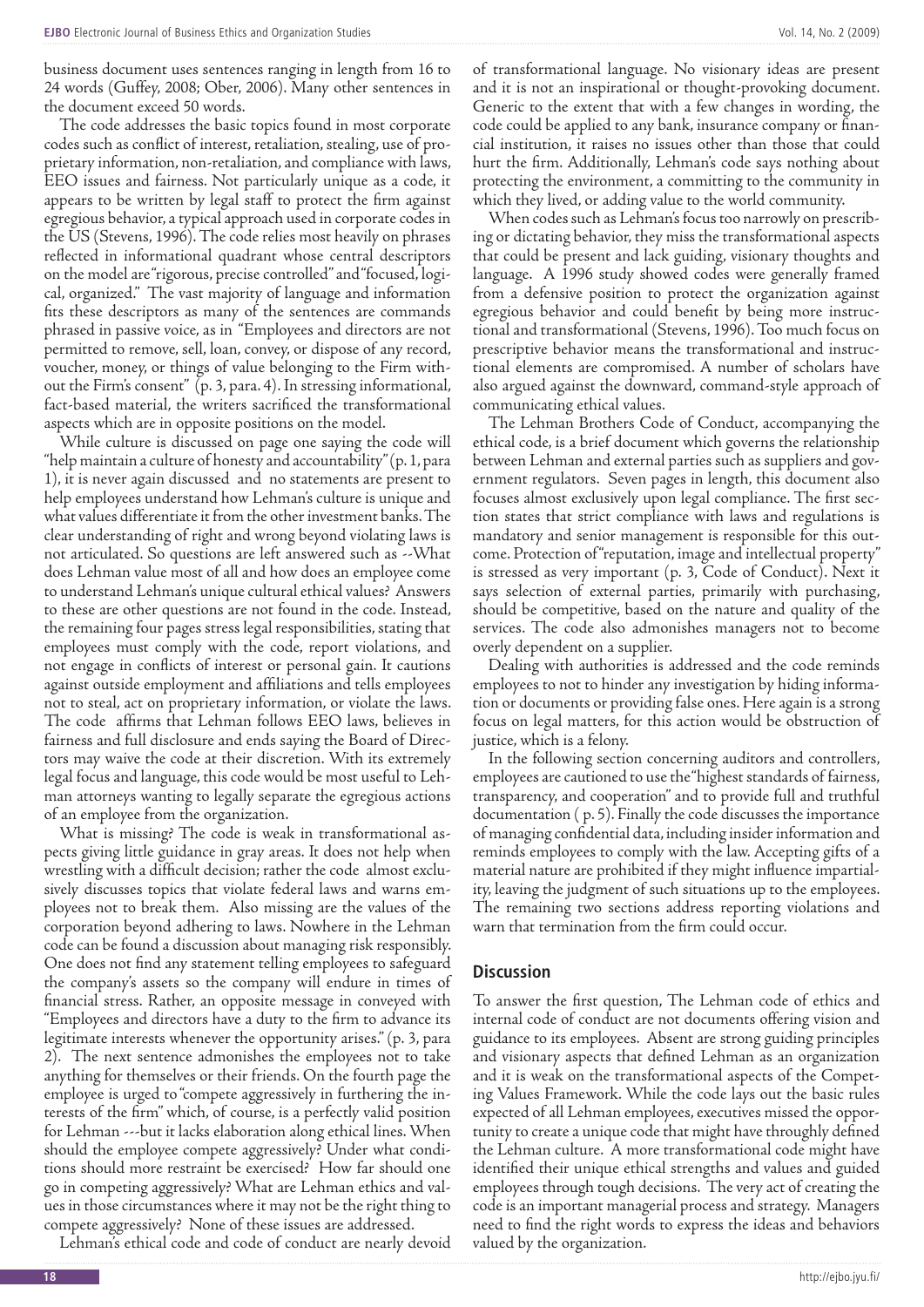In answer to question two, The Lehman code did a basic job of protecting the organization against illegal actions by employees, but it did little to advance an ethical culture. Perhaps that culture did not exist. A code cannot create a culture that is not present or change the organization by itself.

It would be naive to claim that a different code could have saved Lehman Brothers since a number of complex factors were in play. Regulators were not sufficiently aggressive with financial institutions or nor did they do enough to belay aberrant behaviors. The investment banking industry itself reflects a culture where regulation was ignored. Nine investment banks including Morgan Stanley Dean Witter were fined in 2003, SEC Chairman William Donaldson noted that MWD's CEO Philip Purcell showed "a troubling lack of contrition" (Gross, 2003, p.2). The fines (\$1.4 billion) represented only a fraction of the profits companies gained using corrupt practices and the sanctions amounted to a slap on the wrist. Nineteen brokerage firms, including Lehman Brothers, were fined in 2008 for overstating trading volumes to services that compile rankings (Curtis, 2008). Lehman's fine was only \$200,000, creating a situation where the gains in misstating information were likely worth far more than the fine

### **Conclusion**

Codes have earned a secure place as strategic management tools; they can send powerful messages to members of organiza-

### **References**

- Adam, MA., & D. Rachman-Moore (2004), "The methods used to implement an ethical code of conduct and employee attitudes, Journal of Business Ethics 54, 225-244.
- Andrews, M.C., T.L. Baker & T.L. Hunt (2008). The interactive effects of centralization on the relationship between justice and satisfaction. Journal of Leadership & Organizational Studies, 15, 2, 135-144.
- Bass, B.M. (1985). Leadership and performance beyond expectations. New York: Free Press.
- Berson, Y and B.J. Avolio (2004). Transformational Leadership and the dissemination of organizational goals: A case study of a telecommunication firm. Leadership Quarterly, 15, 625-646.

Burns, J.M. (1978). Leadership. New York: Harper and Row.

- Chonko, L.B., Wotruba, T.R. & Loe, T. (2003), Ethics codes familiarity and usefulness: Views on idealist and relativist managers under conditions of turbulence. Journal of Business Ethics, 42, 237-252.
- Cressey, D. & Moore, C.A. (1983), Managerial values and corporate codes of ethics, California Management Review 25, 53-77.
- Davis, K. (1972). Human behavior at work. (McGraw-Hill Book Co: New York).
- Efrati, A & Perez, E. (2008), Wall Street, lenders face subprime scrutiny. Wall Street Journal Eastern edition, 5/5/2008, vol. 251, p. A4, issue 105. AN32012507
- Engel, G.T. (2005), Criminal Debt: Court-ordered restitution amounts far exceed likely collections for the crime victims in selected financial fraud cases, GAO-05-80. 1/31/05, 1-30. Financial Executive ((2007). 23, (9), 12. November.
- Fairhurst, G. (2007). Discursive leadership: In conversation with leadership. London: Sage.

Ford, R.C. & Richardson, W.D. (1994). Ethical decision making: A

tions about ethical business practices. The very act of creating the code is an important managerial process: finding the right words to express the ideas and behaviors valued by the organization an important strategic action for an organization. A body of research now exists demonstrating that if codes are embedded in the organizational culture and communicated effectively, they can guide and shape ethical behavior. But codes themselves cannot fix organizations. The code is a part of the culture and reflects the values—good or bad—found in an organization.

The Lehman code reflects the culture of the investment banking industry which was aggressive, competitive, and interested in adhering to regulations only when it was in their best interests to do so. In this case, their ethical code was not a strategic document and it did not influence central decision-making. A different code could not have helped the company. Codes that are not key strategic documents embedded in the culture serve primarily as window-dressing to appease stakeholders and do little to influence decision-makers.

In fairness to Lehman Brothers, it is unclear why some corporations were saved and others were left with no lifeline; only time will tell whether the extensive bailouts by the US government were good for corporate America, the world economy, and the companies that were rescued.

review of empirical literature. Journal of Business Ethics 13, 3, 205- 221.

- Goldstein, M. & Henry, D. (2008), A money mystery at Lehman, Business Week, 00077135, 10/20, 4104.
- Greenberg, J. (1990). Organizational justice. Yesterday, today and tomorrow. Journal of Management, 29, 705-728.
- Gross, D. (2003), Is this any way to punish fraud?-Unsettling. New Republic 28, May 19 19. 2.
- Guffey, M.E. (2006). Business communication: Process and product. Mason, Oh: Thomson South-western.
- Healey,M and Isles, J. (2002). The establishment and enforcement of codes. Journal of Business Ethics, 39, 1, 117-124.
- Kaptein M. (2004), Business Codes of Multinational Firms: What do they say? Journal of Business Ethics 50, 13-31.
- Kaptein, M. & Schwartz, M. (2008). The effectiveness of business codes: A critical examination of existing studies and the development of an integrated research model." Journal of Business Ethics, 77, 111-127.
- Kaptein, M. & Wempe, J. (2002). The balanced company: A theory of corporate integrity. Oxford University Press: Oxford.
- Kickup, J. (2005), Does trust matter? The relationship between equity sensitivity and perceived organizational justice. Journal of Business Ethics, 56 (3), 205-218.
- Langlios, C.C. & Schlegelmilch, B.B. (1990). Do corporate codes of ethics reflect national character? Evidence from Europe and the United States. Journal of International Business, Fourth Quarter, 519-539.

Laufer, W & Robinson, D.C. (1997), Corporate ethics initiatives as social control. Journal of Business Ethics.16, 10, 1029-1048

Lehman Brothers code of ethics. Retrieved September 11, 2008 from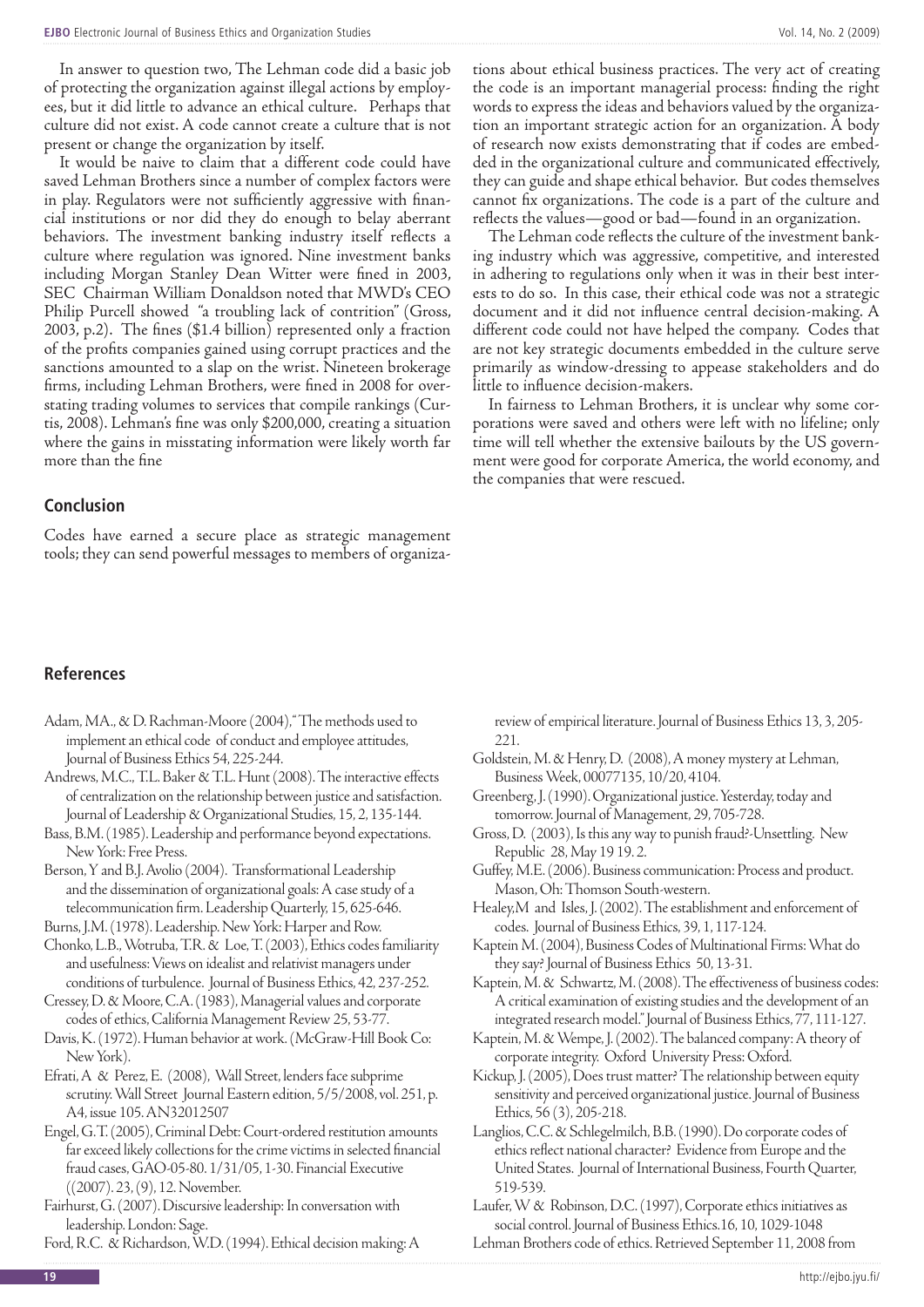www.lehman.com/shareholder/corpgov/code.

Lehman Brothers International (Europe). Annex A to the 213 Organizational Model. 231 Code of Conduct. Retrieved October 3, 2008 from www.lehman.com/shareholders/corpgiv/code.

Manley, W. (1991), Executive's Handbook of Model Business Conduct Codes. (Prentice Hall; New York).

Marnburg, E. (2000), The behavioural effects of corporate ethical codes: Empirical findings and discussion. Business Ethics: A European review 9 (3), 200-210.

Mathews, M.C. (1987). Codes of ethics: organizational behavior and misbehavior. Research in corporate social performance, 1-7-130. (9) JAI Press inc: Greenwich, CT,

McKendall, M., DeMarr, B & Jones-Rikkers, C. (2002), Ethical compliance programs and corporate illegality: Testing the assumptions of the corporate sentencing guidelines. Journal of Business Ethics, 37, 367-383.

McKibben, B. (2004). Enough: Staying human in an engineered age. (H. Holt: New York).

Megan, B (2002), Why ethics and compliance program can fail. Journal of Business Strategy, 23 (6), 37-41.

Miller, K. W. and T. R. Fallati (2007), A tough job for the SEC, International Financial Law Review, 02626969, Dec, 26, 12.

Neube, L.B. and M. H. Wasburn (2006). Strategic collaboration for ethical leadership: A mentoring framework for business and organizational decision making. Journal of Leadership and Organizational Studies. 13, 1 need pages.

Nijhof, A, Cludts, S, Fisscher,O. & Laan, A (2003). Measuring the implementation of codes of conduct. An assessment method based on a process approach of the responsible organization. Journal of Business Ethics, 45, 65-78.

Nitsch, D., Baetz, M & Hughes, J.C. (2005), Why code of conduct violations go unreported: A conceptual framework to guide intervention and future research. Journal of Business Ethics, 57, 327- 341.

Richard, P.J. (2008). Where were the auditors as companies collapsed? American Banker, 00027561, 10/10/2008, 173, 197.

Ober, S. (2006). Contemporary business communication. Boston: Houghton Mifflin Co.

Perlow, L. & Williams, S. (2003). Is silence killing your company? Harvard Business Review 81 (5), 52- 59.

Pitt, H. L. and K. A. Groskaufmanis (1990) Minimizing Corporate Civil and Criminal Liability: A second look at corporate codes of conduct. The Georgetown Law Journal 78, 1559.

Podsakoff, P.M. S.B. MacKenzie, R.H. Moorman & R. Fetter( 1990).

Transformational leader behaviors and their efectis on followers' trust in leader, satisfaction, and organizational citizenship behaviors. Leadership Quarterly, 1, 107-142.

Quinn, R.E., Hildebrandt, H.W, Rogers, P & Thomson, M.P. (1991). A competing values framework for analyzing presentational communication in management contexts. The Journal of Business Communication, 28 (3), 213-231.

Scalet, S. (2006). Prisoners' dilemmas, cooperative norms, and codes of business ethics. Journal of Business Ethics, 65, 309-323.

Schwartz, M. (2004). Effective corporate codes of ethics: Perceptions of code users, Journal of Business Ethics, 55, 323-343.

Sims, R.R. and J. Brinkman (2003). Enron ethics (or culture matters more than codes). Journal of Business Ethics 45, 243-256.

Snell, R.S. & Herndon, N.C. (2000). An evaluation of Hong Kong's corporate code of ethics initiative. Asia Pacific Journal of Management 17, 3, 493-518.

Stevens, B. (2008). Corporate ethical codes: Effective instruments for influencing behavior. Journal of Business Ethics, 78, 601-609.

Stevens, B. (1994). An analysis of corporate ethical codes studies: Where do we go from here? Journal of Business Ethics 13, 63-69.

Stevens, B (1996). Using the competing values framework to assess corporate ethical Codes, Journal of Business Communication 33 (1), 71-84.

Sobszak, A.: 2003, Codes of conduct in subcontracting networks: A labour law perspective', Journal of Business Ethics 44, 225-234.

Somers, M.J. (2001). Ethical codes and organizational context: A study of the relationship between codes of conduct, employee behavior and organizational values. Journal of Business Ethics, 30 (2), 185-195.

Trevino, L. ,G. Weaver, D. Gibson and B. Toffler (1999), Managing ethics and legal compliance" What works and what hurts. California Management Review, 41 131-1.

Trevino, L.K. and D. Weaver (2003), Managing ethics in organizations CA: Stanford University Press.

Valentine, S and T. Barnett (2002), Ethical codes and sales professionals' perceptions of their organization's ethical values. Journal of Business Ethics 40, (3), 191-200.

Weeks, W.A. and J. Nantel (1992). Corporate codes of ethics and sales force behavior: A case study. Journal of Business Ethics 11, 753-760.

White, B.J. and R. Montgomery: 1980, Corporate Codes of conduct', California Management Review 13 (2).

Wotruba, T. R. (1995). A comprehensive framework for the analysis of ethical behavior with a focus on sales organizations, Journal of Personal Selling and Sales Management , 10, spring, 29-42.

# **Author**

Betsy Stevens. Betsy Stevens is associate professor and chair of the Management Department at Elon University. Her academic interests are business and management communication, business ethics, international communication, and hospitality management. An active researcher, she has published more than 25 articles in refereed journals such as The Journal of Business Ethics, Business Communication Quarterly, The Journal of Business and Technical Communication, Journal of Business Communication, the Electronic Journal of Business Ethics and Organizational Studies, and the Journal of Employment Counseling. She has an M.A. from the University of Cincinnati and a Ph.D. from Wayne State University. As a Fulbright Scholar, she taught university classes in Tomsk, Russia and has also been on the faculty of the Australian International Hotel School in Canberra, Australia. She has taught "Business and Culture of New Zealand" six times in New Zealand as part of Elon University's study abroad program.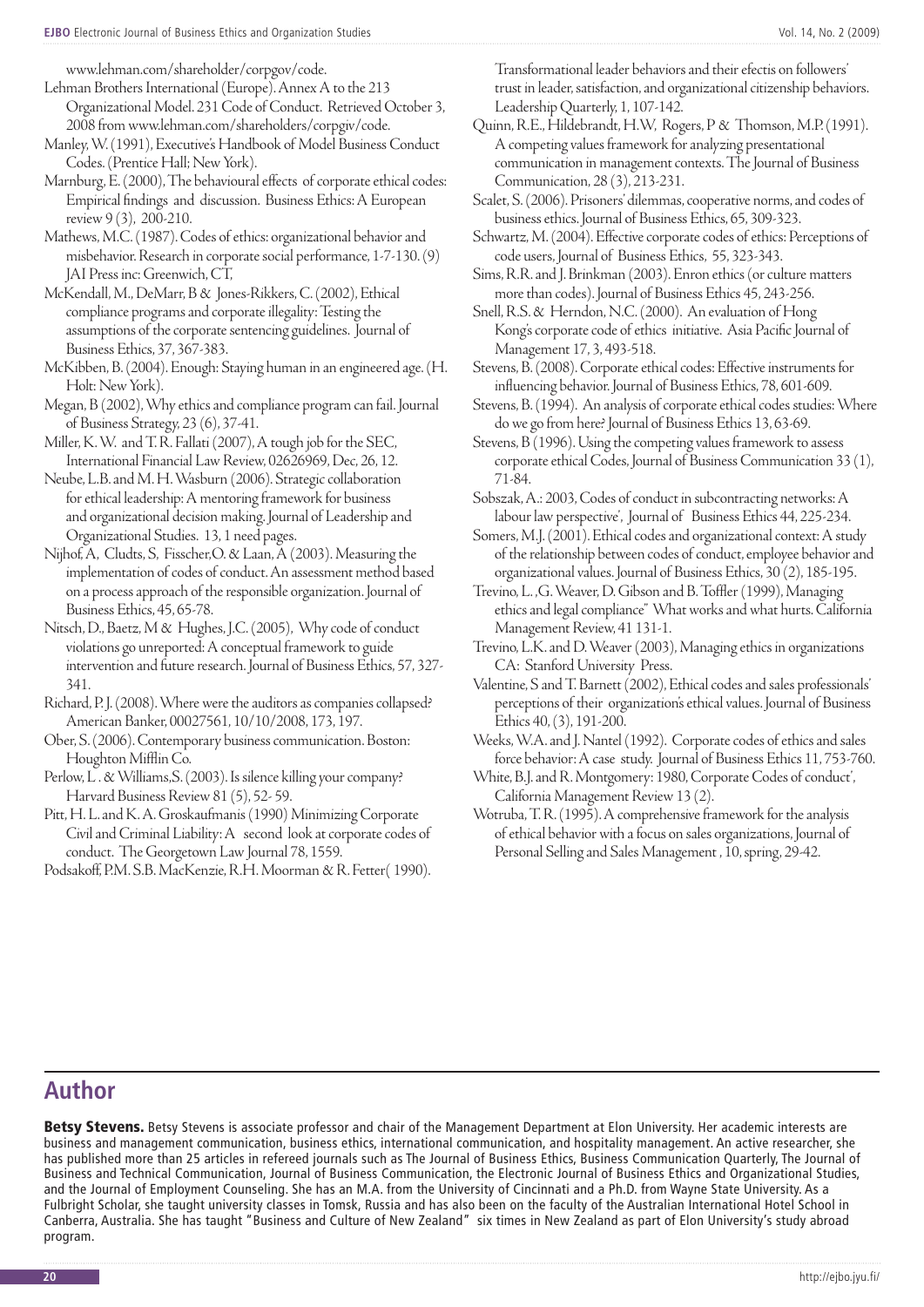# Newspapers on sustainable development – a postmodern business perspective

### **Lise-Lotte Hellöre Björn Vikström**

# **Abstract**

The paper departs from an urge to understand the operating environment of business firms in the postmodern society. In identifying sustainable development as a key concept, we make use of daily newspapers to explore which values these attach to reporting on sustainable development. After identifying these norms of society, we argue that firms have taken on a role in people's lives that former pertained to the religious, collective culture. Business organizations provide a sense of belonging in times when people look for new areas of selfidentification. This role has been accepted opportunistically and strategically in the business world. We thus identify a weak SD paradigm, which seems to increasingly appear in our everyday life, whether one is, beside a newspaper reader, primarily a customer or a business manager.

# **Keywords**

Sustainable development, values, postmodernity, identity, ethics

# **1.1 Background**

The United Nations has in a General Assembly resolution in September 2000 launched a global sustainability program called the United Nations Millennium Declaration. Finland is, together with the other member countries of the UN, a signatory of this declaration. Having just passed the midterm point in the assertion, it is of interest to study how sustainable development (SD) has been manifested in society. What values are connected with the concept of SD in everyday life? How do newspapers, as central actors of moulding and forming public opinion, bring SD forward? What pressures and implications do these bring upon the major economic actors of our times – the business networks, firms and corporate life? And last, but not least – how can we understand this interconnection of values, SD, media, business and society in a postmodern society? This study is a further development of a recent research report that explored Finnish newspaper articles inclusive of the concept sustainable development (Hellöre, forthcoming). Serving as a pilot study, that report explored the possibility of integrating psychological models as a means to understand value. Not successfully verified models have at this stage been left out, but the frameworks that proved useful are here included and further explored, providing a broader understanding of the postmodern society in which firms are embedded. The embeddedness of firms has been researched by a number of scientists, most notably Granovetter (1985, 1992, also by the IMP-school<sup>1</sup> with researchers such as Forsgren & Johanson, 1992; Håkansson & Johanson, 1992; Törnroos, 1997; Andersson, 2001 etc.) Kaufmann and Kaufmann (1996) see values as based in foundational basic needs. However, as a person's values develop, the process of learning becomes essential. This is called socialization and implies how an individual incorporates the values and norms of society through ways of imitation, identification of roles and other means of socialization. As mass

media provides day-to-day influence over issues of importance, it also plays a central part in the socialization of the norms that make up our rules of life. Therefore, researching media supports the identification and understanding of values in society. Thus, the research questions to be addressed here are:

1. What types of values (inclusive of ethics) are transmitted in Finnish newspaper articles on sustainable development?

2. How can these values be understood?

3. What does this imply for Finnish firms embedded in a postmodern society?

The approach includes a theoretical and analytical triangulation, which integrates perspectives of psychological models, business focus and a philosophical and ethical examination of the postmodern society. By using a range of perspectives, the innovativeness of new understanding is raised (cf. Hatch, 2002; Kristensson Uggla, 2002; Asplund, 1970; Normann, 2001). The main aim is thus to understand the current everyday environment of the Finnish firm. The central idea is to make sense of the complexity of the empirical data in the light of the research questions. Sensemaking as a research aim has been discussed at length by e.g. Weick (1995) and with similar lines of thought, however using other concepts, by authors such as Kristensson Uggla (2002), Normann (2001) and Asplund (1970). The study further aims to be part of the paradigmatic debate on sustainable development. By philosophically discussing the results of an empirical study on newspaper articles, the contribution lays both in concrete and abstract terms: Theoretically, the study innovatively uses psychological frameworks to understand and analyze values of SD. Empirically, the study relies on currently published articles in Finnish newspapers. Managerially, the paper can offer insights beyond everyday business problems, addressing the underlying streams of thought that influence media and thus put pressure on

<sup>1</sup> The IMP-group is a research group founded almost four decades ago around the common theme of the European International Marketing and Purchasing project. The school has become international in scope and is sometimes referred to as the Uppsala school or the IMP-model.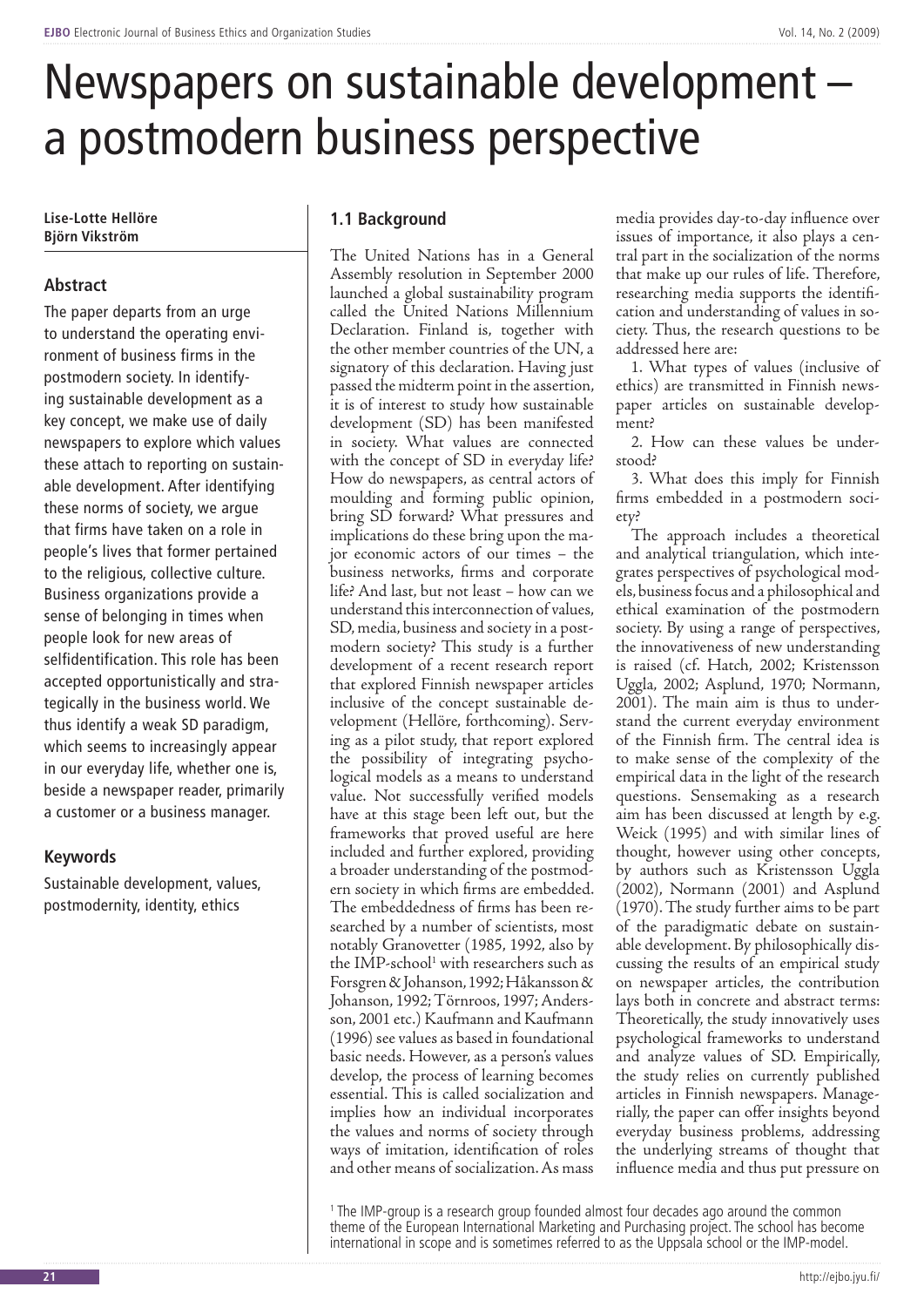firms. In addition, a few normative managerial implications are drawn. The study has certain limitations. Geographically, the data is collected in Finland. As a result, the exploration of SD is delimited to the national languages. Furthermore, it should be noted that various synonyms or other forms of SD have not been considered, in order to have a clear frame of focus and make the study do-able. The paper is divided into two main parts, excluding the background above. The first part (1.2) is both empirical and theoretical, where we simultaneously account for and philosophically discuss the empirical exploration of values in media articles. The data collection, methods of analysis and results are presented, and sustainable development is discussed as part of the ethics of a postmodern society. The second part (1.3) is managerial, and to some extent normative, where we draw concrete implications of the empirical results and analysis in a business context. The paper ends in a few concluding remarks.

# **1.2 A study of values in media articles**

The empirical data consists of 57 pieces of news collected during one year (12 months) from two leading newspapers in Finland, Hufvudstadsbladet (Hbl) and Turun Sanomat (TS). These sources of information have been chosen by offering complementarity to each other in two ways. Firstly, because they serve different language groups. Secondly, because they mainly operate in different geographical regions. By differing in scope, the generalizability of the findings is expected to be greater. Hbl is the main national newspaper for the Swedish-speaking minority in Finland, but simultaneously aspires to cover the Helsinki region. TS, again, is the third largest newspaper in the Finnish language, mainly representing the Turku region. However, it seems that TS has gained importance as a means of forming opinion, as it has increasingly become more difficult to publish in Helsingin Sanomat, which is the leading newspaper in Finland. The newspapers have been analyzed during the period of May 2007 to April 2008. During this time period, no major groundshaking events took place in the Finnish society. Only pieces of news containing the search words for translations of "sustainable development" have been included in the empirical data. Naturally, for Hbl the search has been made for the equivalent Swedish which is "hållbar utveckling". In TS "kestävä kehitys" respectively guided the selection of material. This is a central limitation to this study. Thus, all newspaper items that deals with sustainable development are not included, only those that explicitly include the exact phrase hållbar utveckling or kestävä kehitys. This limitation makes the study do-able and feasible by ensuring access to databases on published articles and also avoids making the researchers arbitraries on what sustainable development is; i.e. which parameters a sustainable development need to fulfil. The study is thus descriptive and analytical in nature. Implications of this limitation are that the choice of language reflects the outcomes of the study. The material was accessed by a search function on the homepages of each newspaper. In Hbl 24 items with the search words were found, in TS 33. These are listed in Appendix 1 and 2. Both newspapers reported a peak in July and October. December showed no reported item in neither paper. As for the place of publication, most items were related to expression of opinions in various forms. Editorials, letters to the editorial column and separate columns jointly added up to 19 items. 12 items were reported on the pages of domestic affairs and 4 on foreign affairs. 9 items were in the economics sections of TS and Hbl. Other places of occurrence were linked to sports, extra enclosures such as the Sunday issue, politics, culture and web. Of these the culture section included 3, the remaining 1-2

items. Each piece has been analyzed qualitatively and interpretatively (Bryman, 1989; Strauss, 1987; Robson & Foster, 1989; Norén, 1995; Burrell & Morgan, 1979). By qualitative analysis, we imply that each piece of news is treated as a unique piece of data, read and categorized individually. By interpretative analysis, we mean that we have aimed to make sense of the piece of news in relation to the topic of sustainable development. The sensemaking process (Weick 1995), enables an understanding of qualitative data. The pieces of news have been analyzed by using four different analytical tools. Two are conceptual models, including a framework of SD and a model for understanding the ethical focus of the articles. Another two are psychological models that enable an understanding of the socialization of values. These are one-by-one presented below. In conjunction with each framework or model, the empirical data is analyzed.

#### 1.2.1 The four dimensions of sustainable development

The concept of sustainable development was formulated in the 1980's with the ambition to defend the possibility of a constructive co-operation between economic growth and environmental protection. This was, at least partly, a polemic against the "zerogrowth", that was recommended by the so called "Club of Rome" in its report Limits to Growth, published in 1972. According to the probably most widely used definition, development is sustainable when it meets the needs of the present generation without compromising the needs of the future (Our common future, 1987). This definition stems from the so-called Brundtland Report which was initiated by the United Nations (UN) in 1983. Some instances define SD as consisting of three dimensions; economic, social and environmental (sometimes referred to as ecological) sustainability. Other instances, such as the UN, include a fourth dimension of cultural sustainability. These four dimensions were put forward at the Rio Conference in 1992, stating that neither of the dimensions may be left out for sustainable development to take place. This latter, broader, conceptual understanding of SD is used here. The empirical data shows a rather even distribution of sustainability: cultural (15 %), environmental (37 %), financial (19 %) and social (29 %) dimensions. Traditionally, environmental issues have been regarded as the equivalent to sustainability and CSR (despite the term corporate social responsibility!). Therefore it is rather expected that ecologically or environmentally related issues dominate a majority of the articles. On the other hand, the high percentage of cultural sustainability found in the data is noteworthy. This shows that sustainability is no longer restricted to the three traditional pillars (economic, social and environmental), but that in the minds of media and its consumers, cultural sustainability has conquered its own space and is clearly a dimension to take into account. Economic, or financial, sustainability has come into the fore over past years and has by now achieved a noteworthy attention. However, it carries the dominant perspective in only about every fifth article. This is also a notable result of analysis. As the dimensions of culture, economy and society have gained importance, we consequently see that the leading role of ecological issues in the sustainability debate has decreased, although it still is in the lead. In sum, it seems that the four dimensions proposed by the United Nations have broken through in the empirical data from TS and Hbl.

It is important to acknowledge, that the usefulness of SD as a concept has been called in question during the last decades. Some environmentalists have argued that SD has been adopted mainly by those who want to find arguments for not having to change the current European and North-American way of life (Baker, Cousis, Richardson & Young, 1997). Representatives of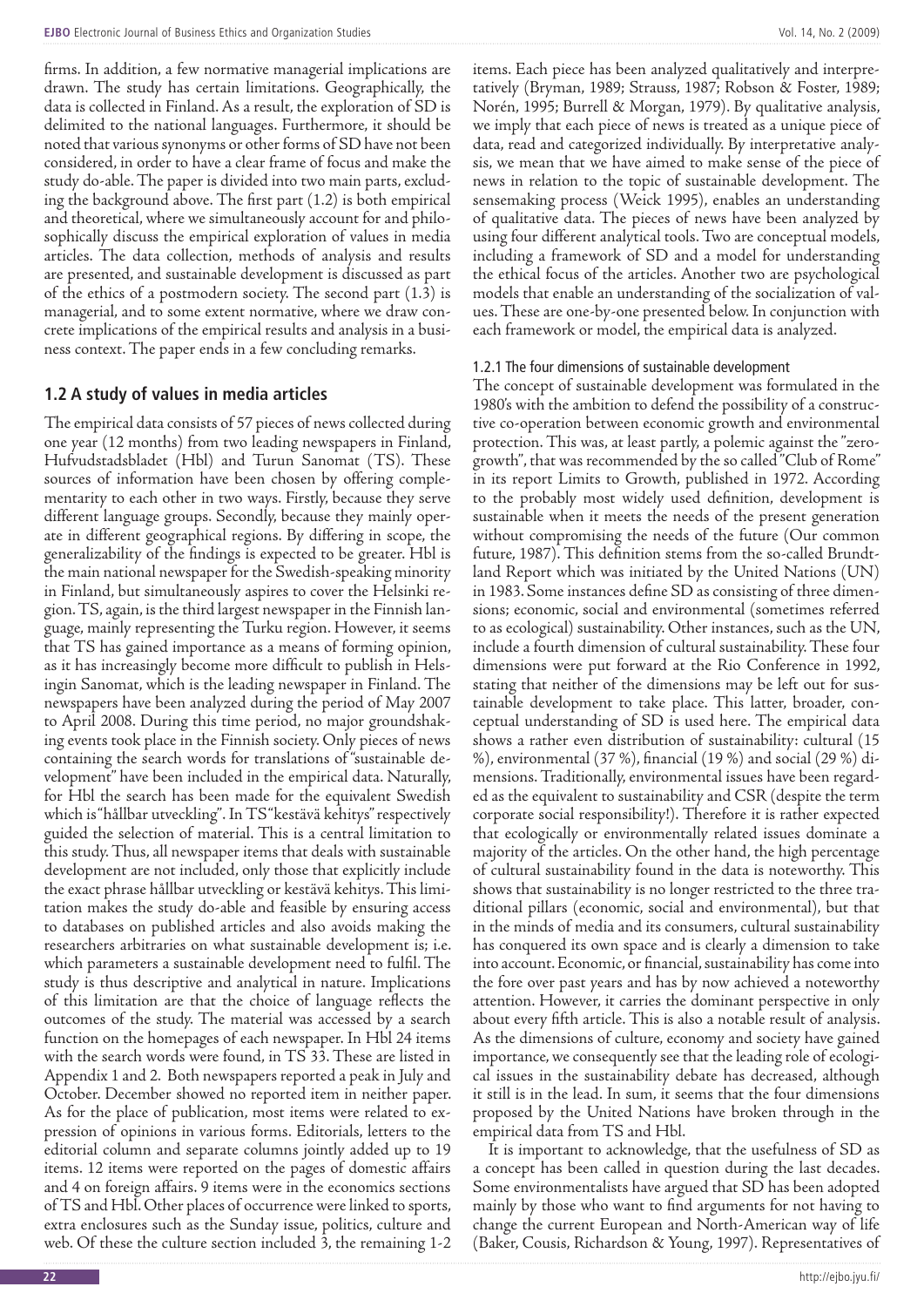the poorer parts of the world have stated that the talk about SD is just a pretext introduced by the Western world, in order to make it more difficult for the developing countries to benefit from the technical and scientific development (Baker, 1997). The empirical data shows that the environmental/ecological dimension of SD seems to have lost some of its dominance. This could be interpreted as a successful result of the efforts to harmonize between the ecological, financial, social and cultural dimensions of SD, but it could also be seen as part of a growing tendency to subordinate the ecological issues to questions of social development and economic growth. Richardson (1997) argues that SD has to be redefined along purely ecological lines – otherwise the concept will be only a rhetorical device used by politicians and the market. According to Baker (1997), there are two dominant types of environmental policy: The first is characterized by a so called "weak" notion of SD, and it tries to preserve the quality of nature inside the prevailing economic, political and social systems by only making slight adjustments to these structures. Its defenders believe that it is possible to maintain our current standard of living: mankind has the right to continue to use the resources of the earth, as long as this is done in a longterm perspective. Characteristic of this approach is a focus on technical innovations that make industrial production, heating of buildings and transports more energy-efficient. The resources of Earth are thought to be essentially unlimited, since the strong optimism concerning technology and science implies that new resources will be found before the old are exhausted. This optimistic version of SD is often adopted in political discourse, since it is guided by the conviction that science and technology will provide us with the desirable solutions at the proper time. The second, "strong" version of SD is more radical, trying to change habits of consumption, redefine what is called economic activity, redistribute the use of the resources of the world, and to reform the current financial structures. According to this understanding of SD, environmental protection is a precondition of economic development. While the market is given an important and rather independent role in the weak SD, the use of legal and economic policy instruments plays a crucial role in the strong SD. The partial downplay of the ecological dimension of SD in the newspapers can be interpreted as an expression of the current dominance of the weak, more pragmatic understanding of SD, according to which economic development is a prerequisite of environmental protection. Without a strong and expanding economy, society cannot afford to protect the environment. This attitude indicates, that environmental protection is considered something "extra" in relation to regular economic activity. This rather pessimistic interpretation of the current situation could indicate that business corporations can go on doing business as usual, because they assert that they contribute to SD indirectly by making profit and thereby increasing the economic potentialities of the society. This is in line with how Friedman perceives business to bear its responsibilities in the most optimal way. Friedman writes in a reissued copy of Capitalism and Freedom:

"The view has been gaining widespread acceptance that corporate officials and labor leaders have a "social responsibility" that goes beyond serving the interest of their stockholders or their members. This view shows a fundamental misconception of the character and nature of free economy. In such an economy, there is one and only one social responsibility of business - to use its resources and engage in activities designed to increase it profits so long as it stays within the rules of the game, which is to say, engages in open and free competition, without deception or fraud. /.../ Few trends could so thoroughly undermine the very foundations of our free society as the acceptance by corporate officials of a social responsibility other than to make as much money for their stockholders as possible." (Friedman, 1982:133)

The drawback of this attitude is that the corporations will change an environmentally harmful policy only if their own future is challenged, for example when the resources that the company needs for its products are exhausted or at least getting scarce and therefore more expensive. But, on the other hand, the analysis of the newspapers showed a considerable interest in the social and cultural dimensions of SD, which means that it would be unfair to accuse the current media of promoting a narrow financial understanding of SD. The items also showed a significant worry about the future that probably is shared by many of the readers of the newspapers. Therefore, there are a lot of possibilities for firms that are willing to respond to these tendencies in our current society on a level that goes deeper than stereotyped phrases. Mutual advantages can be achieved by offering customers, employees and other stakeholders the opportunity to be part of a corporation that promotes sustainable values and long-term perspectives in social and financial development. This is also the goal of the so-called stakeholder model<sup>2</sup> (Freeman, 1984), where a win-win situation is sought.

#### 1.2.2 Business ethics and personal identity in a postmodern society

The introduction of the concept of sustainable development in the scientific discourse on environmental issues wasn't just a question of a change in vocabulary. The shift from "environmental protection" to "sustainable development" is an expression of a new attitude towards the relation between science, economy and ethics in the postmodern society. Today, there is a strong feeling of urgency on environmental issues. This is quite understandable, and even unavoidable, given the widespread knowledge about the risks of an ecological breakdown on our planet. At the same time here lies a temptation: the urgent need to find and implement solutions to the current problems tends to give all other matters only an instrumental value in relation to this task. Scientific research is no longer considered as a neutral description of the interplay between man and nature, but as part of an urgent need to accomplish certain goals. Research is therefore valued primarily by its capability to serve political decisionmaking or technological innovations. In this point of view, man is considered a technician, capable of correcting the former disastrous management of nature by managing nature in a more accurate way. The manipulative attitude towards nature is not condemned as such, only its short-sightedness. There are some postmodern traits in this new "paradigm". One of these traits is the pragmatism which follows from the postmodern epistemological scepticism: since we can't know anything for sure, the most important question is not if a certain theory or scientific explanation is true, but whether it works (c.f. Weick's concept of sensemaking 1995). As for example Kirkman (2002) has shown there is a strong pragmatic tendency in postmodern environmental ethics, stressing the usefulness of the decisions we make. This kind of pragmatic argumentation is closely related to an anthropocentric utilitarism: actions should be measured on the basis of their consequences for the individuals or social groups involved. But the current environmental crisis makes it impos-

<sup>&</sup>lt;sup>2</sup> The stakeholder approach is in academic literature sometimes referred to as the stakeholder concept, the stakeholder management framework or even the stakeholder theory. Some academics argue that there does not exist any clear understanding on what the theory/approach/concept/ framework clearly consists of. Freeman (1994) claims that it rather seems to be a genre of theories.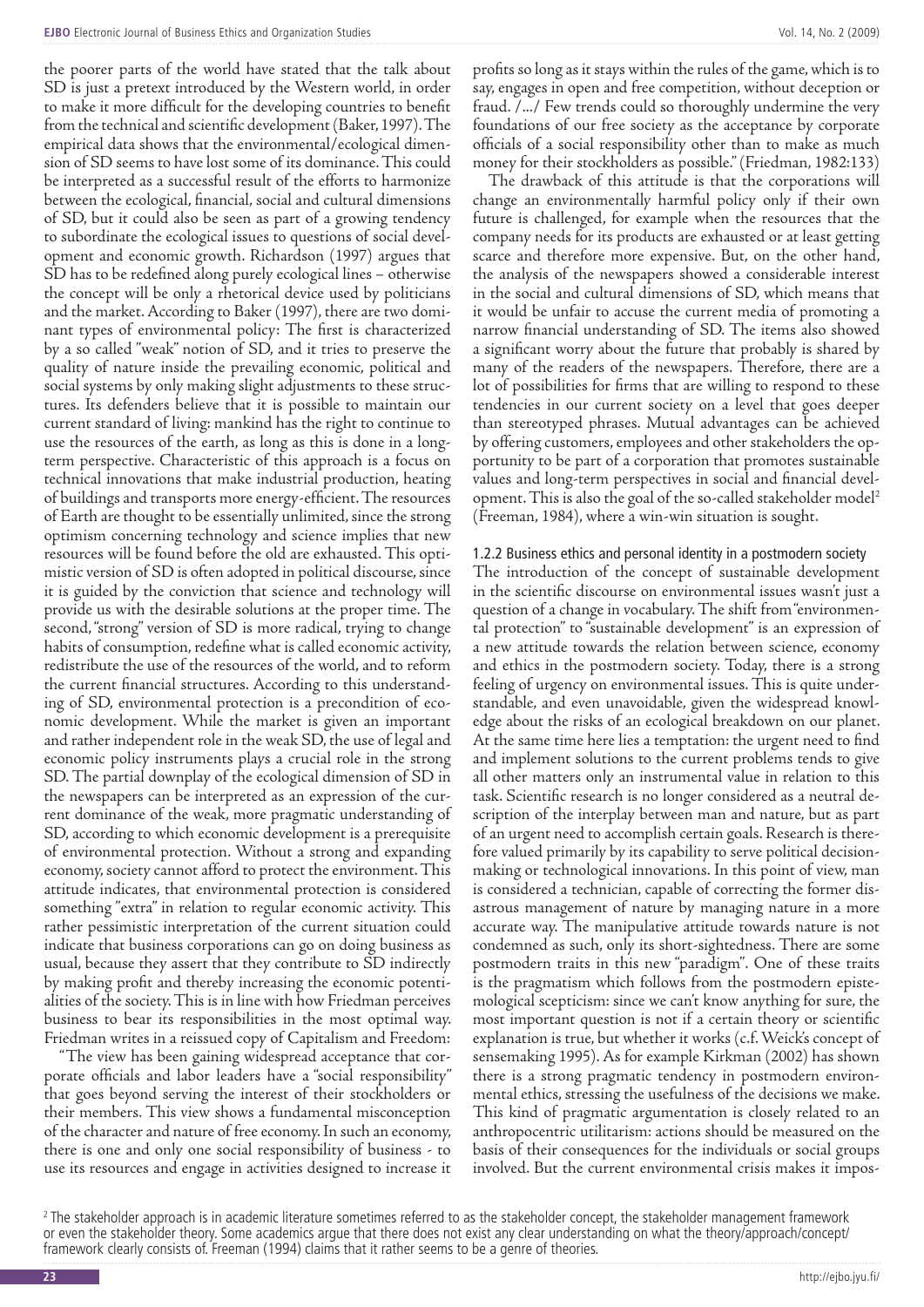sible to restrict such utilitaristic calculations only to human beings, and especially only to human beings living today.



Figure 1 The prevalence of individual, organizational and professional ethics respectively in the entire empirical data.

Business ethics is a concept which often is used interchangeably to SD and especially to corporate social responsibility (CSR). This has been elaborated in Lindfelt (2004b; 2006b). The use, however, differs both between and within geographical, scholastic and institutional boundaries. Business ethics can interestingly be understood by dividing the concept of ethics into dimensions of individual, organizational and professional character (Philipson, 2004). Take for instance the example of a vegetarian accountant working in a meat producing company. The accountant's personal conviction not to eat meat may be part of her individual ethics. Her following of the regulations of proper accounting reflects the professional ethics of her job. Finally, the company's ethical profile clearly includes an approval of the consumption and production of meat. These three dimensions may be possible to combine – or they may cause deep conflicts if the ethics focuses differ greatly, as in the case of the accountant above. The categorization hence gives a chance to understand the level of ethics involved and the perspective taken upon business ethics or ethics in general. The data shows a clear tendency towards organizational focus in articles that deal with SD in one form or another. See Figure 1. Almost two thirds of the articles (62 %) include an overriding perspective that reports about, or criticizes businesses, firms or other organizational entities. Much less, only about every third (33 %) article takes mainly the perspective of the individual, such as the ordinary citizen, consumer or person. This may imply that the studied media, TS and Hbl, rather sees organizations as agents in SD, than acknowledges the role played by individuals. Is this a tendency representing the view of Finnish society? A very limited proportion (5 %) is focusing on the professional role in ethical matters of sustainability. This may show a tendency in society to downplay – or even be ignorant – of ethical standards held by different professions. Rather, the responsibility and power of the organization, and to some extent the individual, is highlighted. It is quite remarkable that not more work has been done by political initiative to raise the awareness of the potential in professional ethics, considering the amount of official documents on Finland's, Europe's and other large actors' commitment towards a SD. Thus, here may lay a possibility for further stimulation of SD and ethical behaviour, i.e. by stimulating the role of professional ethics. Individual ethics is much more difficult to influence or inspire, and the current culture of Finland is not one of

telling people how to behave. This has been discussed for instance in Lindfelt (2004a).

A question of both theoretical and practical importance concerns how our understanding of ethics is affected if we approve the idea that economical benefits may serve as a justifiable motivation for a company seeking to improve its ethical profile or image. This kind of argumentation would hardly be appreciated if we were considering the behavior of individuals. On the contrary, we are in our daily life highly critical towards persons who, according to our opinion, seem to act in an ethically sound way only when they either expect to be rewarded for their behavior or are afraid of otherwise being punished. In theological language such a person is called a hypocrite, because all that matters for him or her is the surface; that what other people see. Concerning individuals, accordingly, we place greater value on acts that seem to flow from a spontaneous and unselfish care for the wellbeing of others, than on acts that obviously are motivated by an ambition to gain personal benefits. Does this indicate that we should use different criteria when we, from an ethical point of view, assess the behavior of individuals and the policy of business companies? If we consider Adam Smith's idea of self-interest or even "self-love" as the supreme motivation for human behavior, including transactions in the market, the idea of an unselfish actor in the business sector seems highly dubious. On the other hand, as for example Sen (1999) has argued, economists referring to Smith have very often overlooked that he, in fact, simultaneously underscored the importance of virtues such as sympathy, generosity and justice. This indicates that Smith wasn't proposing a narrow egoistic utilitarism, but rather seeking some kind of balance between the interests of the self and the others. Sen argues that this misinterpretation of Smith has lead to a cleavage between economics and ethics, a cleavege that economists only recently have been attempting to mend. On the other hand, it is equally important to keep in mind the simple fact that the point of business is to make money. It would be naïve to expect companies to promote ethical concerns out of sheer benevolence. But the fact that notions like Corporate Social Responsibility (CSR) and SD have entered the field of business and economics indicates that there is a growing need to relate ethics with business/economics. Kaptein  $(1998)$  argues that even though the idea of profit is fully accepted, this doesn't automatically indicate that the optimization of profit would also be equally accepted. The company has to show in what way its stakeholders, such as stockholders (dividend), the government (taxes) and employees (profit-sharing), benefit from its profit, and the company also has to convince its customers that it can meet their needs in an ethically sound way. The question of personal identity is a central topic in postmodernity. This identity isn't considered stable or given once and for all. On the contrary, personal identity is something that can be consciously made and reshaped. Through our decisions we create ourselves, our image, but these decisions can always be reconsidered and questioned. By the way we dress, by our lifestyle, by our choice of music, books, magazines and TV-programs we express both our own uniqueness and our relatedness to other people with similar tastes. Since our identity isn't possible to describe by listing a set of lasting characteristics, it has to take the form of a story: the only way to tell who we are is to tell the story of our life. This approach has been adopted by many business companies. Through advertisments, news releases and policy documents, the story, the brand, and thus the identity, of the corporation is shaped and communicated to stakeholders, such as customers and employees. The current interest in "green" values and SD creates possibilities for actors in the market, as we argued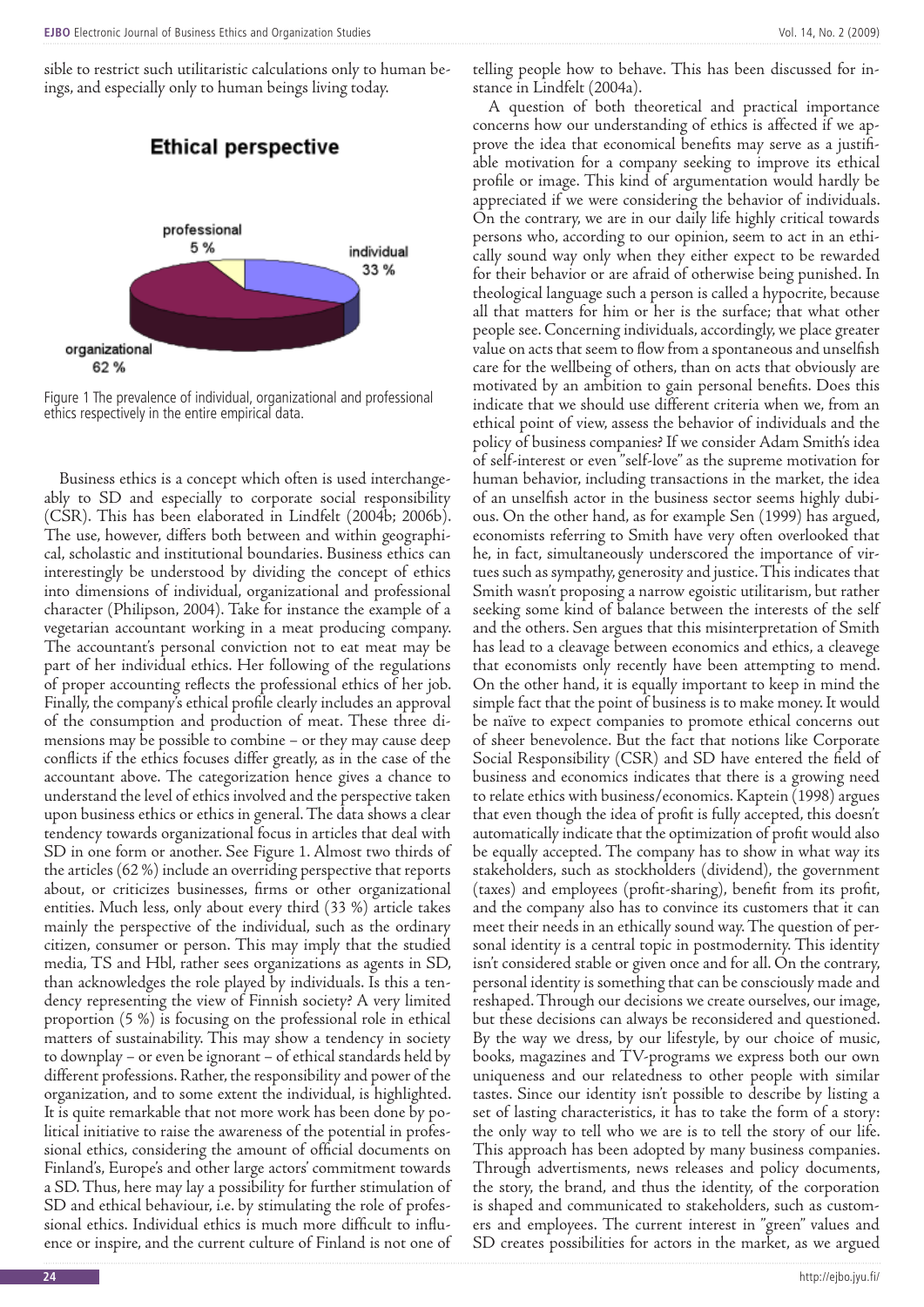above. In offering sustainable products, the company is able to help those human beings who desire to live in a sustainable way. In a similar way, businesses could strengthen the motivation of their employees by giving them a sense that they are part of a sustainable company; a company that cares for the environment and for the world in which the children of the employees will live. As individuals, people like to take part in a process leading to a more sustainable future, and if this is achieved by being an employee or a regular customer of a certain corporation, then people readily integrate this as a part of their identity, their lifestory. These considerations could be linked to the encouraging of a professional ethics. In the current ethical debate, there is a renewed interest in virtue ethics, where focus is set not only on individual actions but rather on the whole person (Oakley & Cocking, 2001). As individuals, people like to integrate their professional role with their consumption habits in a coherent lifestory, where the relation to other people and the environment is characterized by participation and mutual dependency.

#### 1.2.3 Psychological models

A group of researchers at University of Bergen has studied the development and spread of organizational culture in Norwegian working environment and its legislation (Hellesoy, Matthiesen, Raknes, Einarsen & Sortland, 1993; see Kaufmann & Kaufmann 1996: 327). They found that values develop over time and, in addition, continuously gain in importance. Hellesoy et al. classify five types of values, all of which derive from a learning process:

• democratic values: such as justice, freedom of speech, joint decision-making.

• human(istic) values: such as freedom, personal development, and joyful creativity.

• health values: such as lack of pain and illness, protection against injuries and harm, physical and mental control of actions.

• security values: such as protection against dangers posed to people, material and environment.

• economic values: such as the use of resources, efficacy and competitiveness.

In the empirical data, a majority of the articles are financially (30 %) or democratically (31 %) value-loaded. See Figure 1. This shows a focus on economic effectiveness, resource use and competitiveness in the former case, and focus on values such as freedom of speech, democratic justice and joint decision-making in the latter. In many respects, these two perspectives can be perceived as opposites – as in the traditional and much used dichotomy of whether human(istic) or business values should rule our society. The results show a tendency that these respective forces are strongly put forward in media, creating a stimulating tension and a good ground for debate. On the other hand, it may imply that the two opposite perspectives nevertheless are not so distant at all, but that economical values more and more accompany democratic values – and vice versa. In other words; it pays of to be human. This dichotomy is further emphasized with the third value orientation of the empirical data, which is precisely human, or humanistic, values (21 %). These are, on the one hand, closely related to the democratic values, but as they are more fixed on personal development, joyful creativity and freedom there may, on the other hand, arise conflicts between for example social solidarity and individual self-fulfilment. When adding the humanistic values with the democratic, over half of the pieces of news are covered, which is more than the amount of the financial share. On the bottom-end, we find that security issues such as protection against dangers posed to people, materia and environment received less attention (13%). This

is probably a result of our very secure society and the lack of immediate dangers met by newspaper consumers. Health values (5 %) seemed not a large issue at all in the news on SD. As health issues normally score high in any Finnish news, this result of the study rather shows on a very weak link between SD and health issues. Protection against injuries and harm, lack of physical and mental pain are accordingly not an issue that editors and newspaper media tend to link to SD. This is may be due to the fact that the negative consequences of pollution and the global climate change have had more severe impact on the health of the inhabitants of poorer countries, than on the citizens of welfare countries such as Finland.

# Hellesoy et al.'s 5 value dispostions



Figure 2 The data analyzed according to Hellesoy et al.'s five value orientations.

Allport's typology of values is another classical psychological contribution. It has been developed in 1960 to a personality test entitled A Study of Values (Allport, 1967: 299). Kaufmann and Kaufmann (1996) give examples of how the typology has been used to identify value hierarchies and profiles in various professions such as among sales directors, priests and industrial researchers. The typology still receives much credit and has also been used for instance in cross-cultural marketing research in a study of consumer ethics (Ford, Nonis & Hudson, 2005). The value profile contains six types of values (Allport, 1967: 297- 299):

• theoretical values: emphasizing the cognitive quest for and discovery of truth through critical and rational thinking.

• economic values: emphasizing issues that are down-to-earth, useful and of practical matter.

• esthetical values: emphasizing harmony and form, grace, symmetry and fitness, an opposite to the theoretical values.

• social values: emphasizing altruism and love of people, unselfishness, kindness, sympathy, close to the religious attitude.

• political values: emphasizing influence and power.

• religious values: aiming at a comprehension of cosmos as a whole and the role of human mankind in this greater context.

In the empirical data, the political values  $(41 \%)$  dominate, implying that sustainability is reported in connection with influence and power. See Figure 2. These are followed by economic values (18%), which in Allport's definition have more to do with practical matters and material, down-to-earth perspectives than strictly financial aspects. Together these two values, the political and economic, represent almost sixty percent of all the articles. This is rather surprising, since the economics and politics sec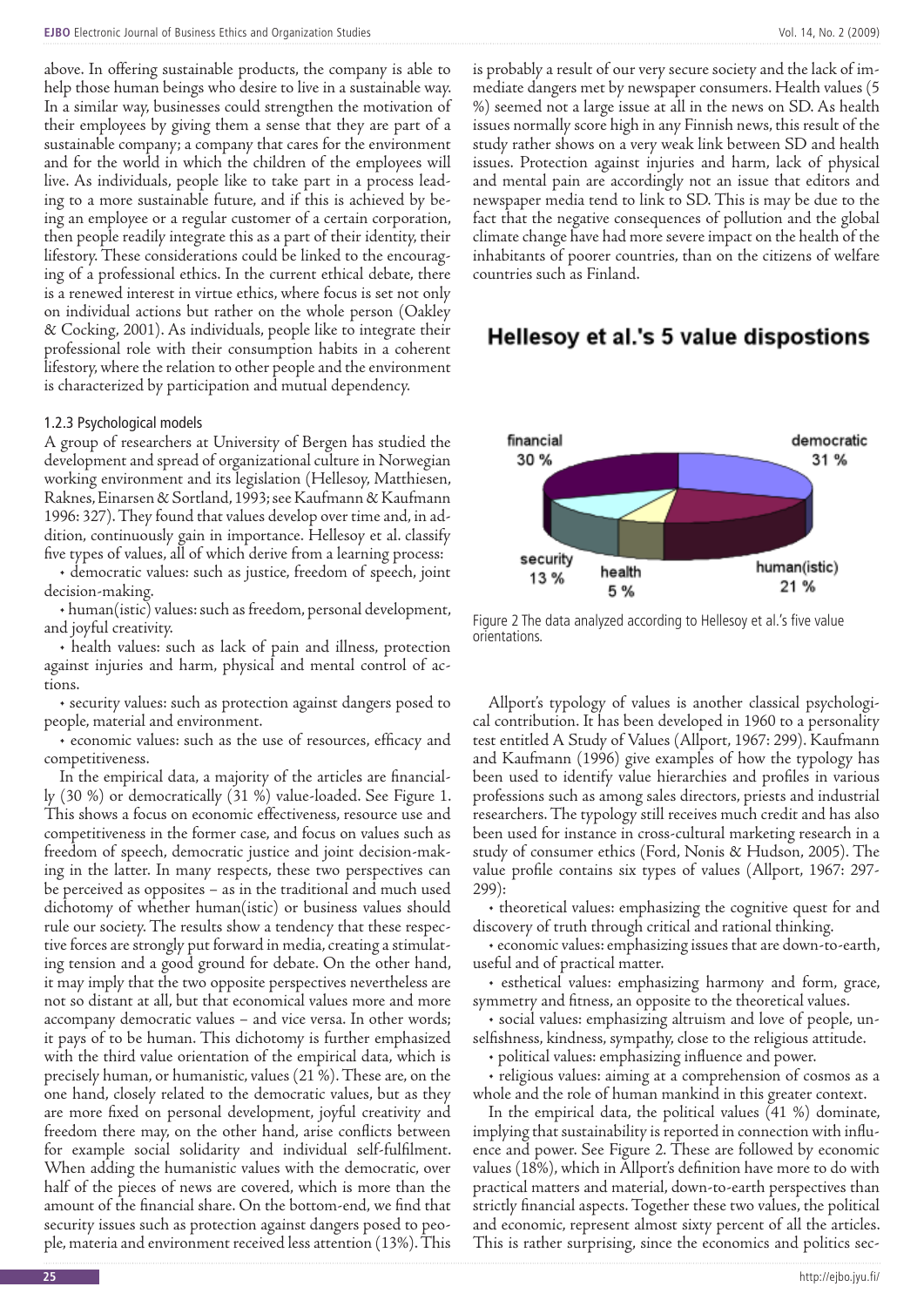tions of the newspapers were not the main sections to report on SD issues. Quite interestingly, we find that articles mainly dealing with theoretical values (15 %) gained a relatively high share of the articles. This may reflect the significance of SD and the great challenge it poses to human mankind in the current worldview held in media. Theoretical values are defined to deal with the search for truth through rational and critical thinking. Esthetical values (8 %) were the main aspect of SD in a fraction of the empirical data, showing that issues of harmony and form do not occupy a large portion of media coverage in this respect. Finally, only three articles highlighted the religious values as part of SD, and then all in the sense of exploring man's role in the greater context of life. This may show on a tendency of less involvement by the religious movements in the quest for SD, or at least the lack of media interest in this relationship.

#### religious theoretical 5% 15% economic 18% political 41% esthetic social 8% 13%

# **Allports 6 value types**

Figure 3 The data analyzed according to Allport's typology of values.

According to sociologists, postmodernity is characterized by pluralism, individualism, demands for immediate fulfilment of desires, and scepticism towards traditional authorities and all kind of absolutism. But at the same time, paradoxically, many representatives of sociology of religion (for example Hervieu-Léger, 2000) have noticed that the personal lifeviews of postmodern men and women aren't only characterized by individual choice, but also by a longing for relatedness; for a sense of being part of a larger totality: a history, a community or a family. The Scandinavian countries of today face a unique situation, where a great majority of the population belongs to the Lutheran churches, but at the same time many of these church members in empirical surveys declare, that they don't believe in the fundamental teachings of their church. This peculiar fact has by some sociologists of religion (Bäckström et al., 2004) been described by the notion "believing in belonging", which indicates that the individuals in question understand their relation to religion primarily as a question of belonging to a larger entity, not as a question of personal faith: belonging is more important than believing. As a result of the secularization in the Western societies and the globalization, the importance of both the churches and the national states has decreased. The great narratives of churches and of nations do not, to same extent as earlier, provide the individual with a feeling of rootedness in a larger historical, cultural and social context. This means that business companies, consciously or unconciously, may step in to fill this gap. The company provides its employees not only with a salary, but also with a job that, hopefully, gives the employees a sense of

meaning, direction and participation. By being an active part of the organization, the individual, together with others, strive towards "a common good", because they all benefit if the company makes progress. An expression of this tendency is the idea that a company can be described as a living organism with a "soul". Companies these days also have values, just like people. As a consequence, the company is able to place demands on its employees: they need to show that they are worthy members of the organism, otherwise they can be "cut off from the branch".

### **1.3 Implications for a Finnish business context**

What implications can be drawn from the empirical data to the operational context of business firms? First, it is of fundamental importance to understand how the firm is embedded in a societal context. Polanyi launched the term "the embeddedness of firms" already in 1944. The term is used today by researchers to understand how firms are embedded into the wider environment or society (see e.g. Ramírez-Pasillas, 2004; Noorderhaven, Koen & Beugelsdijk 2002; Lindfelt 2006a). Mainela (2002) include the political, market and societal spheres in explaining the surroundings in which a firm is implanted – or embedded. She sees that the IMP-tradition includes two foundational presuppositions in understanding the firm:

a) Organizations (such as firms) consist of patterns, where various units stand in relationships to each other according to structures of interaction and mutual dependence.

b) Every business transaction is embedded in a network of relationships with distributors, sub-suppliers, governments and a set of other partners. This implies that an understanding of the business, e.g. of actors in the network, influence each relationship within the network. To understand the business, one has to understand the actors. Mainela argues further that all types of economic embededdness are founded upon the social embeddedness, because individuals are the ones who initiate all business-related actions (Mainela, 2002:141; c.f. Törnroos, 1997).

This is a foundational argument for understanding why the values held by individual businesspeople affect the firms - and especially how this in turn is based on the norms of society and the socialization of these norms into the set of values of the individual businessman or –woman (see above, Kaufmann & Kaufmann, 1996). Therefore, when understanding the embeddedness of firms, the relevance of exploring the postmodern society in which it is embedded becomes crucial. This is where this paper aims to contribute.

In consequence of the above and of the empirical analysis, we propose that the following ten tendencies in society affect business and its legitimacy of operations. In italics are conclusions read in the empirical data and in the subsequent paragraphs we suggest an interpretation of how each proposition affects business operations and firm management. We aim to at this final stage normatively draw conclusions that would benefit business and shortly ponder what each proposition could imply for Finnish firms.

1. Sustainability is reported most often in opinion-related matters and in domestic affairs. This result also shows that the topic evokes feelings and opinions in the readers and in the editors. It may be that both groups want a change and want to be part of this changing process. The editorials contain large opinionbuilding power, which should not be underestimated by businesses. Instead, these can form an opportunity for business to innovatively take new ideas into operations, management or marketing. At the same time results indicate that SD poses a great challenge to human mankind, as many pieces of news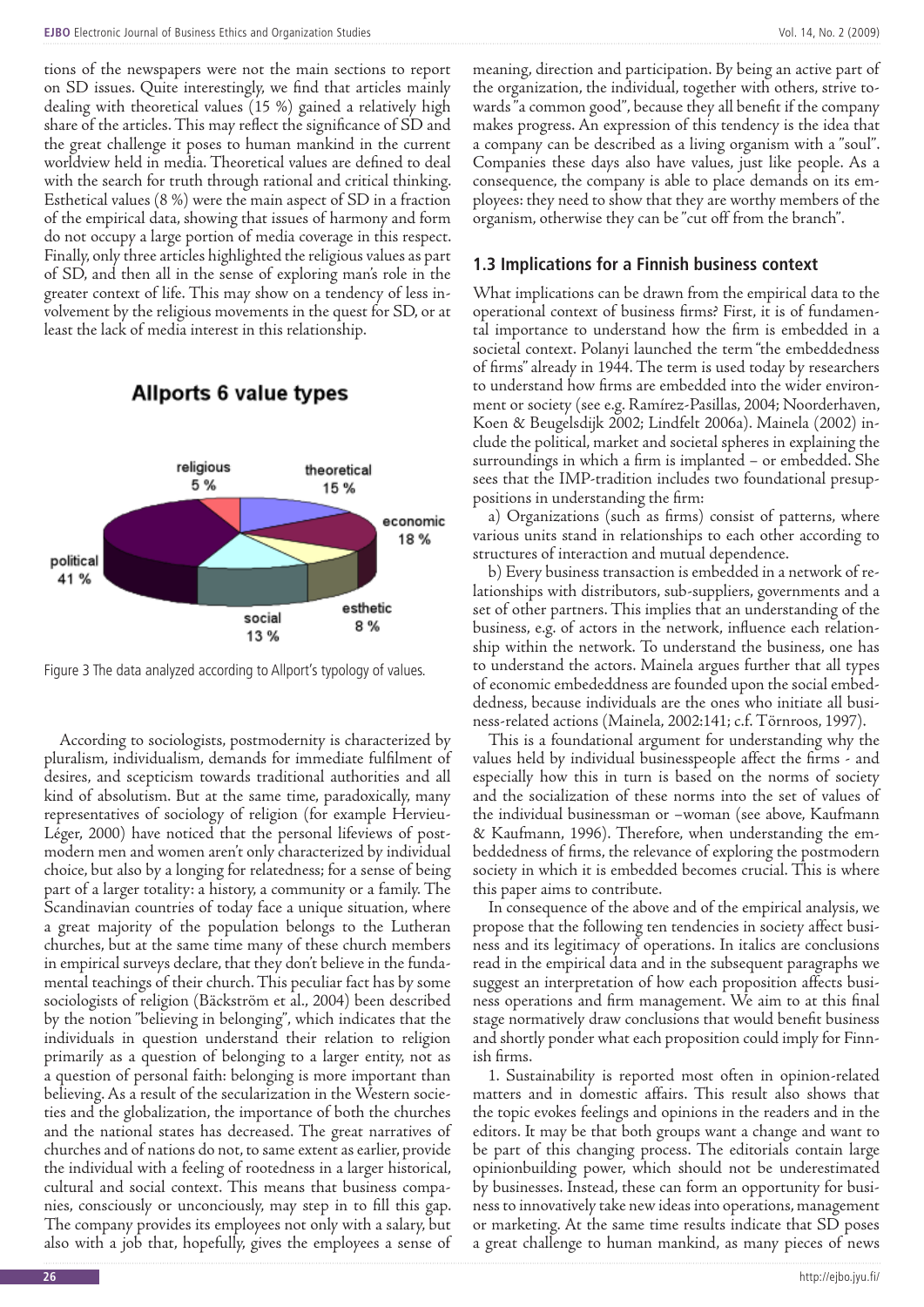mainly deal with theoretical values and the cognitive quest for truth. There is a real worry in society about SD-matters. The issue has finally – after a quarter of a decade since Carson's Silent Spring (1962) – come further than the superficial beautiful words. Thus, companies need to take this aspect seriously into account in its identity formation and corporate philosophy. Only window-dressing and empty PR will do more harm than good. Serious thinking of the philosophical meaning of SD to the firm is needed, before claiming to address these issues.

2. Pieces of news on sustainability issues tend to be published in peak periods throughout the year. When a certain issue is reported in media and becomes part of everyday life, its importance rises. Thus, when there is good publicity on SD-matters of a company, the issue probably gets attention that is rather large in proportion to the issue itself – and vice versa. By the following-up of certain topics, such as SD, an issue grows in importance. Thereby, a company can gain good publicity if taking advantage of the months of good SD coverage and a raised awareness in the minds of the citizens, who also form various stakeholder groups of the company.

3. Cultural dimensions of sustainability are almost as frequently reported as the financial. Firms need to incorporate the cultural aspect into its corporate philosophy on SD. As it seems, the cultural dimension is apparent in society, but is still lacking in most firms (c.f. Lindfelt 2004a).

4. The environmental/ecological dimension of sustainability seems to have lost its great traditional dominance in the understanding of SD. It is no longer enough to rely on a sustainable ecological approach in creating the SD–identity of a company. This dimension is still important, but no longer guarantees that the firm gains an image of taking sustainability into account. For this to take place, it seems that more dimensions than just ecological sustainability must be accounted for.

5. The empirical data emphasizes the role of organizations, rather than the role of individuals or professions, as actors in SD. According to beliefs in society, it is the businesses and other organizations who are main drivers and main carriers of responsibility on sustainability matters. The importance of individual consumer needs, buying habits or consumption trends is downplayed in driving SD forward. Likewise, society does not (yet) recognize the role of certain categories of professions as important for closer examination. Rather, it is the organizations that are investigated and put as role models. This implies that businesses are offered a lead role – they may accept and take it - or they may deny the chance and risk to be questioned on why.

6. Encouraging the role of professional ethics may provide a largely undeveloped possibility of raising SD awareness. Because society is not yet aware of the immense possibility of professional power that a united category of workers can form in driving SD forward, here lies a chance that companies can make use of. If creatively taking this opportunity in their hands, businesses could pass politicians and worker's unions by promoting professional SD awareness and commitment. This could create a real possibility for good image and both societal and economic value creation for the firm.

7. A large part of the articles on SD take the perspective of financial issues; however, the democratic and humanistic perspectives together offer a clearly competing view on SD that is more linked to soft values. Firms need not downplay the need for economic sustainability in the firm, as society accepts the financial dimension of SD. Rather, by emphasizing the economic gains of a SD-approach, the firm's approach is in line with how society thinks. However, sustainability matters are perceived to

be such that these should openly be shared and dealt with. Economic sustainability is not enough, if there is no sense of what good it brings human mankind. In this quest, people want to feel included. Thus, the firm may aim to combine its SD-approach with an ongoing interaction with people inside and outside the firm. Hence, the firm intertwines SD-issues in its identity – and takes on the lead role it has been provided. This should be a valuable approach for reaching into the minds of the public.

8. SD news coverage tends not to include health issues. A relatively blind spot in society is the linkage between SD and health issues. However, many firms, especially in heavy industry, have long worked on occupational health and safety. Here lays a largely unexplored possibility to raise the positive image of the firm – if succeeding in opening up the blind spot of SD and how it relates to health issues.

9. SD is often noted in conjunction with influence and power. Society likes to perceive organizations as powerful, influential, and having the potential to do good and bad in larger extent than ever before (c.f. Brytting, 1998). In this respect, organizations need not worry about being strong agents for SD-development, as it seems this is what society expects them to be.

10. Religious values are downplayed. This is a rather interesting last aspect. Ethics has traditionally been linked to religious values, and religion is probably the largest single origin of the set of values in our society. However, this is not reflected to a great extent in public opinion or as part of media coverage. This implies either that society does not want to link SD in firms with more private religious spheres, meaning that firms should be aware of not doing it either. Or – it could imply a possibility that is unexplored, for stimulating value creation in the firm, by drawing on the positive relations between religious ethical values and a sustainable future.

#### **1.4 Summary and concluding remarks**

The main aim of our study has been to understand the current operating environment of the Finnish firm. We have explored the role of postmodernity for doing business, both empirically, theoretically and managerially. This takes place in the midst of the Millennium Declaration, which emphasizes the role of global SD. In researching values expressed by media, we found that cultural sustainability has become a dimension to add to the traditional three-fold understanding of SD. However, there is still a clear link between SD and business organizations. We identify an undeveloped area of SD in professional ethics. SD is most often reported along with power and influence, but least so in conjunction with health and religion. However, SD aspects are seriously taken and often pondered on theoretical level in newspapers. We note that companies play a central role in SD, and often do this out of sheer selfinterest. There is a pragmatic attitude toward ethics in the postmodern society and we argue that this is expressed in the dominance of a weak understanding of SD in society. In the new paradigmatic sense of SD, we furthermore explored the sense of belonging. In sum, we argue that the heightened role of organizations in SD development is directly related to the question of identity in postmodernity. We discuss how a declining role of the collectivism offered by religious institutions, family traditions and cultural heritage, has been overtaken by business organizations. In seeking a sense of belonging, people all the more seem to build their life stories upon participation in an organizational entity. As SD values play significant roles in society, business organizations have taken on the urge to do good, a role traditionally played by actors such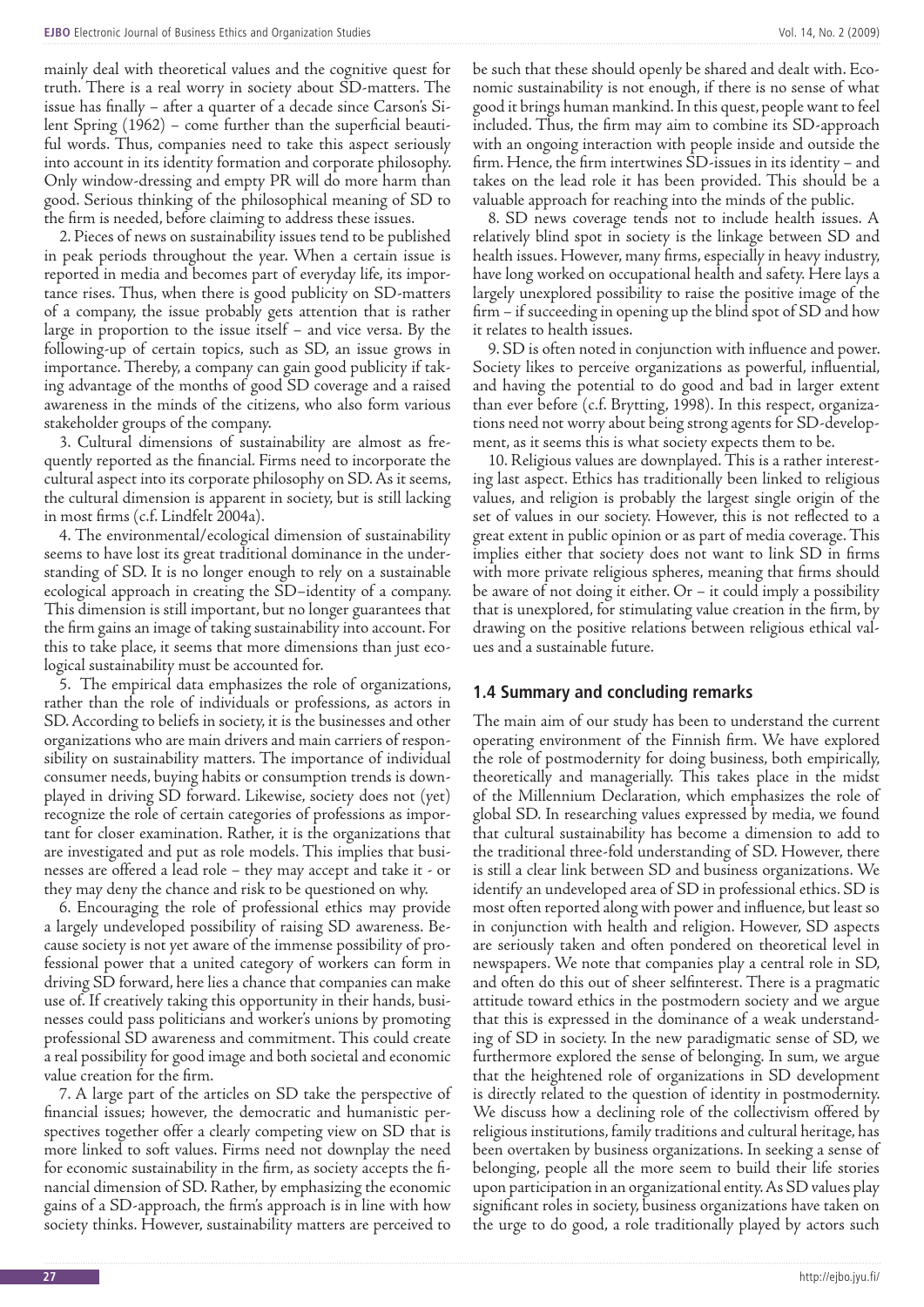# **Appendices**

Appendix 1 Hufvudstadsbladet contained 24 pieces of news inclusive of "hållbar utveckling".

| Date  | Title                                               | Section        |
|-------|-----------------------------------------------------|----------------|
| 15.5  | Chirac tog farväl av politiken                      | Webb           |
| 22.5  | Låt inte bilarna ta över stan                       | Ledare         |
| 31.5  | Klimatfrågan allt viktigare                         | Ekonomi        |
| 14.6  | Romantschuk flyttar till Fortum                     | Ekonomi        |
| 16.7  | Kunden måste själv begära miljöavgift               | Ekonomi        |
| 16.7  | Etiska fonder når Finland                           | Ekonomi        |
| 24.7  | "Afghanistan får inte lämnas åt sitt öde"           | Politik        |
| 28.7  | "Det har varit sju härliga år"                      | Ekonomi        |
| 12.9  | Myggnät är Sachs vapen mot fattigdomen              | Utrikes        |
| 3.10  | Ansvaret för utvecklingen                           | Ledare         |
| 16.10 | Viktiga frågor om Nouxmiljön                        | Ledare         |
| 18.10 | Statsministern säger nej till elvärmda hus          | Inrikes        |
| 18.10 | Väyrynen vurmar för skogen                          | Politik        |
| 4.11  | Mot djärva energisnåla mål                          | Ledare         |
| 2.1   | Nybygge hotar köpcentrum på Lövö                    | Helsingfors    |
| 6.2   | Esbo vill bygga ut för 20000 invånare               | <b>Inrikes</b> |
| 10.2  | Nollsummespelet inte rättvist                       | Ledare         |
| 22.2  | Havet och soporna värmer mässhus                    | Ekonomi        |
| 23.2  | Gröna går åt sdp:s miljöpolitik                     | Inrikes        |
| 13.3  | Biobränslet räddar inte miljön - ens i<br>framtiden | Ekonomi        |
| 13.3  | Grundskola vinnande concept                         | Ledare         |
| 1.4   | Personbilstrafiken får inte öka                     | Ledare         |
| 7.4   | Esbo ska byggas hållbart och tätare                 | Helsingfors    |
| 19.4  | Personliga utsläppsrätter litet i Finland           | <b>Inrikes</b> |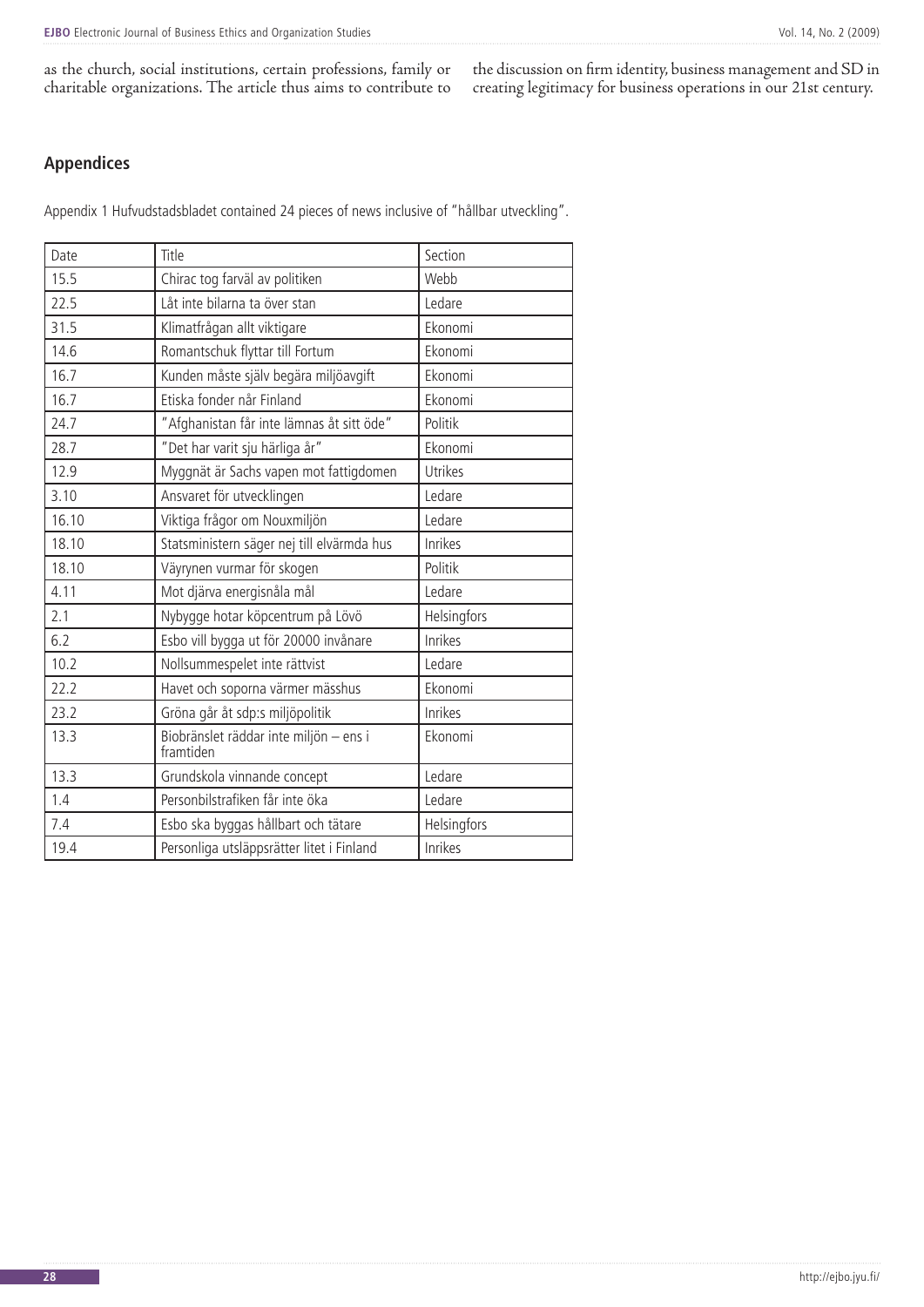Appendix 2 Turun Sanomat contained 33 pieces of news inclusive of "kestävä kehitys".

| Date  | Title                                                                                            | Section       |
|-------|--------------------------------------------------------------------------------------------------|---------------|
| 20.5  | Seikkisrockissa luvassa pellemeininkiä                                                           | Ajassa        |
| 22.5  | Meren turkoosi laatoitus herättää Teersalon rantaa<br>uuteen eloon                               | Kotimaa       |
| 27.5  | Naisellinen kehityspankki                                                                        | Pääkirjoitus  |
| 1.6.  | Lisää krääsää maailmaan vai ihmisten herättämistä?                                               | Kulttuuri     |
| 2.6   | Luomuyrittäjä on kestävästi pinteessä                                                            | Extra         |
| 14.6  | Kestävä kehitys ei sulje pois talouskasvua                                                       | Talous        |
| 1.7   | Pieni Portugali jää Saksan varjoon                                                               | Ulkomaat      |
| 3.7   | Vuosituhatohjelma etenee verkkaisesti                                                            | Ympäristö     |
| 3.7   | MTK ryhtyy vihreän pääoman etujärjestöksi palkkaamalla<br>ympäristöjohtajan                      | Kotimaa       |
| 4.7   | Etelä-Korea vahvoilla kisaisännäksi 2014                                                         | Urheilu       |
| 5.7   | Venäjän jäsenyys OECD:n uusin koetinkivi                                                         | Aliokirjoitus |
| 13.8  | Osakesijoittajien ei parane hätäillä                                                             | Mielipiteet   |
| 26.8  | Koroisten viljelijäsuku väistyi                                                                  | Sunnuntai     |
| 14.9  | Ilmastonmuutoksen torjunnassa odotetaan jo tuloksia                                              | Talous        |
| 3.10  | Kestävä kehitys toteutuu fantasiamaisemassa                                                      | Kulttuuri     |
| 8.10  | Ahvenanmaalla äänestetään kaksissa vaaleissa                                                     | Kotimaa       |
| 13.10 | Länsimaiden kannattaa tukea afrikkalaista demokratiaa                                            | Mielipiteet   |
| 13.10 | Halonen kiitti uraauutavaa ilmastotyötä                                                          | Ulkomaat      |
| 20.10 | Ekologista kehitysyhteistyötä                                                                    | Mielipiteet   |
| 23.10 | Kirjoittajavieras: Tuulivoimaa ja maalämpöä                                                      | Mielipiteet   |
| 23.10 | Liberaalit juhlivat Ahvenanmaan vaaleissa                                                        | Kotimaa       |
| 3.11  | Nesslingin säätiöltä tukea turkulaistutkijoille ympäristön<br>ja bioenergian kehitysprojekteihin | Kotimaa       |
| 6.11  | Ihminen sodassa maapalloa vastaan                                                                | Ympäristö     |
| 11.11 | Ei ympäristöpessimismiä, vaan jokaisen vastuuta                                                  | Pääkirjoitus  |
| 27.11 | Luokattomat lukiot ovat massatuotantotehtaita                                                    | Mielipiteet   |
| 24.1  | Anonyymit ilmastonilaajat                                                                        | Kolumni       |
| 20.2  | Kauan eläkööt Wanhat tanssit!                                                                    | Mielipiteet   |
| 23.2  | Paratiisin takapiha                                                                              | Extra         |
| 8.3   | Kestävän kehityksen Turku                                                                        | Mielipiteet   |
| 18.4  | Tulevaisuus on muuta kuin tavaroita                                                              | Kulttuuri     |
| 23.4  | Sosiaali- ja terveysala Turun AMK:n suosituin hakukohde                                          | Kotimaa       |
| 27.4  | Kehitysvammaiset haluavat töihin, mutta eivät ehdoitta                                           | Sunnuntai     |
| 30.4  | Halonen pahoitteli EU:n kehitysavun vähenemistä                                                  | Ulkomaat      |

# **References**

- Allport, G. W. (1967), Pattern and Growth in Personality. Reprint from original 1961. Holt, Rinehart and Winston, London, New York.
- Andersson, U. (2001), Network embeddedness and transfer of information in MNCs – The dual role of the subsidiary. Occasional papers. Uppsala, Uppsala University.
- Asplund, J. (1970), Om undran inför samhället, Stockholm, Argos. Baker, S. (1997) "The evolution of European Union environmental
- policy. From growth to sustainable development?' in Susan Baker et al. (ed.), The Politics of sustainable development. Theory, policy and

practice within the European Union, London, Routledge.

- Baker, S., Kousis, M., Richardson, D. & Young, S. (1997), "Introduction. The theory and practice of sustainable development in EU perspective", in Susan Baker et.al. (Eds.) The Politics of sustainable development. Theory, policy and practice within the European Union, London, Routledge.
- Bryman, A. (1989), Research methods and organization studies, London, Unwin Hyman.
- Brytting, T. (1998), Företagsetik. Lund, Studentlitteratur.